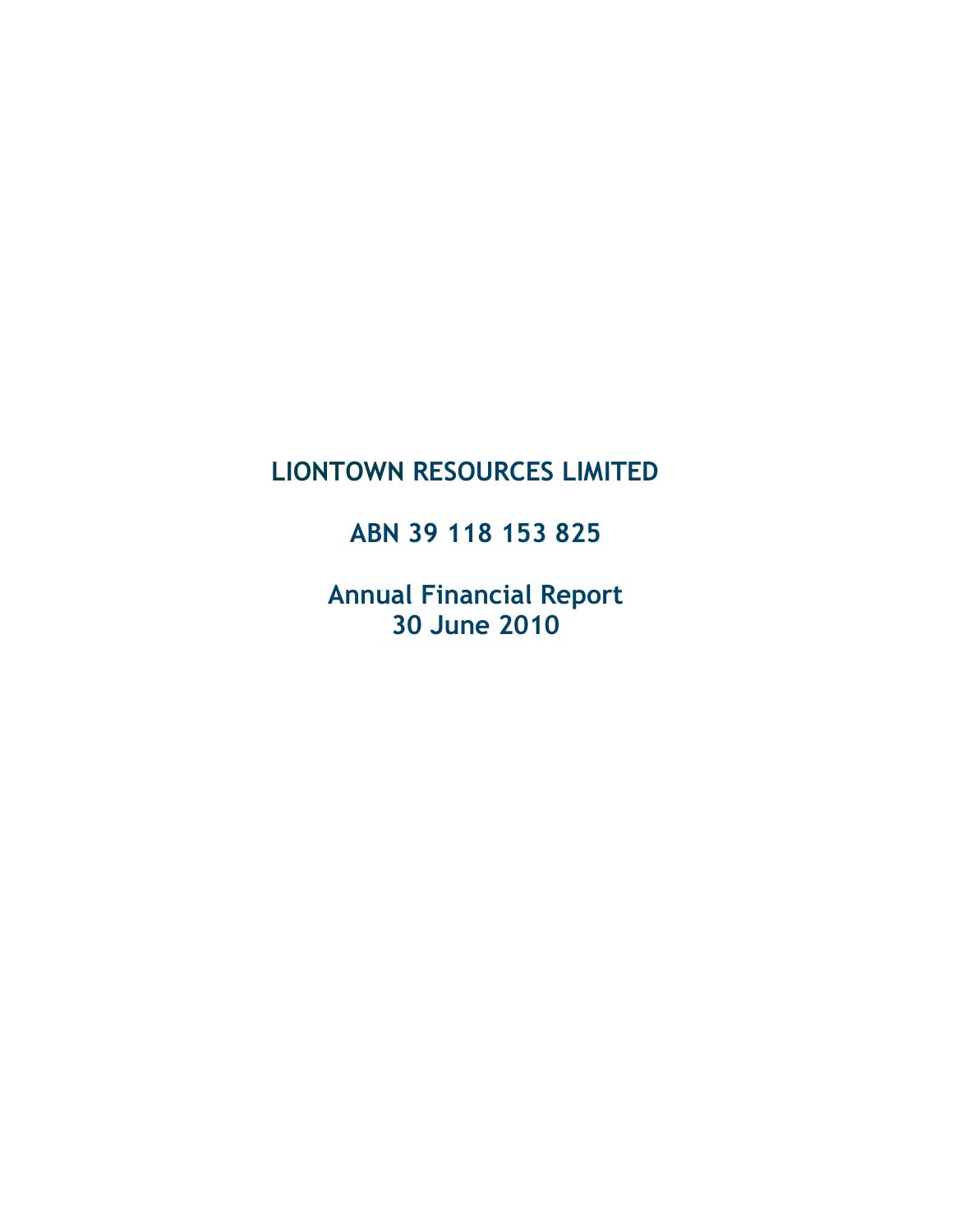## LIONTOWN RESOURCES Corporate Directory

#### **Directors**

| T R B Goyder        | Chairman               |
|---------------------|------------------------|
| <b>D R Richards</b> | Managing Director      |
| D A Jones           | Non-executive Director |
| V P Gauci           | Non-executive Director |
| A W Kiernan         | Non-executive Director |
| C R Williams        | Non-executive Director |
|                     |                        |

### Company Secretary

R K Hacker

### Principal Place of Business & Registered Office

Level 2 1292 Hay Street WEST PERTH WA 6005 Tel: (08) 9322 7431 Fax: (08) 9322 5800 Web: www.ltresources.com.au Email: info@ltresources.com.au

### Auditors

HLB Mann Judd Level 4 130 Stirling Street PERTH WA 6000

### Share Registry

Computershare Investor Services Pty Limited Level 2 Reserve Bank Building 45 St Georges Terrace PERTH WA 6000 Tel: 1300 557 010

### Home Exchange

Australian Securities Exchange Limited Exchange Plaza 2 The Esplanade PERTH WA 6000

ASX Code Share Code: LTR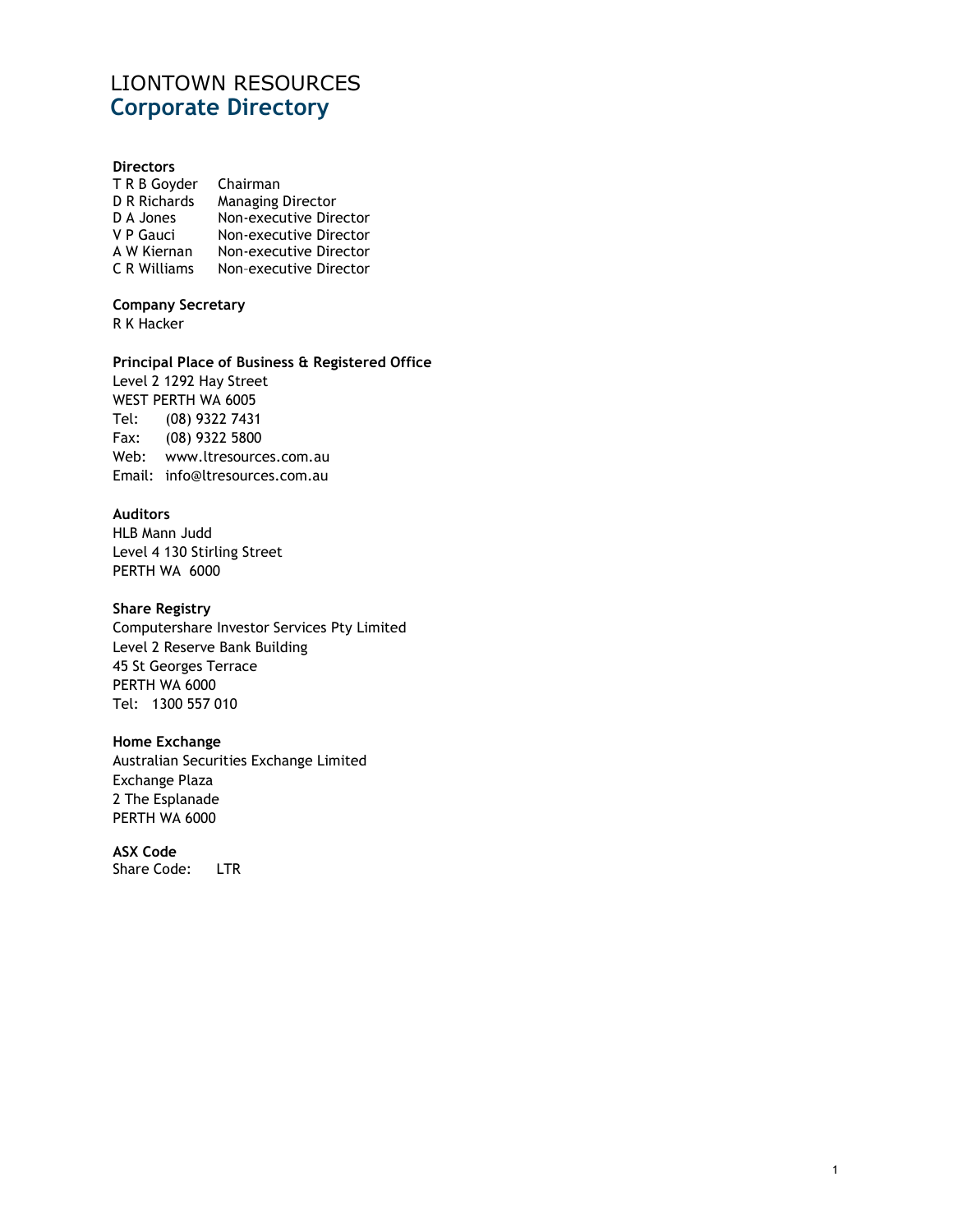# Liontown Resources Limited **Contents**

|                                    | Page |
|------------------------------------|------|
| Directors' report                  | 3    |
| Auditor's independence declaration | 12   |
| Statement of comprehensive income  | 13   |
| Statement of financial position    | 14   |
| Statement of changes in equity     | 15   |
| <b>Statement of cash flows</b>     | 16   |
| Notes to the financial statements  | 17   |
| Directors' declaration             | 38   |
| Independent auditor's report       | 39   |
| Corporate governance statement     | 41   |
| <b>ASX Additional Information</b>  | 44   |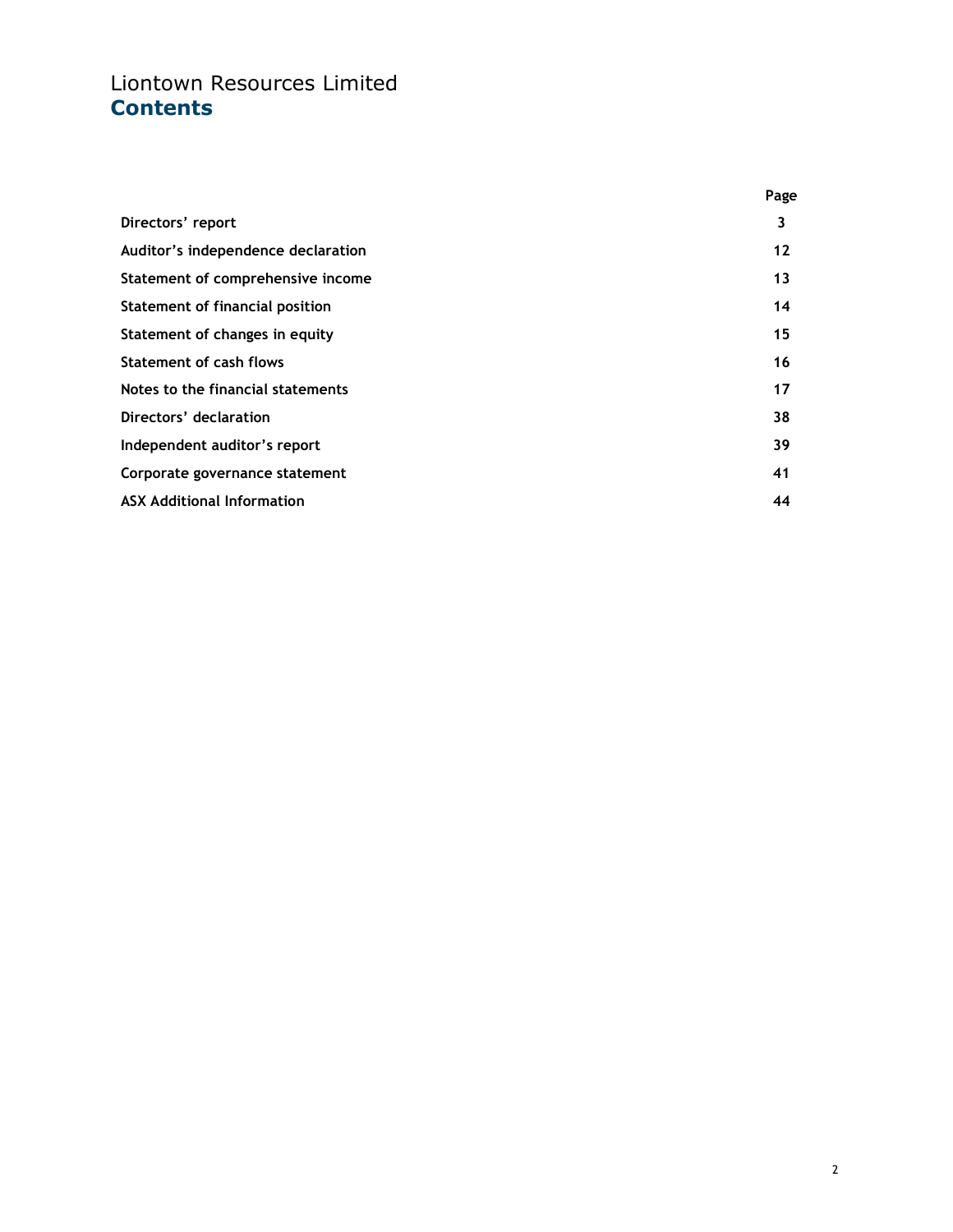The Directors present their report together with the financial report of Liontown Resources Limited ('Liontown Resources' or 'the Company') for the financial year ended 30 June 2010 and the independent auditor's report thereon.

#### 1. Directors

The Directors of the Company at any time during or since the end of the financial year are:

| T R B Goyder<br>Chairman                                    | Tim has over 30 years experience in the resource industry. Tim has been<br>involved in the formation and management of a number of private and<br>publicly-listed companies and is currently Executive Chairman of Chalice Gold<br>Mines Limited and a Director of Uranium Equities Limited and Strike Energy<br>Limited.                                                                                                                                                                                                                                                      |
|-------------------------------------------------------------|--------------------------------------------------------------------------------------------------------------------------------------------------------------------------------------------------------------------------------------------------------------------------------------------------------------------------------------------------------------------------------------------------------------------------------------------------------------------------------------------------------------------------------------------------------------------------------|
| D R Richards BSc (Hons), MAIG<br>(appointed 1 May 2010)     | David has over 30 years experience in mineral exploration in Australia, S.E.<br>Asia and western U.S.A. His career includes exploration and resource<br>definition for a variety of gold and base metal deposit styles and he led the<br>team that discovered the multi-million ounce, high grade Vera-Nancy gold<br>deposits in North Queensland. He has held senior positions with Battle<br>Mountain Australia Inc, Delta Gold Limited and AurionGold Limited and was<br>Managing Director of ASX-listed Glengarry Resources Limited from 2003-2009.                        |
| D A Jones<br>PhD, AusIMM, RPGeo<br>Non-executive Director   | Doug has 30 years experience in international mineral exploration, having<br>worked extensively in Australia, Africa, South America and Europe. His career<br>has covered exploration for volcanic and sediment-hosted zinc-copper-lead,<br>gold in a wide range of geological settings and IOCG style copper-gold. This<br>included a period with Pancontinental Mining, spent working on the Mt<br>Windsor Volcanics, host to the Liontown deposit. He is also the Managing<br>Director of Chalice Gold Mines Limited and is a director of AIM-listed Minera<br>IRL Limited. |
| V P Gauci<br>B.Eng (Hons)<br>Non-executive Director         | Vince was previously Managing Director of Pancontinental Mining Ltd and MIM<br>Holdings Ltd. Vince graduated from the University of NSW with an Honours<br>Degree in B.Eng (Mining) and has been active for many years in the resource<br>industry both in Australia and overseas. Vince is currently the Chairman of<br>Runge Limited and is a director of Newcrest Mining Limited. He is also<br>involved in a number of community and research programs, including his role<br>as Chairman of the Broken Hill Community Foundation.                                         |
| A W Kiernan<br><b>LLB</b><br>Non-executive Director         | Tony is a lawyer and general corporate advisor with extensive experience in<br>the administration and operation of listed public companies.<br>Tony is<br>Chairman of BC Iron Limited, Uranium Equities Limited, Venturex Resources<br>Limited and is a director of Chalice Gold Mines Limited. Tony was formerly a<br>director of North Queensland Metals Limited and Solbec Pharmaceuticals<br>Limited (now named FYI Limited) in the previous 3 years.                                                                                                                      |
| <b>C R Williams</b><br>BSc (Hons)<br>Non-executive Director | Craig is a geologist with over 30 years experience in mineral exploration and<br>development. Craig co-founded Equinox Minerals Limited in 1993 where he is<br>currently President, Chief Executive Officer and Director. He has been<br>directly involved in several significant discoveries, including the Ernest Henry<br>Deposit in Queensland and a series of gold deposits in Western Australia. In<br>addition to his technical capabilities, Craig also has extensive corporate<br>management and financing experience.                                                |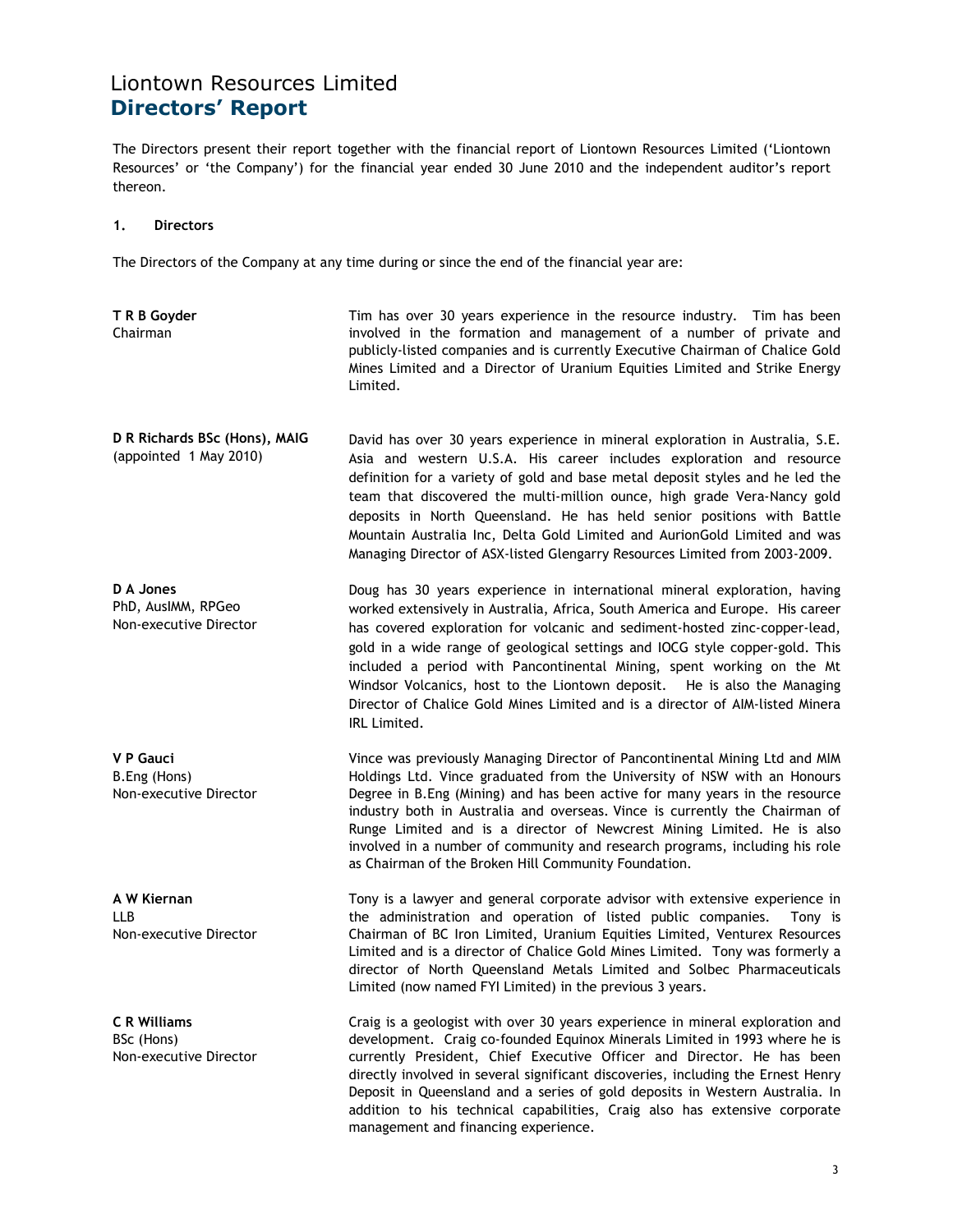### 2. Company secretary

R K Hacker B.Com, ACA, ACIS Richard has significant professional and corporate experience in the energy and resources sector in Australia and the United Kingdom. Richard has previously worked in senior finance roles with global energy companies including Woodside Petroleum Limited and Centrica Plc. Prior to this, Richard worked with leading accounting practices. Richard is a Chartered Accountant and Chartered Secretary and is also Chief Financial Officer and Company Secretary of Chalice Gold Mines Limited.

#### 3. Directors' meetings

During the year, five Directors' meetings were held. The number of these meetings attended by each of the Directors of the Company during the year are:

| Director     | Number of<br>board meetings<br>attended | Number of<br>meetings held<br>during the time<br>the Director<br>held office<br>during the year |
|--------------|-----------------------------------------|-------------------------------------------------------------------------------------------------|
| T R B Goyder | 4                                       | 5                                                                                               |
| D R Richards | 1                                       | 1                                                                                               |
| D A Jones    | 5                                       | 5                                                                                               |
| V P Gauci    | 5                                       | 5                                                                                               |
| A W Kiernan  | 5                                       | 5                                                                                               |
| C R Williams | 3                                       | 5                                                                                               |
|              |                                         |                                                                                                 |

#### 4. Principal activities

The principal activities of the Company during the course of the financial year were mineral exploration and evaluation.

The Company made a profit after tax for the year of \$310,965, primarily as a result of recording a gain on sale of exploration and evaluation assets of \$1,141,713 and a gain on sale of investments of \$431,481.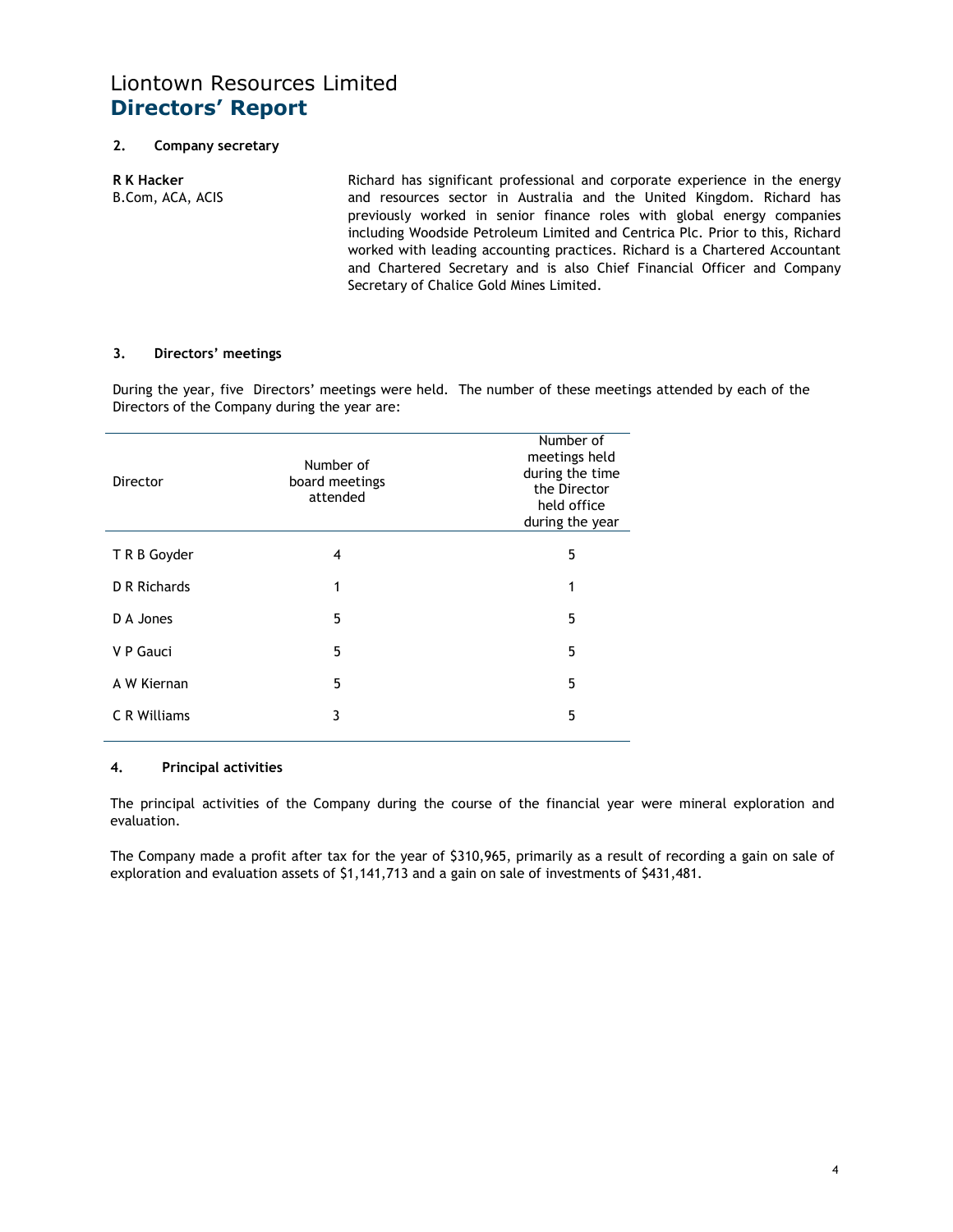### 5. Review of Operations

During or since the end of the financial year Liontown Resources Limited focused on the following areas:

#### Mount Windsor – Queensland, Australia

- The Company successfully negotiated a substantial joint venture agreement with ASX-listed Ramelius Resources Limited whereby Ramelius can earn 60% equity in the Project by spending \$7M over 4 years.
- The joint venture agreement commits Ramelius to spending a minimum \$1.25M before June 30 2011 which will accelerate exploration on the Project and ensure the timely testing of targets originally identified by Liontown.
- 45 targets were defined within the Mt Windsor JV tenements with potential to host breccia, intrusion or epithermal related gold mineralisation. Field checking highlighted 4 priority targets which have been the focus of exploration during the year.
- **Induced Polarisation surveys planned by Liontown were commenced subsequent to the end of the year.** Preliminary results have defined chargeable and resistive anomalies at the G20 and G22 targets which are consistent with pipe like breccia bodies. These anomalies will be priority drill targets in 2010-2011.
- Numerous targets located under cover remain to be investigated during the coming year highlighting the prospectivity of the Project.
- The Queensland government awarded Liontown a grant of \$132,000 as part of its Collaborative Drilling Initiative. The money is yet to be received and will be directed towards drill testing of two targets (G20 and G22) defined by Liontown.

#### Panhandle – Queensland, Australia

- The Panhandle Project is a newly established, wholly owned, strategic land holding in North Queensland covering 1,152km<sup>2</sup>. The Project is highly prospective for the same styles of mineralisation being targeted at Mt Windsor as well high sulphidation gold-silver mineralisation similar to that discovered at Mt Carlton some 20km to the north.
- A number of prospective areas have been defined by previous explorers including the Quartz Ridge and Powerline prospects where strongly anomalous gold and silver values in rock chips will be followed up in 2010-2011.

#### **Corporate**

 The Company finished the year in a financially healthy position. Funds were raised by the sale of Kagara Limited shares issued as part consideration for its purchase of the Liontown base metal deposit and the placement of 20M Liontown shares at 5 cents per share to raise \$1M.

#### 6. Significant changes in the state of affairs

There are no significant changes in the state of affairs, other than as noted elsewhere in this annual financial report.

#### 7. Remuneration report - audited

This report outlines remuneration arrangements in place for Directors and executives of Liontown Resources.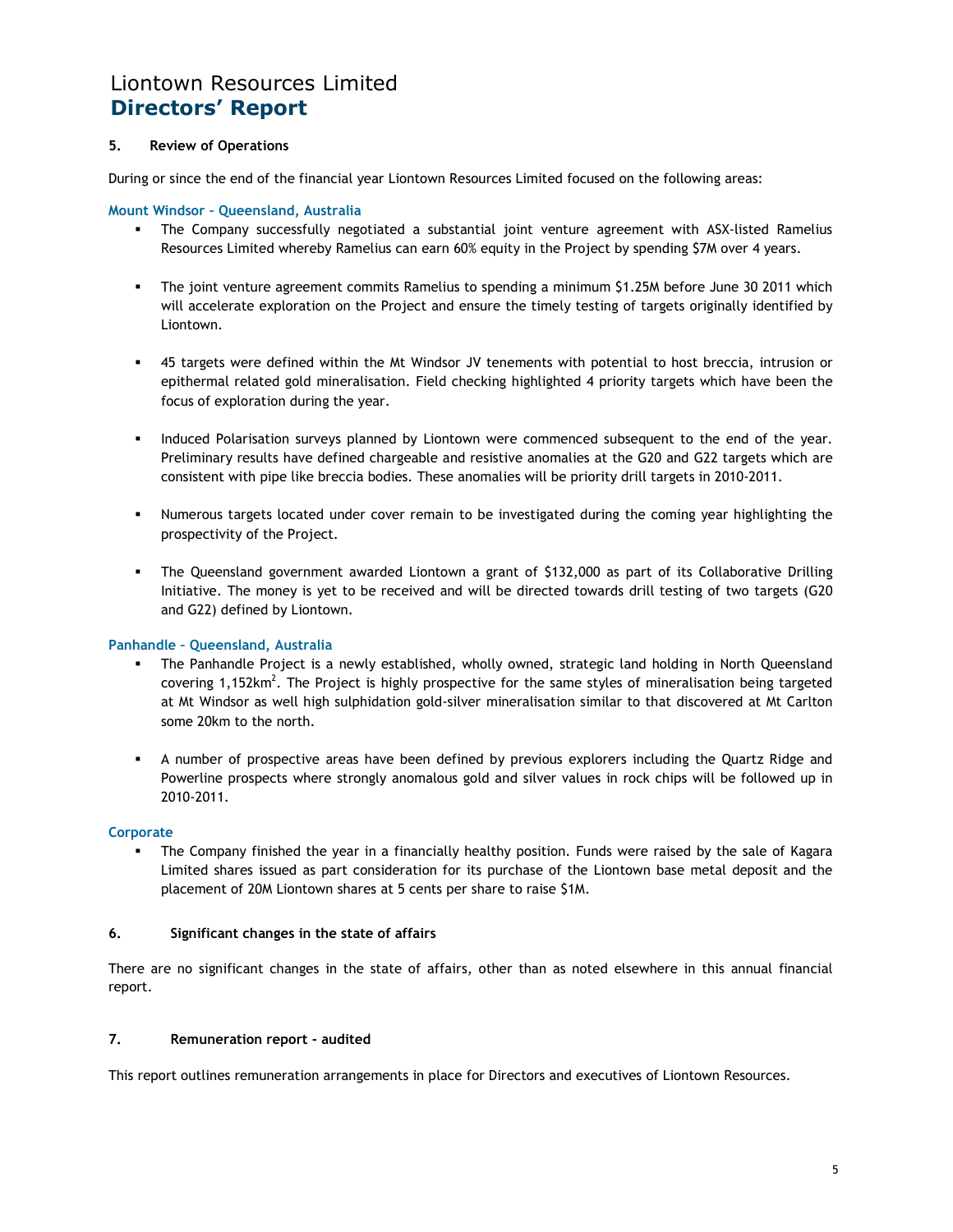#### 7.1 Principles of compensation

The broad remuneration policy of the Company is to ensure that remuneration levels for executive directors, secretaries and other key management personnel are set at competitive levels to attract and retain appropriately qualified and experienced personnel. This is particularly important in view of the significant impact that each individual can make within a small executive team for an exploration and development company such as Liontown Resources.

Remuneration offered by Liontown Resources is therefore geared to attracting talented employees through a combination of fixed remuneration and long term incentives, calibrated and individually tailored to be competitive in the external market to offer incentive to join and remain with the Company.

#### Fixed compensation

Fixed remuneration consists of base remuneration (which is calculated on a total cost basis and includes any FBT charges related to employee benefits), as well as employer contributions to superannuation funds.

Remuneration levels are reviewed annually through a process that considers the person's responsibilities, expertise, duties and personal performance.

#### Long-term incentives

Options may be issued under the Employee Share Option Plan to directors, employees and consultants of the Company and must be exercised within 3 months of termination. The ability to exercise the options is usually based on the option holder remaining with the Company for at least one year. Other than the vesting period, there is no performance hurdle required to be achieved by the Company to enable the options to be exercised.

The Company believes that the issue of share options in the Company aligns the interests of Directors, employees and shareholders alike.

#### Performance related compensation

The Company currently has no formal performance related remuneration policy which governs the payment of annual cash bonuses upon meeting pre-determined performance targets. However, the board may consider performance related remuneration in the form of cash or share options when they consider these to be warranted.

#### Employment contracts

The following table sets out the contractual provisions of executive Directors and key management personnel.

| Name and Job Title                       | <b>Employment Contract</b><br><b>Duration</b> | <b>Notice Period</b>                           | <b>Termination Provisions</b>                                                                                                                                                                         |
|------------------------------------------|-----------------------------------------------|------------------------------------------------|-------------------------------------------------------------------------------------------------------------------------------------------------------------------------------------------------------|
| <b>Executive Director</b>                |                                               |                                                |                                                                                                                                                                                                       |
| D R Richards<br><b>Managing Director</b> | Unlimited                                     | 3 months by the<br>Company and the<br>employee | In the case of a take-over, and if<br>Mr Richards is not offered a similar<br>position and terms of employment,<br>the Company must pay Mr Richards<br>6 months' salary to terminate his<br>contract. |

#### Non-executive directors

The Board recognises the importance of attracting and retaining talented Non-executive Directors and aims to remunerate these Directors in line with fees paid to Directors of companies in the mining and exploration industry of a similar size and complexity.

Total compensation for all Non-executive Directors is not to exceed \$300,000 per annum.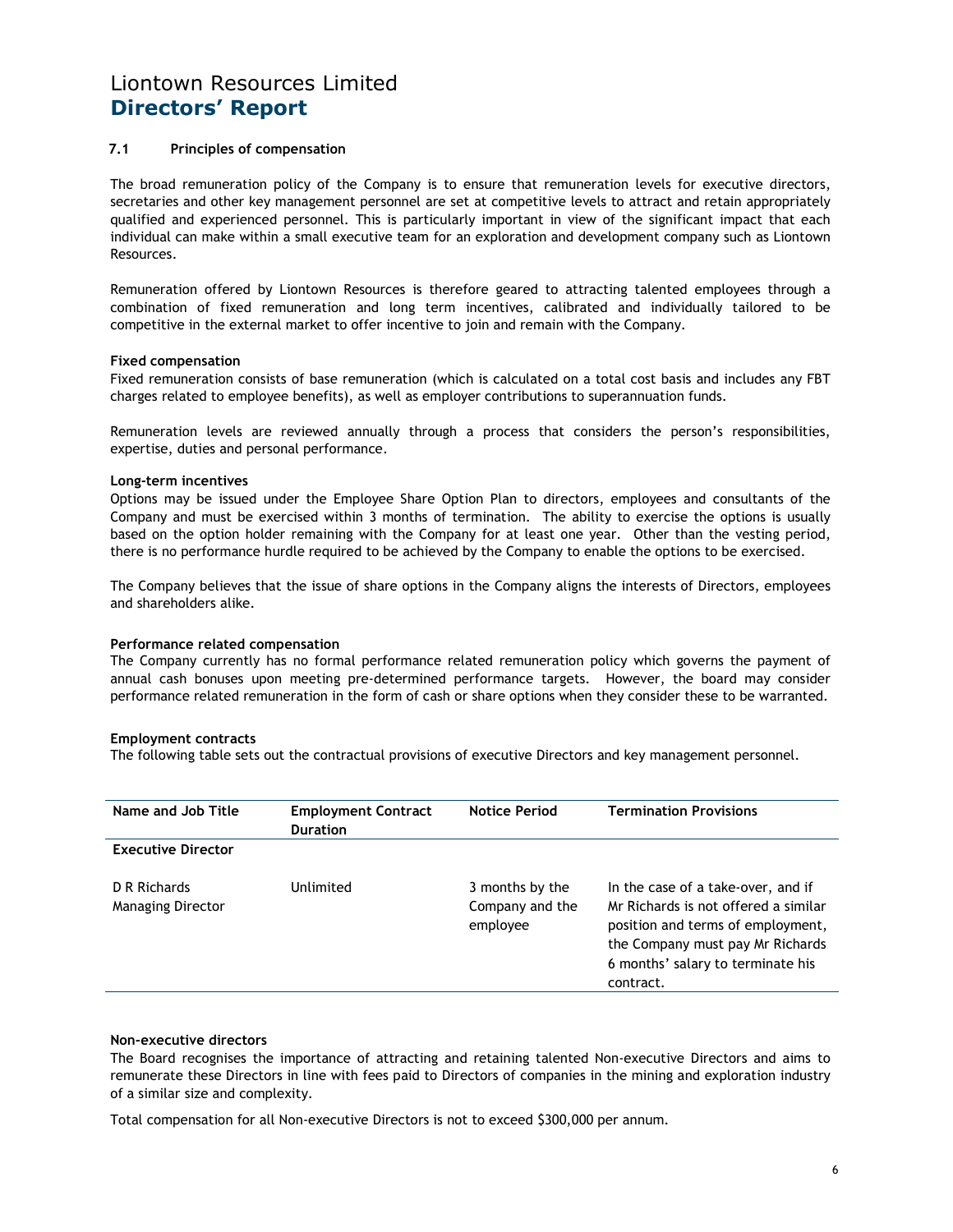### 7.2 Directors' and executive officers' remuneration (audited)

|                                               |      |                             |                              |                   |                                       |                                | Share-based<br>payments |         | Value of options<br>as proportion of |
|-----------------------------------------------|------|-----------------------------|------------------------------|-------------------|---------------------------------------|--------------------------------|-------------------------|---------|--------------------------------------|
|                                               |      |                             | Short-term payments          |                   |                                       | Post-employment payments       |                         |         | remuneration (%)                     |
| Key Management Personnel                      |      | Salary &<br>fees<br>$$$ (B) | Non-<br>monetary<br>benefits | <b>Total</b><br>Ś | Super-<br>annuation<br>benefits<br>Š. | <b>Termination</b><br>benefits | Options (A)<br>S        | Total   |                                      |
| <b>Directors</b>                              |      |                             |                              |                   |                                       |                                |                         |         |                                      |
| T R B Goyder                                  | 2010 | 45,872                      | 2,463                        | 48,335            | 4,128                                 |                                |                         | 52,463  | 0%                                   |
|                                               | 2009 | 45,872                      | 2,524                        | 48,396            | 4,128                                 |                                |                         | 52,524  | 0%                                   |
| D R Richards (appointed 1 May<br>$2010$ $(B)$ | 2010 | 37,500                      | 414                          | 37,914            | 3,375                                 |                                |                         | 41,289  | 0%                                   |
|                                               | 2009 | $\overline{\phantom{a}}$    |                              | $\sim$            |                                       | $\sim$                         |                         |         |                                      |
| D A Jones                                     | 2010 | 57,339                      | 2,463                        | 59,802            | 5,161                                 | $\sim$                         | 45,957                  | 110,920 | 41%                                  |
|                                               | 2009 | 113,548                     | 2,524                        | 116,072           | 108,632                               | $\blacksquare$                 | 140,247                 | 364,951 | 38%                                  |
| V P Gauci                                     | 2010 | 68,807                      | 2,463                        | 71,270            | 6,193                                 | $\blacksquare$                 | 25,072                  | 102,535 | 24%                                  |
|                                               | 2009 | 68,807                      | 2,524                        | 71,331            | 6,193                                 | $\blacksquare$                 | 122,492                 | 200,016 | 61%                                  |
| A W Kiernan                                   | 2010 | 32,110                      | 2,463                        | 34,573            | 2,890                                 | $\sim$                         |                         | 37,463  | 0%                                   |
|                                               | 2009 | 32,110                      | 2,524                        | 34,634            | 2,890                                 |                                |                         | 37,524  | 0%                                   |
| C R Williams                                  | 2010 | 32,110                      | 2,463                        | 34,573            | 2,890                                 |                                | $\sim$                  | 37,463  | 0%                                   |
|                                               | 2009 | 32,110                      | 2,524                        | 34,634            | 2,890                                 |                                |                         | 37,524  | 0%                                   |
| <b>Former Directors</b>                       |      |                             |                              |                   |                                       |                                |                         |         |                                      |
| A R Bantock (resigned 1 August<br>2008)       | 2010 |                             |                              |                   |                                       |                                |                         |         |                                      |
|                                               | 2009 | 26,758                      | 423                          | 27,181            | 2,408                                 | 59,630                         |                         | 89,219  | 0%                                   |
| <b>Executive</b>                              |      |                             |                              |                   |                                       |                                |                         |         |                                      |
| R K Hacker (C)                                | 2010 | $\sim$                      | 2,463                        | 2,463             | $\sim$                                | $\sim$                         | 547                     | 3,010   | 18%                                  |
|                                               | 2009 |                             | 2,094                        | 2,094             |                                       |                                | 25,226                  | 27,320  | 92%                                  |
| <b>Former Executives</b>                      |      |                             |                              |                   |                                       |                                |                         |         |                                      |
| A M Reynolds (resigned 1 August<br>2008)      | 2010 |                             |                              |                   |                                       | $\sim$                         |                         |         |                                      |
|                                               | 2009 |                             | 423                          | 423               |                                       |                                |                         | 423     |                                      |
| <b>Total Compensation</b>                     | 2010 | 273,738                     | 15,192                       | 288,930           | 24,637                                |                                | 71,576                  | 385,143 |                                      |
|                                               | 2009 | 319,205                     | 15,560                       | 334,765           | 127,141                               | 59,630                         | 287,965                 | 809,501 |                                      |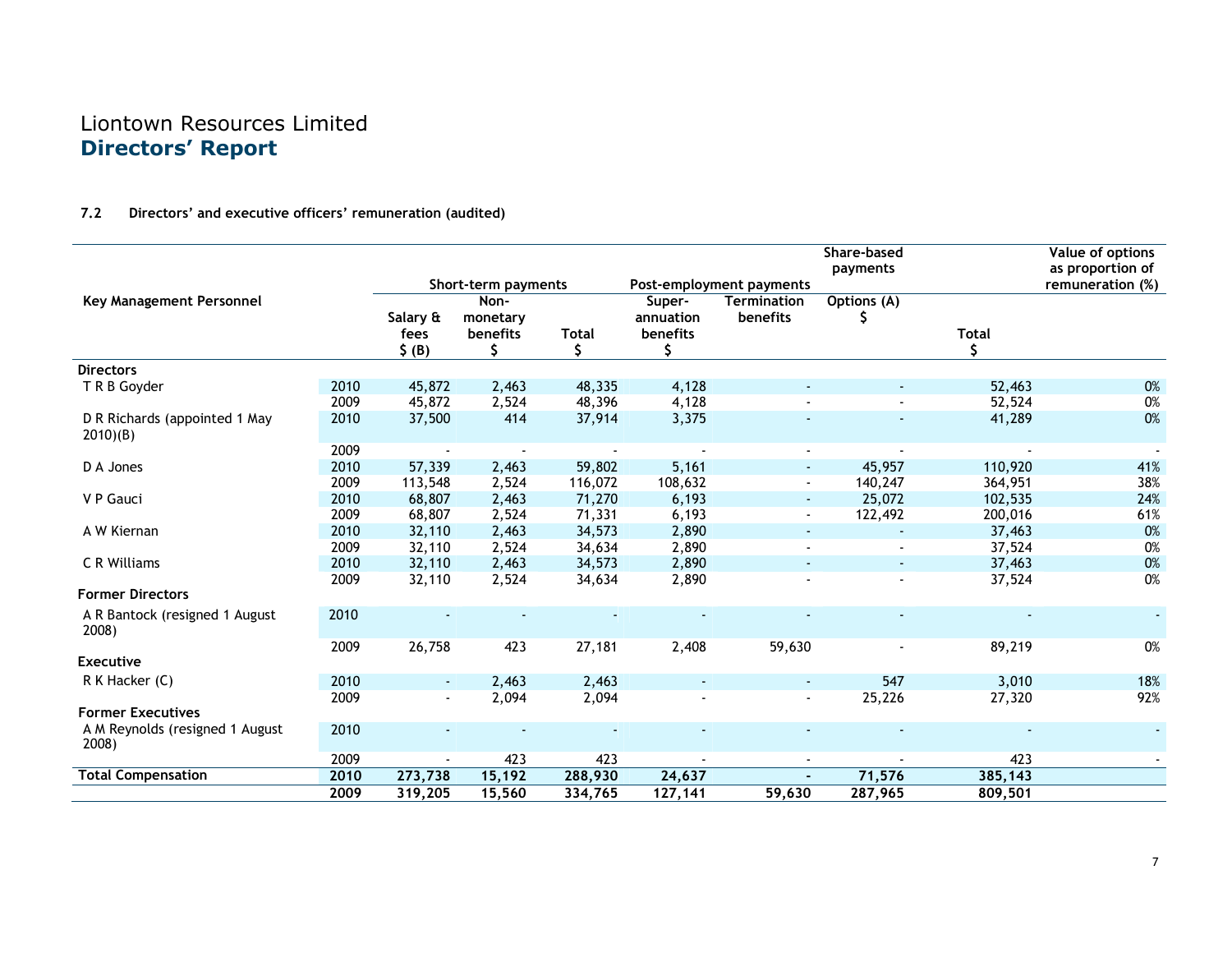#### Notes in relation to the table of directors' and executive officers' remuneration

- A. The fair value of the options are calculated at the date of grant using a binomial option-pricing model and allocated to each reporting period evenly over the period from grant date to vesting date. The value disclosed is the portion of the fair value of the options allocated to this reporting period. In valuing the options, market conditions have been taken into account.
- B. Subject to shareholder approval at the Company's next general meeting, Mr Richards will be granted 3 million options expiring on 1 May 2013 with an exercise price of 10 cents. Of these options, 1 million have vested immediately and 2 million will vest on 1 May 2011, subject to continuing employment.
- C. Company secretarial services were provided by Richard Hacker under a Corporate Services Agreement and fees were billed based on commercial terms with Chalice Gold Mines Limited. (Refer to note 21).

#### 7.3 Equity instruments

#### 7.3.1 Options and rights over ordinary shares granted as compensation

During the year, no options over ordinary shares in the Company were granted as compensation to key management personnel, however subject to shareholder approval at the Company's next general meeting; Mr Richards will be granted 3 million options expiring on 1 May 2013 with an exercise price of 10 cents.

All options that are issued to key management personnel are at no cost to the recipients.

#### 7.3.2 Exercise of options granted as compensation

During the year, no shares were issued on the exercise of options previously granted as compensation.

#### Analysis of options and rights over ordinary shares granted as compensation

Details of the vesting profile of the options granted as remuneration to each Director of the Company and each of the named Company executives are outlined below.

|                         | <b>Number</b><br>granted | Date granted | % vested in year         | Forfeited in year        | Financial year in<br>which grant vests |
|-------------------------|--------------------------|--------------|--------------------------|--------------------------|----------------------------------------|
| <b>Directors</b>        |                          |              |                          |                          |                                        |
| D A Jones               | 1,000,000                | 01.12.07     | 100%                     | $\overline{\phantom{a}}$ | 2010                                   |
|                         | 1,000,000                | 02.12.08     | 100%                     | ۰                        | 2010                                   |
|                         | 1,000,000                | 02.12.08     | $\overline{\phantom{a}}$ | -                        | 2011                                   |
|                         | 1,000,000                | 02.12.08     | $\overline{\phantom{a}}$ | $\overline{\phantom{a}}$ | 2012                                   |
| V P Gauci               | 1,000,000                | 01.12.07     | 100%                     | $\blacksquare$           | 2010                                   |
| Executive<br>R K Hacker | 375,000                  | 01.08.08     | 100%                     | -                        | 2010                                   |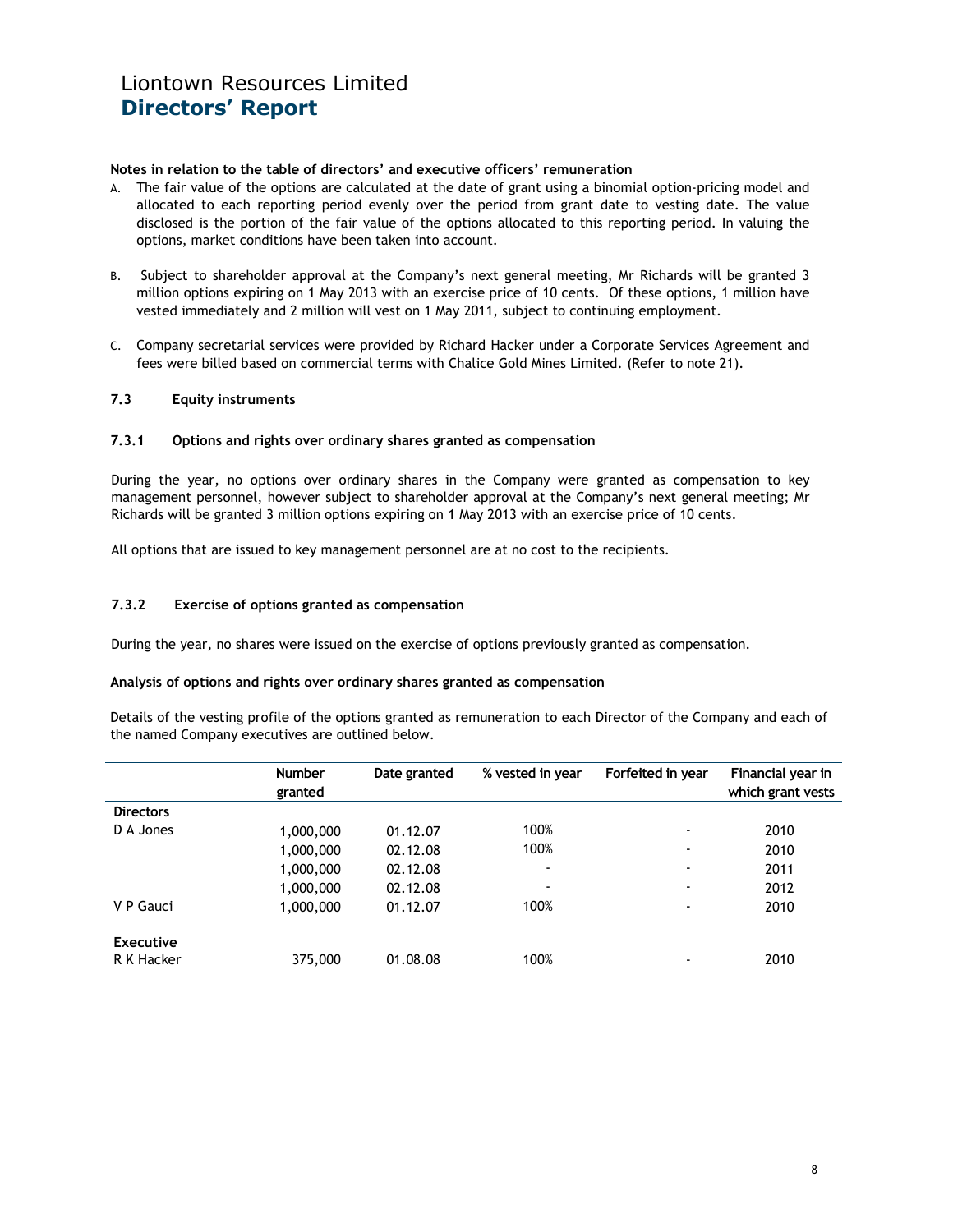|                   | Granted<br>in year<br>$\zeta(A)$ | <b>Exercised</b><br>in year<br>\$ (B) | Forfeited in year<br>$\zeta$ (C) |
|-------------------|----------------------------------|---------------------------------------|----------------------------------|
| <b>Directors</b>  |                                  |                                       |                                  |
| T R B Goyder      | $\overline{\phantom{a}}$         | $\overline{\phantom{a}}$              | -                                |
| D R Richards      | $\overline{\phantom{a}}$         | $\overline{\phantom{a}}$              | -                                |
| V P Gauci         | $\overline{\phantom{a}}$         | $\overline{\phantom{a}}$              | ۰                                |
| D A Jones         | $\overline{\phantom{a}}$         | $\overline{\phantom{a}}$              | $\overline{\phantom{a}}$         |
| A W Kiernan       | $\overline{\phantom{a}}$         | $\overline{\phantom{a}}$              | ۰                                |
| C R Williams      | $\overline{\phantom{a}}$         | -                                     | -                                |
| <b>Executives</b> |                                  |                                       |                                  |
| R K Hacker        | ٠                                |                                       | -                                |

A. The value of options granted in the year is the fair value of the options calculated at grant date using a binomial option-pricing model. The total value of the options granted is included in the table above. This amount is allocated to remuneration over the vesting period.

- B. The value of options exercised during the year is calculated as the market price of shares of the Company on ASX as at close of trading on the date the options were exercised after deducting the price paid to exercise the option.
- C. The value of the options that lapsed during the year represents the benefit foregone and is calculated at the date the option lapsed using a binomial option-pricing model with no adjustments for whether the performance criteria have or have not been achieved.

### 8. Dividends

No dividends were declared or paid during the period and the Directors recommend that no dividend be paid.

#### 9. Events subsequent to reporting date

During the year, Liontown sought a joint venture partner to assist with the high cost of better delineating and upgrading the Sheep Mountain Copper Molybdenum Project in Arizona, USA. A partner could not be secured and this combined with a decision to focus on gold exploration resulted in the Company withdrawing from the option agreements with the underlying lease holders subsequent to year end. An impairment loss of \$531,508 was recorded during the year to reflect the withdrawal from the project.

#### 10. Likely developments

There are no likely developments that will impact on the company.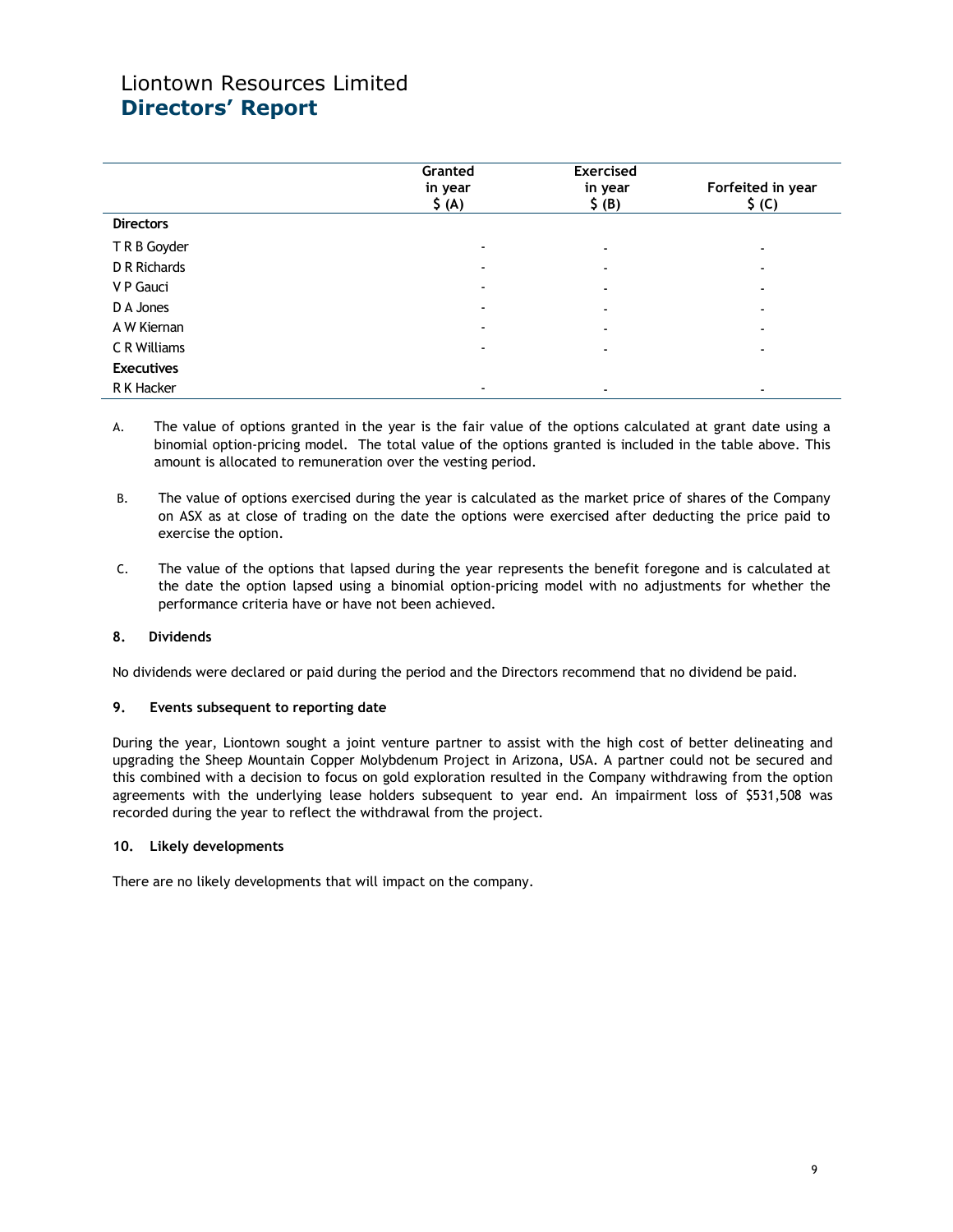#### 11. Directors' interests

The relevant interest of each Director in the shares, rights or options over such instruments issued by the Company and other related bodies corporate, as notified by the Directors to the ASX in accordance with S205G(1) of the Corporations Act 2001, at the date of this report is as follows:

|               | Ordinary shares | Options over<br>ordinary shares |
|---------------|-----------------|---------------------------------|
| T R B Goyder  | 58,511,444      |                                 |
| D R Richards* | 200,000         |                                 |
| D A Jones     | 1,120,000       | 5,000,000                       |
| V P Gauci     | 1,405,216       | 2,000,000                       |
| A W Kiernan   | 2,436,091       |                                 |
| C R Williams  | 615,783         |                                 |

\* Subject to shareholder approval at the Company's next general meeting, Mr Richards will be granted 3 million options expiring on 1 May 2013 with an exercise price of 10 cents. Of these options, 1 million have vested immediately and 2 million will vest on 1 May 2011, subject to continuing employment.

#### 12. Share options

#### Options granted to directors and officers of the Company

During or since the end of the period, no options were granted to directors and officers of the Company. Subject to shareholder approval at the Company's next general meeting, Mr Richards will receive 3,000,000 unlisted options with an exercise price of 10 cents and an expiry date of 1 May 2013.

#### Unissued shares under options

At the date of this report 7,810,000 unissued ordinary shares of the Company are under option on the following terms and conditions:

| Expiry date | <b>Exercise price</b> | Number of shares |
|-------------|-----------------------|------------------|
| 01.11.2010  | 0.35                  | 310,000          |
| 01.12.2012  | 0.35                  | 4,000,000        |
| 31.07.2013  | 0.20                  | 500,000          |
| 30.11.2013  | 0.20                  | 3,000,000        |

These options do not entitle the holder to participate in any share issue of the Company or any other body corporate.

During the period between balance date and the date of this report, 1,250,000 options granted to non-employees and 1,000,000 options granted to a consultant expired.

#### Shares issued on exercise of options

During or since the end of the year, the Company has not issued any ordinary shares as a result of the exercise of options.

#### 13. Indemnification and insurance of directors and officers

The Company has agreed to indemnify all the Directors and officers who have held office of the Company during the year, against all liabilities to another person (other than the Company or a related body corporate) that may arise from their position as Directors and officers of the Company, except where the liability arises out of conduct involving a lack of good faith. The agreement stipulates that the Company will meet the full amount of any such liabilities, including costs and expenses.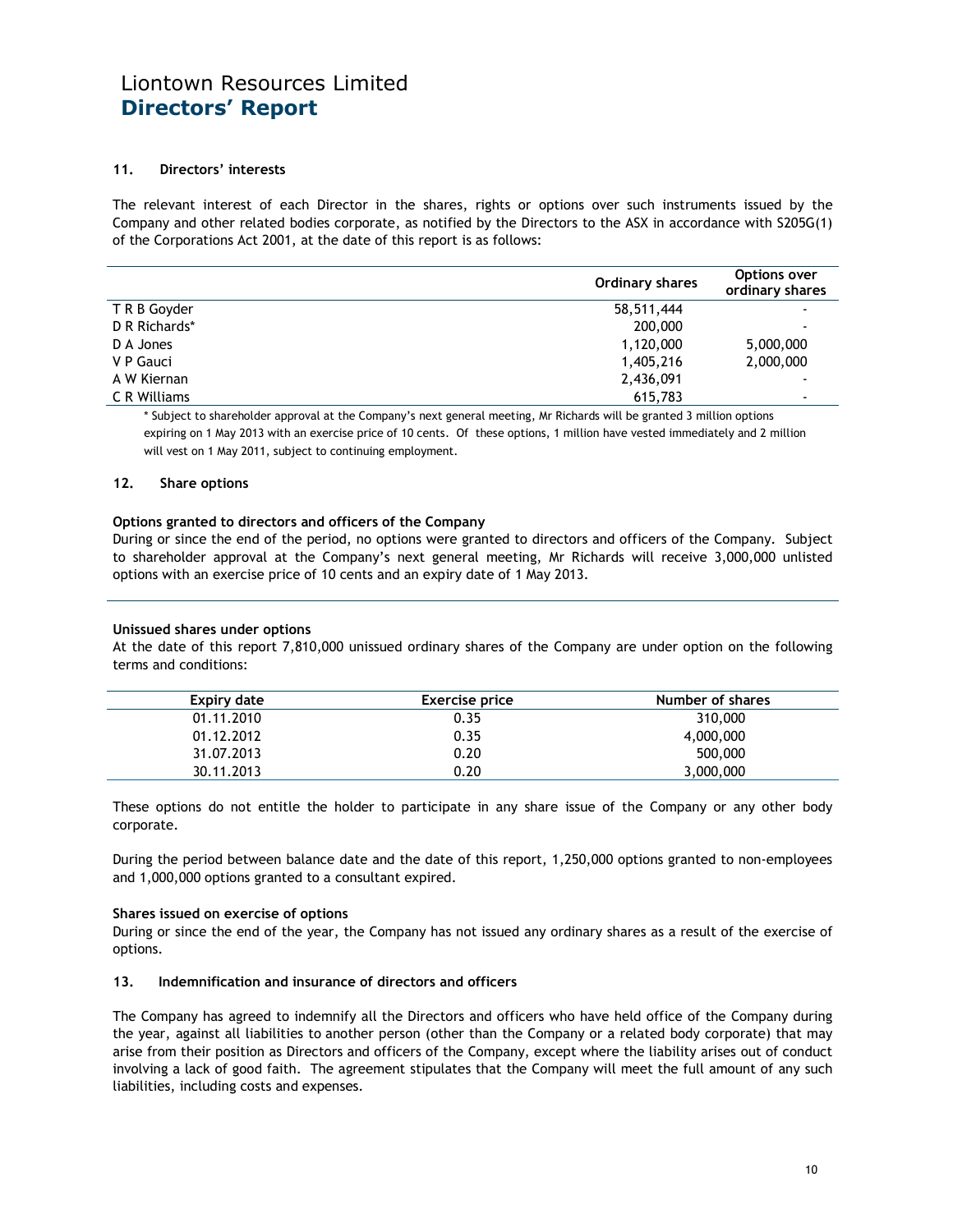During the year the Company paid insurance premiums of \$15,192 in respect of Directors and officers indemnity insurance contracts, for current and former Directors and officers. The insurance premiums relate to:

- costs and expenses incurred by the relevant officers in defending proceedings, whether civil or criminal and whatever their outcome; and
- other liabilities that may arise from their position, with the exception of conduct involving a wilful breach of duty or improper use of information or position to gain a personal advantage.

The amount of insurance paid is included in Directors' and executive officers' remuneration on page 7.

#### 14. Non-audit services

During the year HLB Mann Judd, the Company's auditors, performed no other services in addition to their statutory duties.

#### 15. Auditor's independence declaration

The auditor's independence declaration is set out on page 12 and forms part of the Directors' Report for the year ended 30 June 2010.

This report is made with a resolution of the Directors:

Davel Adrady

D R Richards Managing Director

Dated at Perth the 28 day of September 2010

The information in this report that relates to Exploration Results is based on information compiled by Mr David Richards, a full time employee of Liontown Resources Limited, who is a Member of the Australian Institute of Geoscientists. Mr Richards has sufficient experience in the field of activity being reported to qualify as a Competent Person as defined in the 2004 edition of the Australasian Code for Reporting of Exploration Results, Minerals Resources and Ore Reserves, and consents to the release of information in the form and context in which it appears here.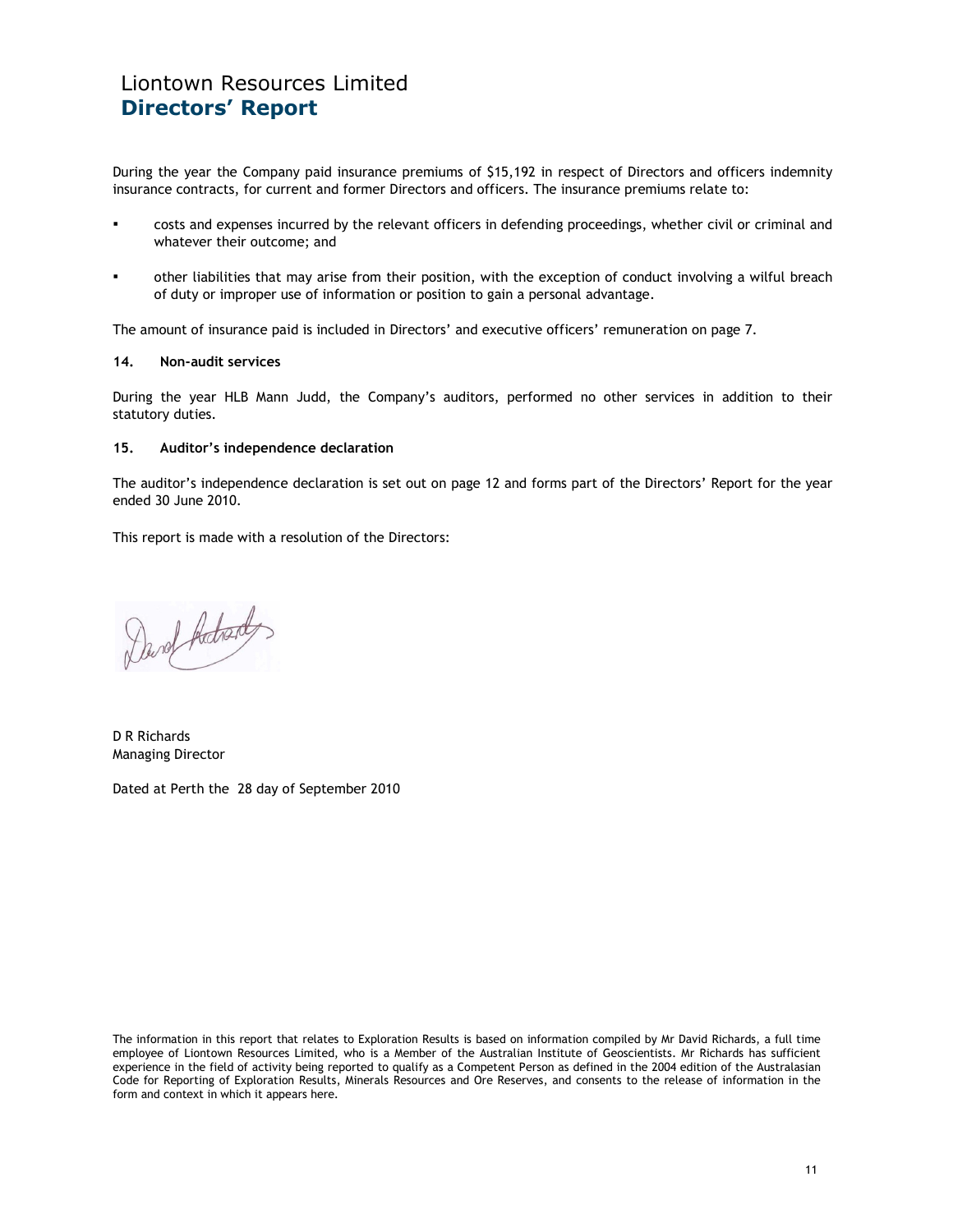

### AUDITOR'S INDEPENDENCE DECLARATION

As lead auditor for the audit of the financial report of Liontown Resources Limited for the year ended 30 June 2010 I declare that to the best of my knowledge and belief, there have been no contraventions of:

- a) the auditor independence requirements of the Corporations Act 2001 in relation to the audit; and
- b) any applicable code of professional conduct in relation to the audit.

This declaration is in respect of Liontown Resources Limited.

Aiallonnes.

Perth, Western Australia 28 September 2010

L DI GIALLONARDO Partner, HLB Mann Judd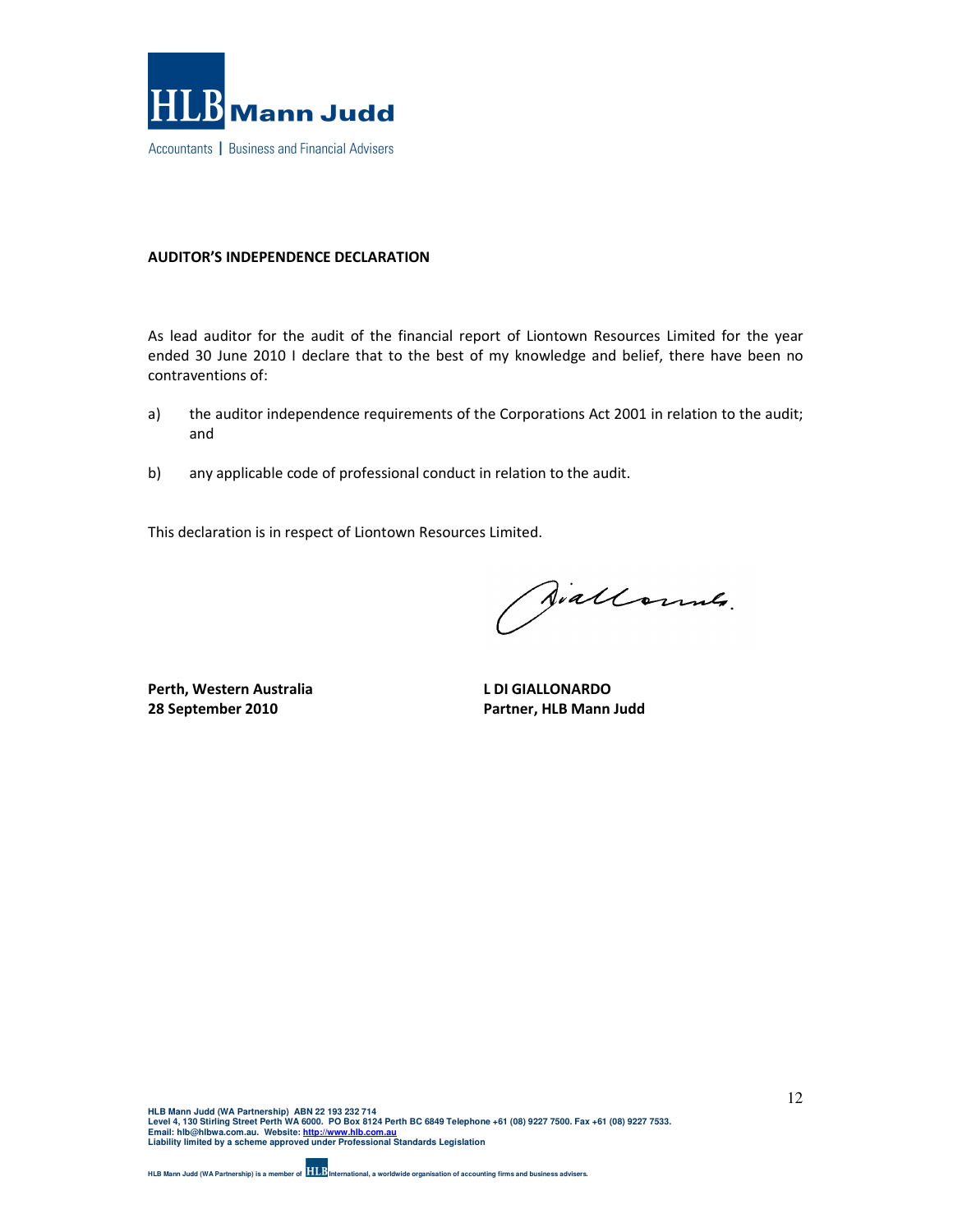# Liontown Resources Limited Statement of comprehensive income

For the year ended 30 June 2010

|                                                                                                   | <b>Note</b>    | 2010       | 2009          |
|---------------------------------------------------------------------------------------------------|----------------|------------|---------------|
| <b>Continuing Operations</b>                                                                      |                | \$         | \$            |
| Revenue                                                                                           | 3(a)           | 82,489     | 60,912        |
| Net gain on sale of exploration and evaluation assets                                             | 3(b)           | 1,141,713  |               |
| Net gain on sale of investments                                                                   | 3(c)           | 431,481    |               |
| Impairment of exploration and evaluation assets                                                   | 4              | (111, 842) | (5, 442, 717) |
| Corporate administrative expenses                                                                 | 3(d)           | (701, 368) | (1, 218, 546) |
| Finance costs                                                                                     | 7              |            | (14, 403)     |
| Profit/(Loss) before tax                                                                          |                | 842,473    | (6,614,754)   |
| Income tax expense                                                                                | 8              |            |               |
| Profit/(Loss) for the year from continuing operations                                             |                | 842,473    | (6,614,754)   |
| Loss after tax from discontinued operations                                                       | $\overline{2}$ | (531, 508) |               |
| Net Profit/(Loss) for the year                                                                    |                | 310,965    | (6,614,754)   |
| Total comprehensive income/(loss) for the year after tax<br>attributable to owners of the company |                | 310,965    | (6,614,754)   |
| Basic earnings per share attributable to ordinary equity holders                                  | 9              | 0.002      | (0.06)        |
| Basic earnings per share from continuing operations attributable<br>to ordinary shareholders      | 9              | 0.004      | (0.06)        |
| Diluted earnings per share attributable to ordinary equity<br>holders                             | 9              | 0.002      | (0.06)        |

The statement of comprehensive income is to be read in conjunction with the notes to the financial statements set out on pages 17 to 37.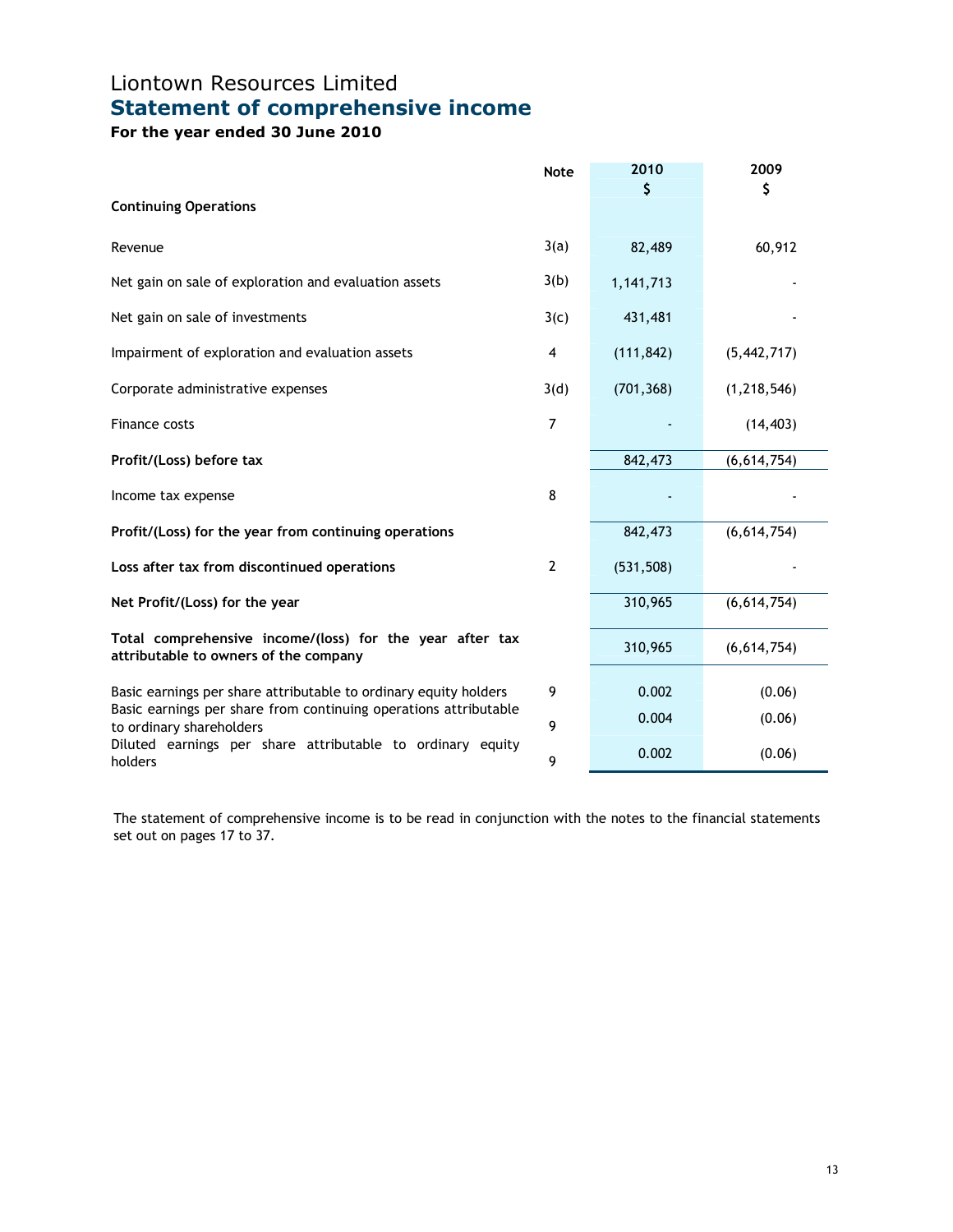# Liontown Resources Limited Statement of financial position

As at 30 June 2010

|                                   | <b>Note</b> | 2010           | 2009           |
|-----------------------------------|-------------|----------------|----------------|
|                                   |             | \$             | \$             |
| <b>Current assets</b>             |             |                |                |
| Cash and cash equivalents         | 10          | 3,118,759      | 1,019,772      |
| Trade and other receivables       | 11          | 44,700         | 47,485         |
| <b>Total current assets</b>       |             | 3, 163, 459    | 1,067,257      |
| Non-current assets                |             |                |                |
| Financial assets                  | 12          | 50,450         | 67,238         |
| Exploration and evaluation assets | 13          | 925,950        | 1,598,577      |
| Property, plant and equipment     | 14          | 132,756        | 175,156        |
| Total non-current assets          |             | 1,109,156      | 1,840,971      |
|                                   |             |                |                |
| <b>Total assets</b>               |             | 4,272,615      | 2,908,228      |
| <b>Current liabilities</b>        |             |                |                |
| Trade and other payables          | 15          | 120,639        | 215,754        |
| Employee benefits                 | 16          | 3,144          | 8,974          |
| <b>Total current liabilities</b>  |             | 123,783        | 224,728        |
|                                   |             |                |                |
| <b>Total liabilities</b>          |             | 123,783        | 224,728        |
|                                   |             |                |                |
| <b>Net assets</b>                 |             | 4,148,832      | 2,683,500      |
| <b>Equity</b>                     |             |                |                |
| Issued capital                    | 17          | 20,280,242     | 19,200,242     |
| <b>Accumulated losses</b>         | 17          | (17, 507, 395) | (17, 818, 360) |
| Reserves                          | 17          | 1,375,985      | 1,301,618      |
| <b>Total equity</b>               |             | 4,148,832      | 2,683,500      |

The statement of financial position is to be read in conjunction with the notes to the financial statements set out on pages 17 to 37.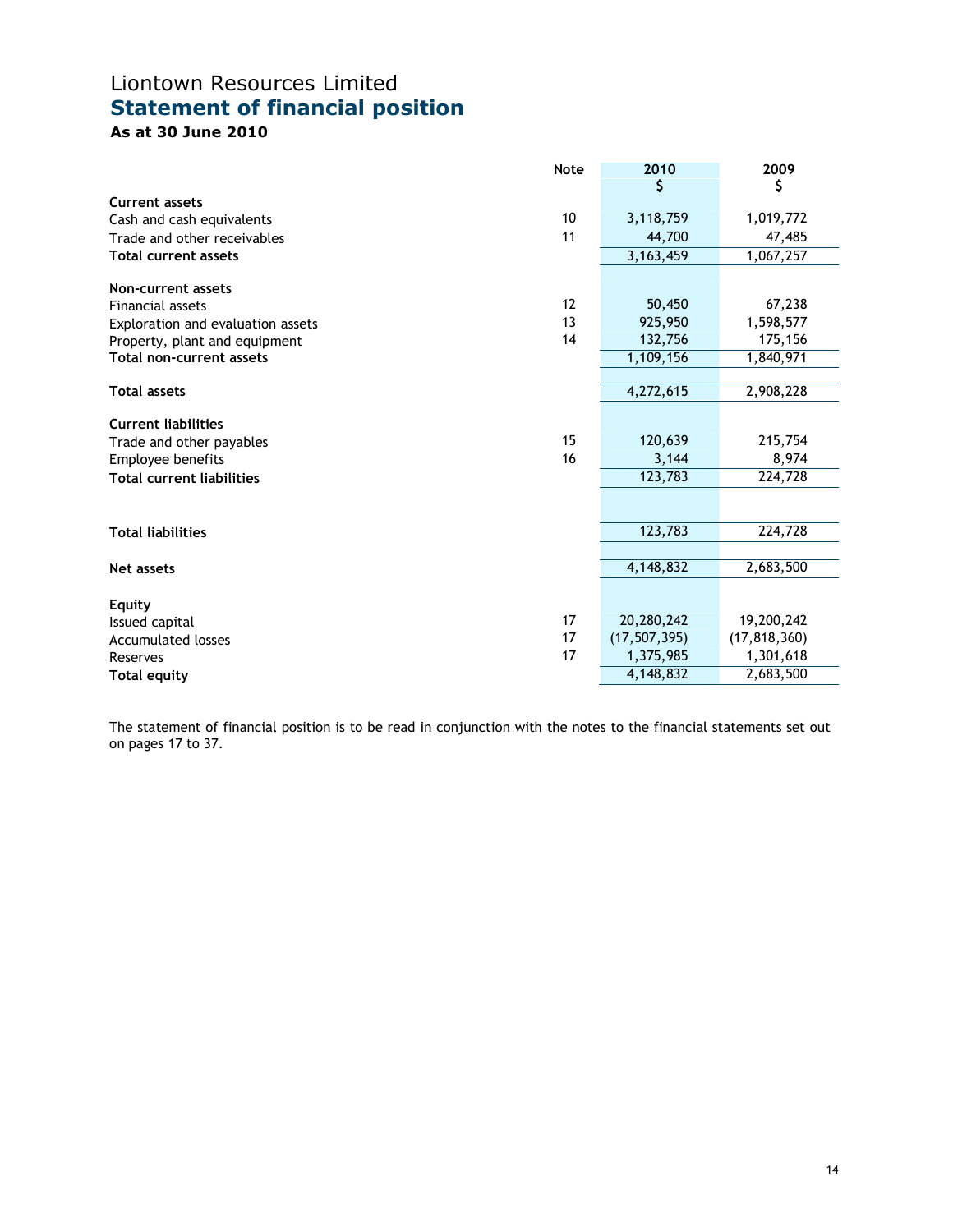# Liontown Resources Limited Statement of changes in equity

For the year ended 30 June 2010

|                                               | <b>Note</b> | <b>Issued</b><br>capital | Accumulated<br>losses | Share based<br>payments<br>reserve | <b>Total equity</b> |
|-----------------------------------------------|-------------|--------------------------|-----------------------|------------------------------------|---------------------|
|                                               |             | \$                       | \$                    | \$                                 | \$                  |
| Balance at 1 July 2009                        |             | 19,200,242               | (17, 818, 360)        | 1,301,618                          | 2,683,500           |
| Issue of fully paid ordinary shares - share   |             |                          |                       |                                    |                     |
| placement                                     |             | 1,000,000                |                       |                                    | 1,000,000           |
| <b>Transaction costs</b>                      |             | (50,000)                 |                       |                                    | (50,000)            |
| Fully paid ordinary shares -issued in lieu of |             |                          |                       |                                    |                     |
| outstanding directors' fees                   |             | 130,000                  |                       |                                    | 130,000             |
| Share options vested                          |             |                          |                       | 74,367                             | 74,367              |
| Profit for the period                         |             | $\overline{\phantom{a}}$ | 310,965               |                                    | 310,965             |
| Balance at 30 June 2010                       | 17          | 20,280,242               | (17, 507, 395)        | 1,375,985                          | 4,148,832           |

|                                                           | <b>Note</b> | <b>Share</b><br>capital<br>\$ | Accumulated<br>losses<br>S | Share based<br>payments<br>reserve<br>\$ | <b>Total equity</b><br>\$ |
|-----------------------------------------------------------|-------------|-------------------------------|----------------------------|------------------------------------------|---------------------------|
| Balance at 1 July 2008                                    |             | 18,016,886                    | (11, 203, 606)             | 998,851                                  | 7,812,131                 |
| Issue of fully paid ordinary shares - capital<br>raisings |             | 1,252,250                     |                            |                                          | 1,252,250                 |
| <b>Transaction costs</b>                                  |             | (68, 894)                     |                            |                                          | (68, 894)                 |
| Share options vested                                      |             |                               |                            | 302,767                                  | 302,767                   |
| Loss for the period                                       |             | $\blacksquare$                | (6,614,754)                | ٠                                        | (6,614,754)               |
| Balance at 30 June 2009                                   | 17          | 19,200,242                    | (17, 818, 360)             | 1,301,618                                | 2,683,500                 |

The statement of changes in equity is to be read in conjunction with the notes to the financial statements set out on pages 17 to 37.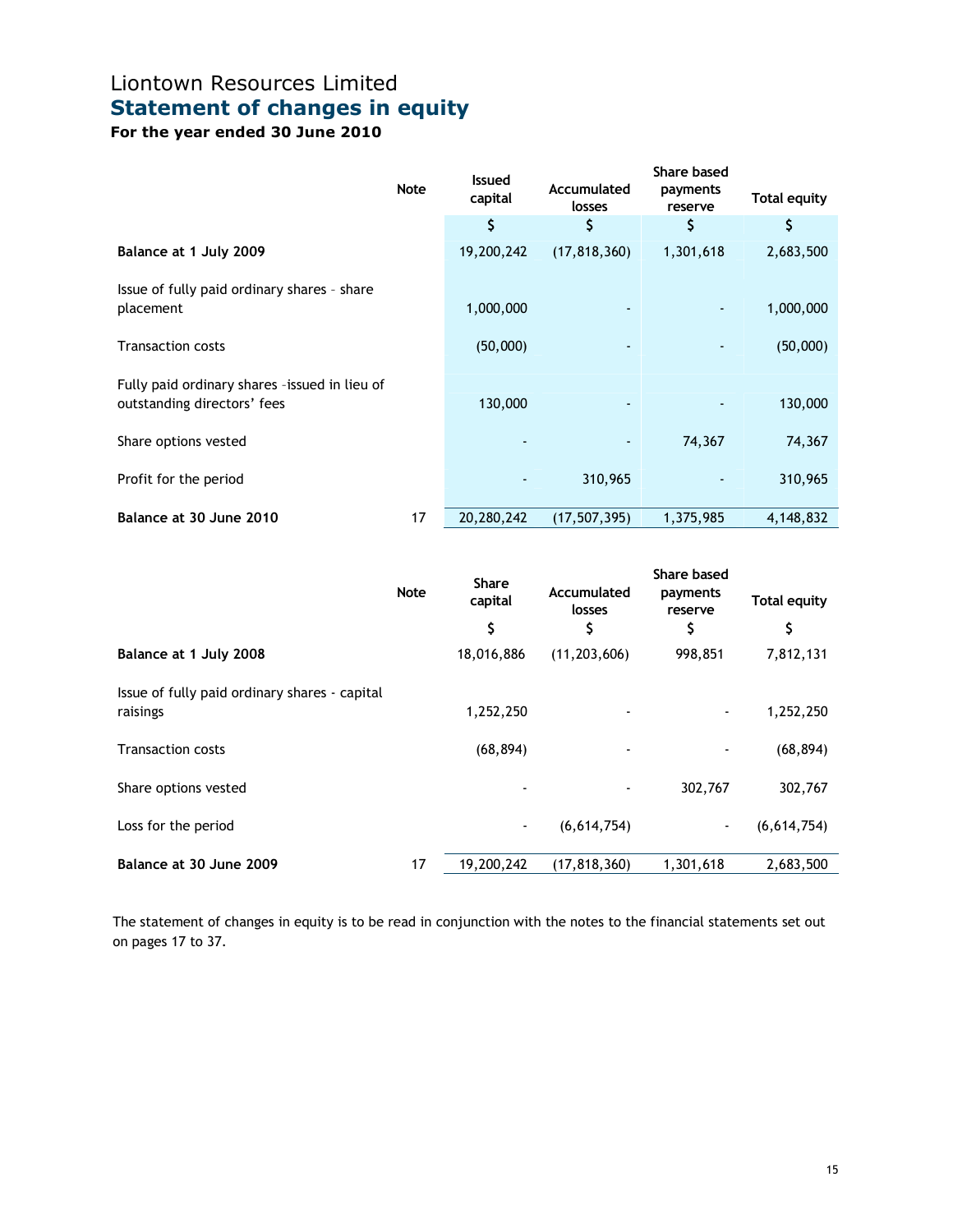# Liontown Resources Limited Statement of cash flows

## For the year ended 30 June 2010

|                                                          | <b>Note</b> | 2010        | 2009                   |
|----------------------------------------------------------|-------------|-------------|------------------------|
|                                                          |             | \$          | \$                     |
| Cash flows from operating activities                     |             |             |                        |
| Cash paid to suppliers and employees                     |             | (559, 107)  | (717, 010)             |
| Interest received                                        |             | 69,134      | 42,343                 |
| Other                                                    |             | (766)       | 30,542                 |
| Net cash used in operating activities                    | 20          | (490, 739)  | (644, 125)             |
| Cash flows from investing activities                     |             |             |                        |
| Proceeds from sale of property, plant and equipment      |             |             | 137,237                |
| Proceeds from sale of investments                        |             | 2,681,481   |                        |
| Proceeds from sale of exploration and evaluation assets  |             |             | 1,582,500              |
| Payments for exploration and evaluation                  |             | (1,055,960) | (1,802,009)            |
| Acquisition of property, plant and equipment             |             | (4,036)     | (12, 498)              |
| Net cash from/(used in) investing activities             |             | 1,621,485   | (94, 770)              |
| Cash flows from financing activities                     |             |             |                        |
| Net proceeds from issue of shares                        |             | 950,000     | 1,183,357              |
| Lodgement of bank guarantee and security deposits        |             | 18,241      | 3,840                  |
| Funds held on trust                                      |             |             |                        |
|                                                          |             |             | (6, 272)<br>(157, 634) |
| Repayment of borrowings                                  |             | 968,241     | 1,023,291              |
| Net cash from financing activities                       |             |             |                        |
| Net increase in cash and cash equivalents                |             | 2,098,987   | 284,396                |
| Cash and cash equivalents at the beginning of the period |             | 1,019,772   | 735,376                |
| Cash and cash equivalents at 30 June                     | 10          | 3,118,759   | 1,019,772              |

The statement of cash flows is to be read in conjunction with the notes to the financial statements set out on pages 17 to 37.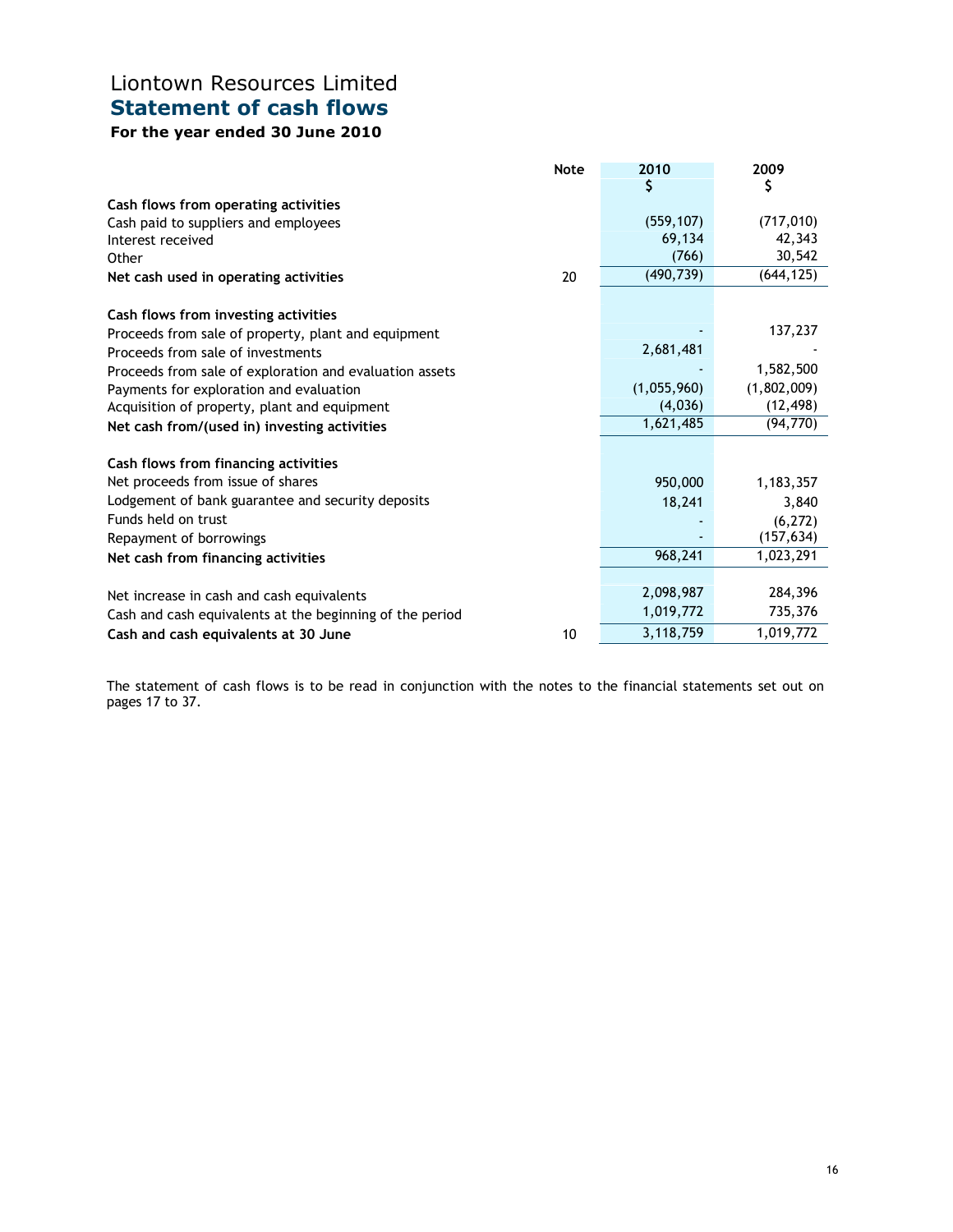### For the year ended 30 June 2010

#### 1. Significant accounting policies

Liontown Resources is an ASX listed public company domiciled in Australia at Level 2, 1292 Hay Street, West Perth, Western Australia. The financial report of the Company is for the year ended 30 June 2010.

The financial report was authorised for issue by the Directors on the 28<sup>th</sup> day of September 2010.

#### (a) Statement of compliance

The financial report complies with Australian Accounting Standards, which include Australian equivalents to International Financial Reporting Standards ('AIFRS'). Compliance with AIFRS ensures that the financial report, comprising the financial statements and notes thereto, complies with International Financial Reporting Standards ('IFRS').

#### (b) Basis of preparation

The financial report is a general-purpose financial report, which has been prepared in accordance with the requirements of the Corporations Act 2001, Accounting Standards and Interpretations and complies with other requirements of the law. The financial report has also been prepared on a historical cost basis, except for derivative financial instruments and available-for-sale investments, which have been measured at fair value. The financial report is presented in Australian dollars.

The Company is a listed public company, incorporated in Australia and operating in Australia and United States of America. The principle activity is mineral exploration and evaluation.

The Company has applied the revised AASB 101 Presentation of Financial Statements which became effective on 1 January 2009. The revised standard requires the separate presentation of a statement of comprehensive income and a statement of changes in equity. All non-owner changes in equity must now be presented in the statement of comprehensive income. As a consequence, the Company had to change the presentation of its financial statements. Comparative information has been re-presented so that it is also in conformity with the revised standard.

#### (c) Adoption of new and revised standards

In the year ended 30 June 2010, the Company has reviewed all of the new and revised Standards and Interpretations issued by the AASB that are relevant to its operations and effective for annual reporting periods beginning on or after 1 July 2009.

During the year, certain accounting policies have changed as a result of new or revised accounting standards which became operative for the annual reporting period commencing on 1 July 2009.

The affected policies and standards are:

• Segment reporting – new AASB 8 Operating Segments

The Company has reviewed all new Standards and Interpretations that have been issued but are not yet effective for the year ended 30 June 2010. As a result of this review the Directors have determined that there is no impact, material or otherwise, of the new and revised Standards and Interpretations on its business and, therefore, no change necessary to Company accounting policies.

#### (d) Significant accounting judgements, estimates and assumptions

The financial statements are prepared on a going concern basis. At balance date, the Company had an excess of current assets over current liabilities of \$3,039,676.

The preparation of a financial report in conformity with Australian Accounting Standards requires management to make judgements, estimates and assumptions that affect the application of policies and reported amounts of assets and liabilities, income and expenses. The estimates and associated assumptions are based on historical experience and various other factors that are believed to be reasonable under the circumstances, the results of which form the basis of making the judgements about carrying values of assets and liabilities that are not readily apparent from other sources. Actual results may differ from these estimates. These accounting policies have been consistently applied by the Company.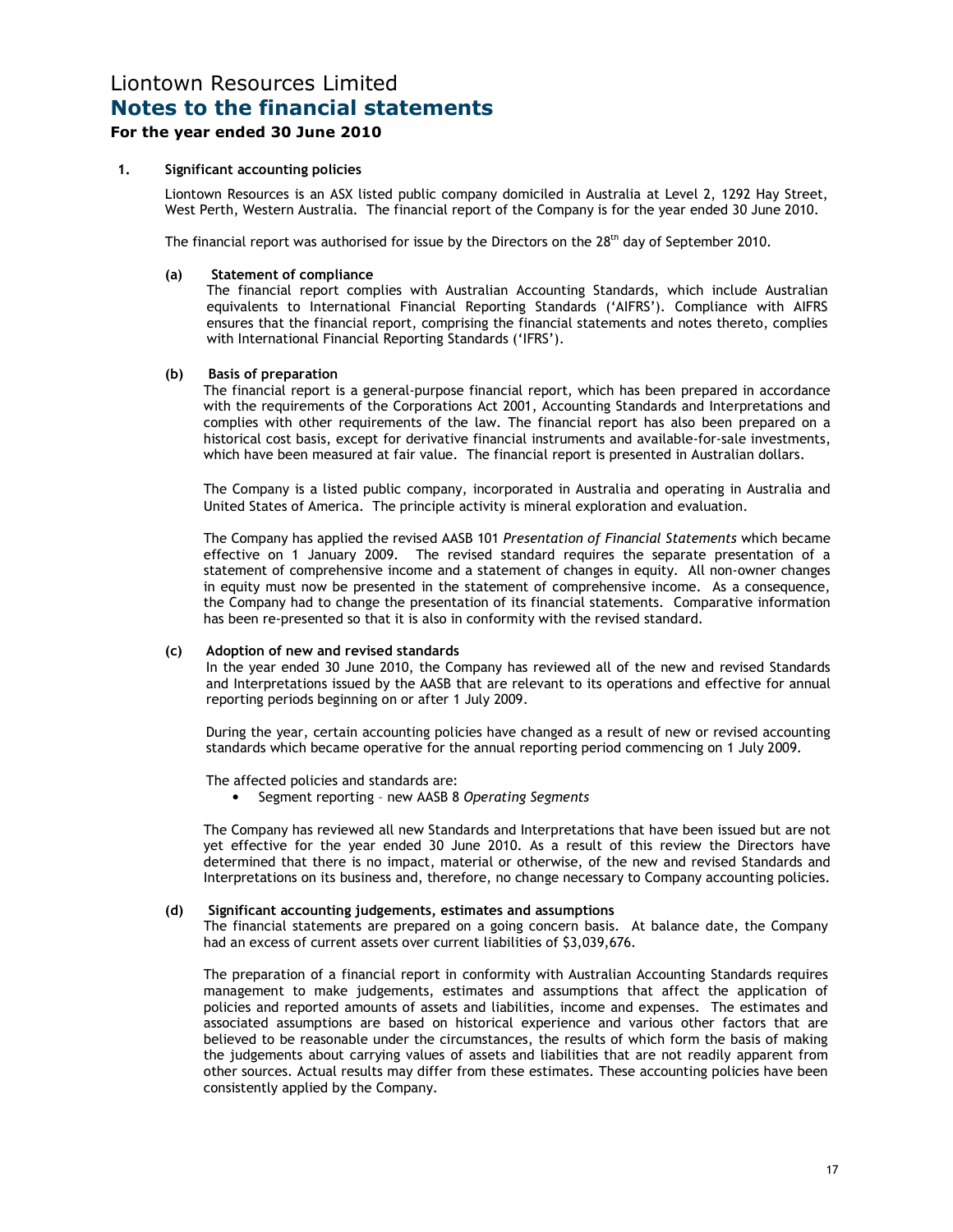### For the year ended 30 June 2010

The key estimates and assumptions that have a significant risk of causing a material adjustment to the carrying amounts of certain assets and liabilities within the next annual reporting period are:

#### (i) Recoverability of exploration expenditure

The carrying amount of exploration and evaluation expenditure is dependent on the future successful outcome from exploration activity or alternatively the sale of the respective areas of interest.

#### (ii) Shared-based payment transactions

The Company measures the cost of equity-settled share-based payments at fair value at the grant date using a binomial formula taking into account the terms and conditions upon which the instruments were granted.

#### (e) Segment reporting

Operating segments are reported in a manner consistent with internal reporting provided to the Board of Directors who are responsible for allocated resources and assessing the performance of the operating segments.

The Company has adopted AASB 8 Operating Segments from 1 July 2009. AASB 8 replaces AASB 114 Segment Reporting. The new standard requires a 'management approach', under which segment information is presented on the same basis as that used for internal reporting purposes. This has not resulted in a change in the number of reportable segments presented by the Company as operating segments are reported in a manner that is consistent with internal reporting provided to the chief operating decision maker, which is considered to be the Board of Directors.

#### (f) Revenue recognition

Revenue is recognised to the extent that it is probable that the economic benefits will flow to the Company and the revenue can be reliably measured.

#### (i) Sale of goods and interests in exploration assets

Revenue is recognised when the significant risks and rewards of ownership of the goods/exploration assets have passed to the buyer and the costs incurred or to be incurred in respect of the transaction can be reliably measured. Risks and rewards of ownership are considered passed to the buyer at the time of delivery of the goods/exploration assets to the buyer.

#### (ii) Services rendered

Revenue from services rendered is recognised in the statement of comprehensive income in proportion to the stage of completion of the transaction at balance date. The stage of completion is assessed by reference to surveys of work performed. No revenue is recognised if there are significant uncertainties regarding recovery of the consideration due, the costs incurred or to be incurred cannot be measured reliably.

#### (iii) Interest received

Interest income is recognised in the statement of comprehensive income as it accrues, using the effective interest method. The interest expense component of finance lease payments is recognised in the statement of comprehensive income using the effective interest method.

#### (g) Expenses

#### (i) Operating lease payments

Payments made under operating leases are recognised in the statement of comprehensive income on a straight-line basis over the term of the lease. Lease incentives received are recognised in the statement of comprehensive income as an integral part of the total lease expense and spread over the lease term.

#### (ii) Finance lease payments

Minimum lease payments are apportioned between the finance charge and the reduction of the outstanding liability. The finance charge is allocated to each period during the lease term so as to produce a constant periodic rate of interest on the remaining balance of the liability.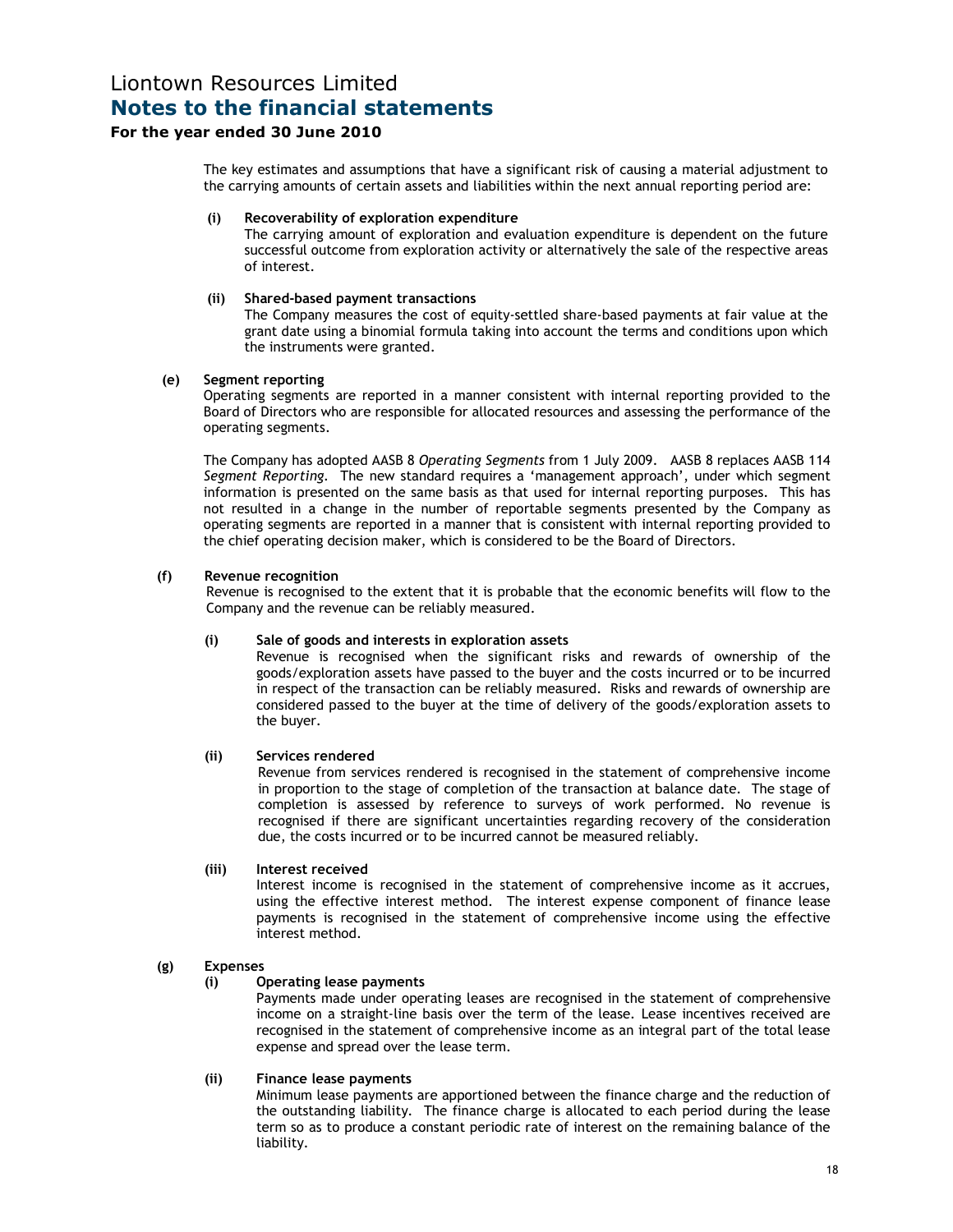### For the year ended 30 June 2010

#### (iii) Financing costs

Financing costs comprise interest payable on borrowings calculated using the effective interest method and interest receivable on funds invested.

#### (h) Depreciation

Depreciation is charged to the statement of comprehensive income on a diminishing value basis over the estimated useful lives of each part of an item of property, plant and equipment. Land is not depreciated. Depreciation rates used in the current and comparative periods are as follows:

plant and equipment 5%-50%

The residual value, if not insignificant, is reassessed annually.

#### (i) Income tax

Income tax in the statement of comprehensive income comprises current and deferred tax. Income tax is recognised in the statement of comprehensive income except to the extent that it relates to items recognised directly in equity, in which case it is recognised in equity.

Current tax is the expected tax payable on the taxable income for the year, using tax rates enacted or substantively enacted at the balance date, and any adjustment to tax payable in respect of previous years.

Deferred tax is provided on all temporary differences at balance date between the tax bases of assets and liabilities and their carrying amounts for financial reporting purposes. The amount of deferred tax provided is based on the expected manner of realisation or settlement of the carrying amount of assets and liabilities, using tax rates enacted or substantively enacted at the balance date.

A deferred tax asset is recognised only to the extent that it is probable that future taxable profits will be available against which the asset can be utilised. Deferred tax assets are reduced to the extent that it is no longer probable that the related tax benefit will be realised.

#### (j) Goods and Services Tax

Revenue, expenses and assets are recognised net of the amount of goods and services tax ('GST'), except where the amount of GST incurred is not recoverable from the taxation authority. In these circumstances, the GST is recognised as part of the cost of acquisition of the asset or as part of the expense.

Receivables and payables are stated with the amount of GST included. The net amount of GST recoverable from, or payable to, the Australian Taxation Office ('ATO') is included as a current asset or liability in the statement of financial position.

Cash flows are included in the statement of cash flows on a gross basis. The GST components of cash flows arising from investing and financing activities which are recoverable from, or payable to, the ATO are classified as operating cash flows.

#### (k) Impairment

At each reporting date, the Company assesses whether there is any indication that an asset may be impaired. Where an indicator of impairment exists, the Company makes a formal estimate of recoverable amount. Where the carrying amount of an asset exceeds its recoverable amount the asset is considered impaired and is written down to its recoverable amount.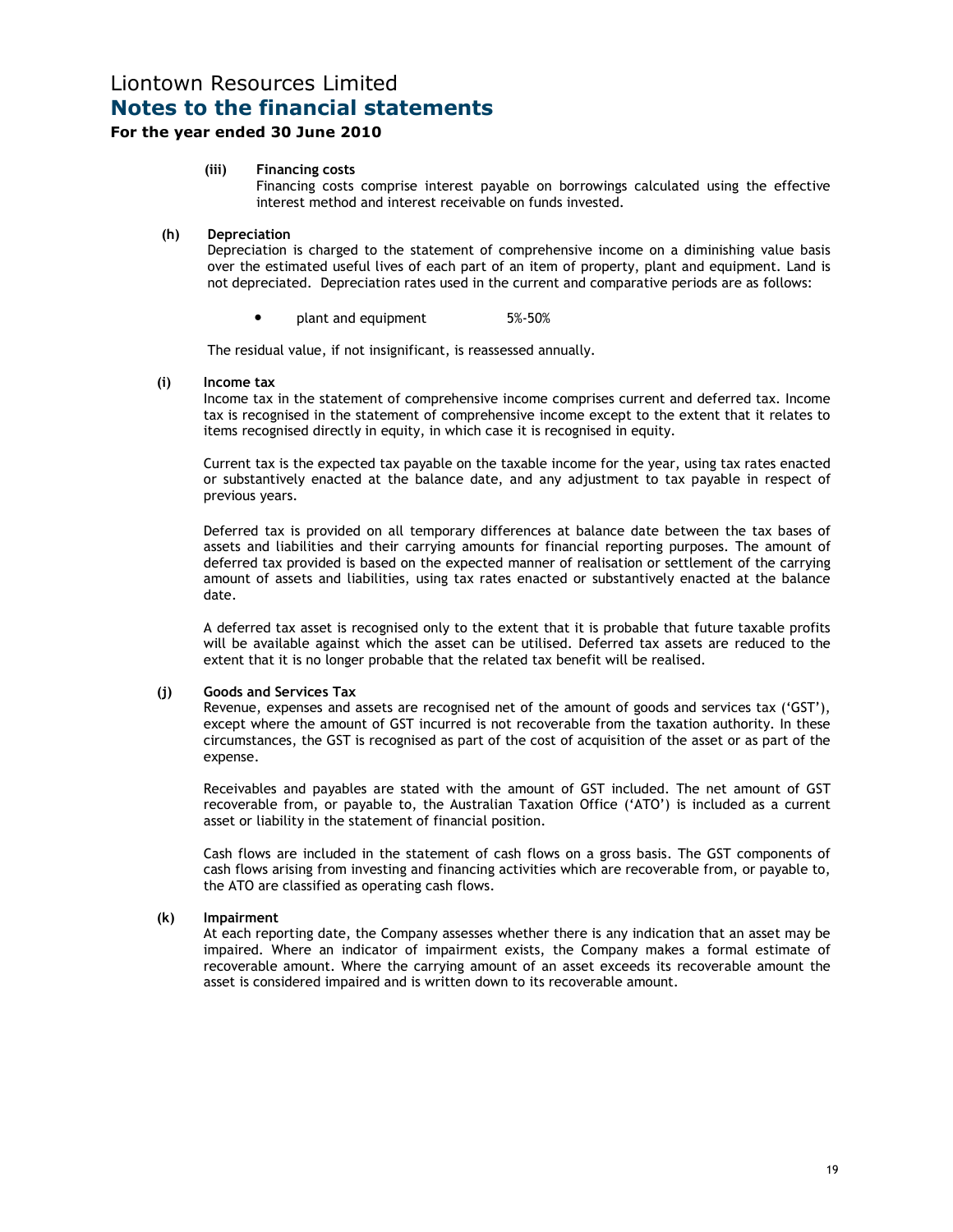### For the year ended 30 June 2010

Recoverable amount is the greater of fair value less costs to sell and value in use. Value in use is the present value of the future cash flows expected to be derived from the asset or cash generating unit. In estimating value in use, a pre-tax discount rate is used which reflects current market assessments of the time value of money and the risks specific to the asset. For an asset that does not generate largely independent cashflows, the recoverable amount is determined for the cash generating unit to which the asset belongs.

Impairment losses are recognised in the statement of comprehensive income unless the asset has previously been revalued, in which case the impairment loss is recognised as a reversal to the extent of that previous revaluation with any excess recognised through the statement of comprehensive income. Receivables with a short duration are not discounted.

#### (l) Cash and cash equivalents

Cash and cash equivalents comprise cash balances and call deposits with an original maturity of six months or less. Bank overdrafts that are repayable on demand and form an integral part of the Company's cash management are included as a component of cash and cash equivalents for the purpose of the statement of cash flows.

#### (m) Trade and other receivables

Trade and other receivables are stated at cost less impairment losses (see accounting policy (k)).

#### (n) Non-current assets held for sale and discontinued operations

Immediately before classification as held for sale, the measurement of the assets (and all assets and liabilities in a disposal group) is brought up to date in accordance with applicable AIFRS. Then, on initial classification as held for sale, non-current assets and disposal groups are recognised at the lower of carrying amount and fair value less costs to sell.

Impairment losses on initial classification as held for sale are included in profit or loss, even when there is a revaluation. The same applies to gains and losses on subsequent re-measurement.

A discontinued operation is a component of the Company's business that represents a separate major line of business or geographical area of operations or is a subsidiary acquired exclusively with a view to resale.

Classification as a discontinued operation occurs upon disposal or when the operation meets the criteria to be classified as held for sale, if earlier. A disposal group that is to be abandoned also may qualify.

#### (o) Plant and equipment

Plant and equipment is stated at cost less accumulated depreciation and any accumulated impairment losses. Such cost includes the cost of replacing parts that are eligible for capitalisation when the cost of replacing the parts is incurred.

The assets' residual values, useful lives and amortisation methods are reviewed, and adjusted if appropriate, at each financial year end.

An item of plant and equipment is derecognised upon disposal or when no further future economic benefits are expected from its use or disposal.

Any gain or loss arising on de-recognition of the asset (calculated as the difference between the net disposal proceeds and the carrying amount of the asset) is included in profit or loss in the year the asset is derecognised.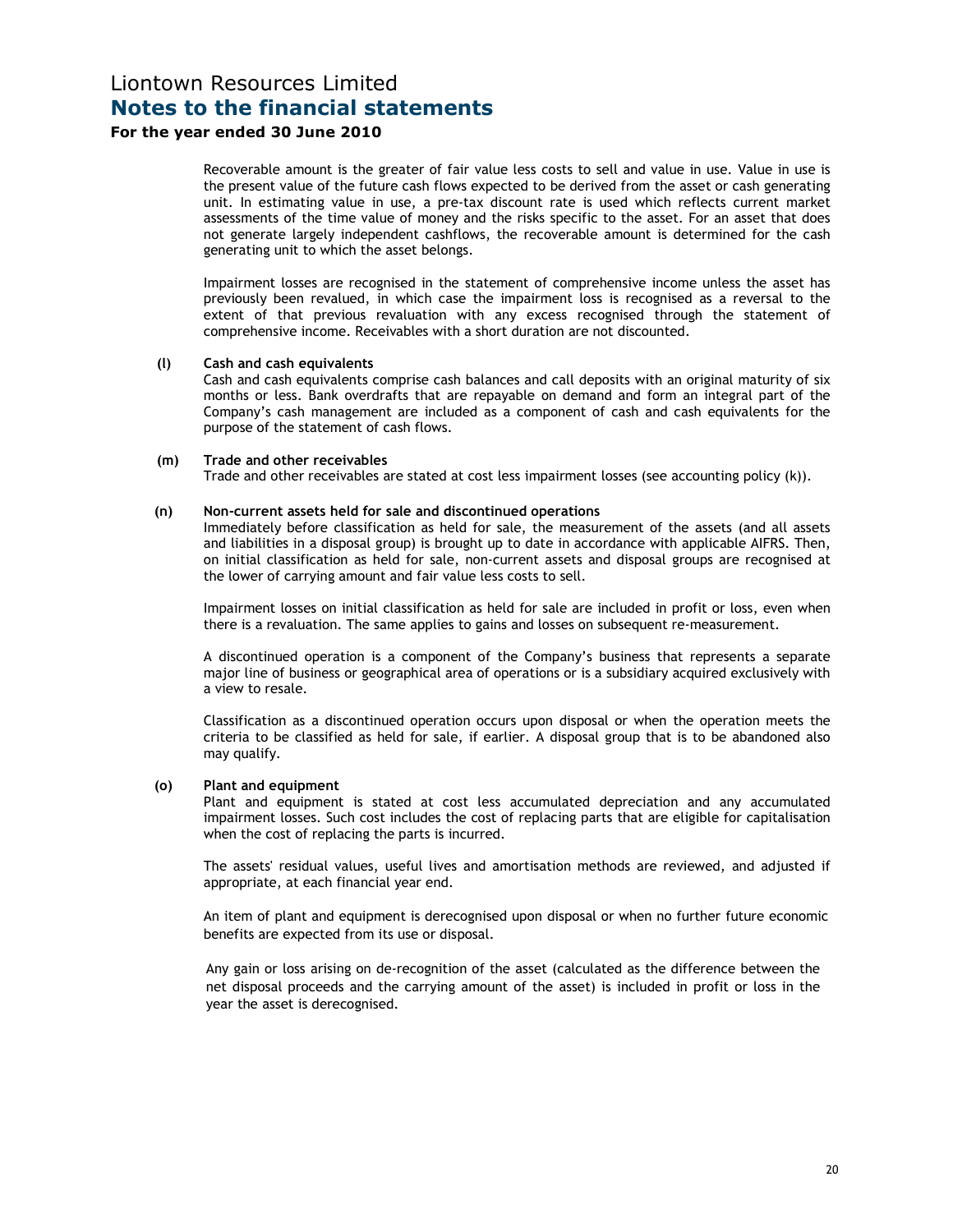### For the year ended 30 June 2010

### (p) Financial assets

Financial assets in the scope of AASB 139 Financial Instruments: Recognition and Measurement are classified as either financial assets at fair value through profit or loss, loans and receivables, heldto-maturity investments, or available-for-sale investments, as appropriate. When financial assets are recognised initially, they are measured at fair value, plus, in the case of investments not at fair value, through profit or loss, directly attributable transactions costs. The Company determines the classification of its financial assets after initial recognition and, when allowed and appropriate, reevaluates this designation at each financial year end.

#### (i) Financial assets at fair value through profit or loss

 Financial assets classified as held for trading are included in the category 'financial assets at fair value through profit or loss'. Financial assets are classified as held for trading if they are acquired for the purpose of selling in the near term. Derivatives are also classified as held for trading unless they are designated as effective hedging instruments. Gains or losses on investments held for trading are recognised in profit or loss.

#### (ii) Held-to-maturity investments

If the Company has the positive intent and ability to hold debt securities to maturity, then they are classified as held-to-maturity. Held-to-maturity investments are measured at amortised cost using the effective interest method, less any impairment losses.

### (iii) Loans and receivables

 Loans and receivables are non-derivative financial assets with fixed or determinable payments that are not quoted in an active market. Such assets are carried at amortised cost using the effective interest method. Gains and losses are recognised in profit or loss when the loans and receivables are derecognised or impaired, as well as through the amortisation process.

### (iv) Available-for-sale investments

 Available-for-sale investments are those non-derivative financial assets that are designated as available-for-sale or are not classified as any of the three preceding categories. After initial recognition available-for sale investments are measured at fair value with gains or losses being recognised as a separate component of equity until the investment is derecognised or until the investment is determined to be impaired, at which time the cumulative gain or loss previously reported in equity is recognised in profit or loss.

The fair value of investments that are actively traded in organised financial markets is determined by reference to quoted market bid prices at the close of business on the reporting date. For investments with no active market, fair value is determined using valuation techniques. Such techniques include using recent arm's length market transactions; reference to the current market value of another instrument that is substantially the same; discounted cash flow analysis and option pricing models.

#### (q) Exploration, Evaluation, Development and Tenement Acquisition Costs

Exploration, evaluation, development and tenement acquisition costs in relation to separate areas of interest for which rights of tenure are current, are capitalised in the period in which they are incurred and are carried at cost less accumulated impairment losses. The cost of acquisition of an area of interest and exploration expenditure relating to that area of interest is carried forward as an asset in the statement of financial position so long as the following conditions are satisfied:

- 1) the rights to tenure of the area of interest are current; and
- 2) at least one of the following conditions is also met:
	- (i) the exploration and evaluation expenditures are expected to be recouped through successful development and exploitation of the area of interest, or alternatively, by its sale; or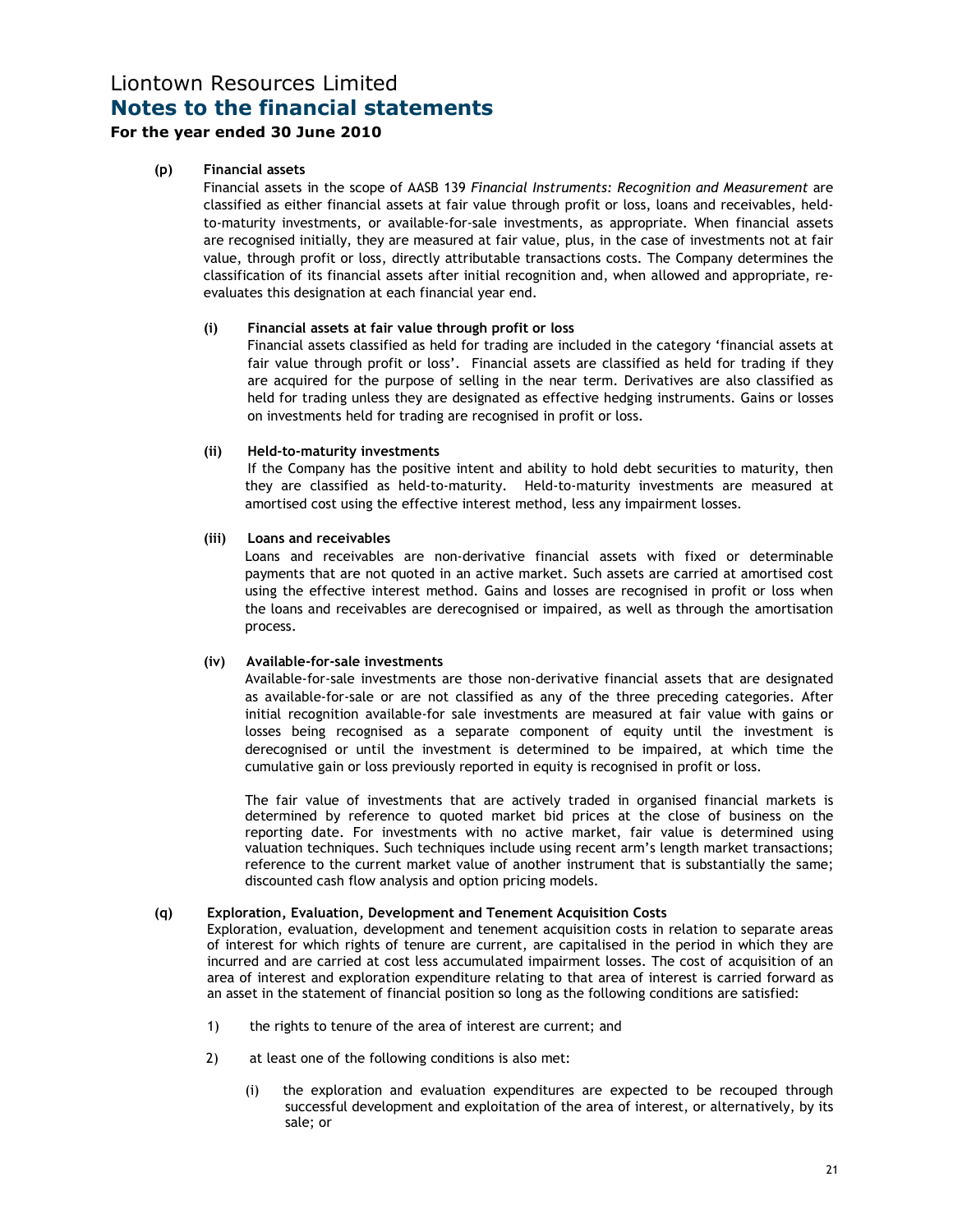### For the year ended 30 June 2010

(ii) exploration and evaluation activities in the area of interest have not at the reporting date reached a stage which permits a reasonable assessment of the existence or otherwise of economically recoverable reserves, and active and significant operations in, or in relation to, the area of interest are continuing.

Exploration and evaluation expenditure is assessed for impairment when facts and circumstances suggest that their carrying amount exceeds their recoverable amount. Where this is the case an impairment loss is recognised. Where a decision is made to proceed with development, accumulated expenditure will be amortised over the life of the reserves associated with the area of interest once mining operations have commenced.

#### (r) Trade and other payables

Trade and other payables are stated at cost.

#### (s) Interest-bearing loans and borrowings

All loans and borrowings are initially recognised at the fair value of the consideration received less directly attributable transaction costs.

After initial recognition, interest bearing loans and borrowings are subsequently measured at amortised cost using the effective interest method.

Gains and losses are recognised in profit and loss when the liabilities are derecognised.

#### (i) Leases

Finance leases, which transfer substantially all the risks and benefits incidental to ownership of the leased item, are capitalised at the inception of the lease at the fair value of the leased property or, if lower, at the present value of minimum lease payments.

#### (t) Employee benefits

#### (i) Superannuation

Obligations for contributions to defined contribution pension plans are recognised as an expense in the statement of comprehensive income as incurred.

#### (ii) Share-based payment transactions

The Company provides benefits to employees (including Directors) in the form of sharebased payment transactions, whereby employees render services in exchange for shares or rights over shares ('equity-settled transactions').

The Company currently provides benefits under an Employee Share Option Plan.

The cost of these equity-settled transactions with employees and Directors is measured by reference to the fair value at the date at which they are granted.

In valuing equity-settled transactions, no account is taken of any performance conditions, other than conditions linked to the price of the shares of the Company ('market conditions'). The cost of equity-settled transactions is recognised, together with a corresponding increase in equity, over the period in which the performance conditions are fulfilled, ending on the date on which the relevant employees become fully entitled to the award ('vesting date').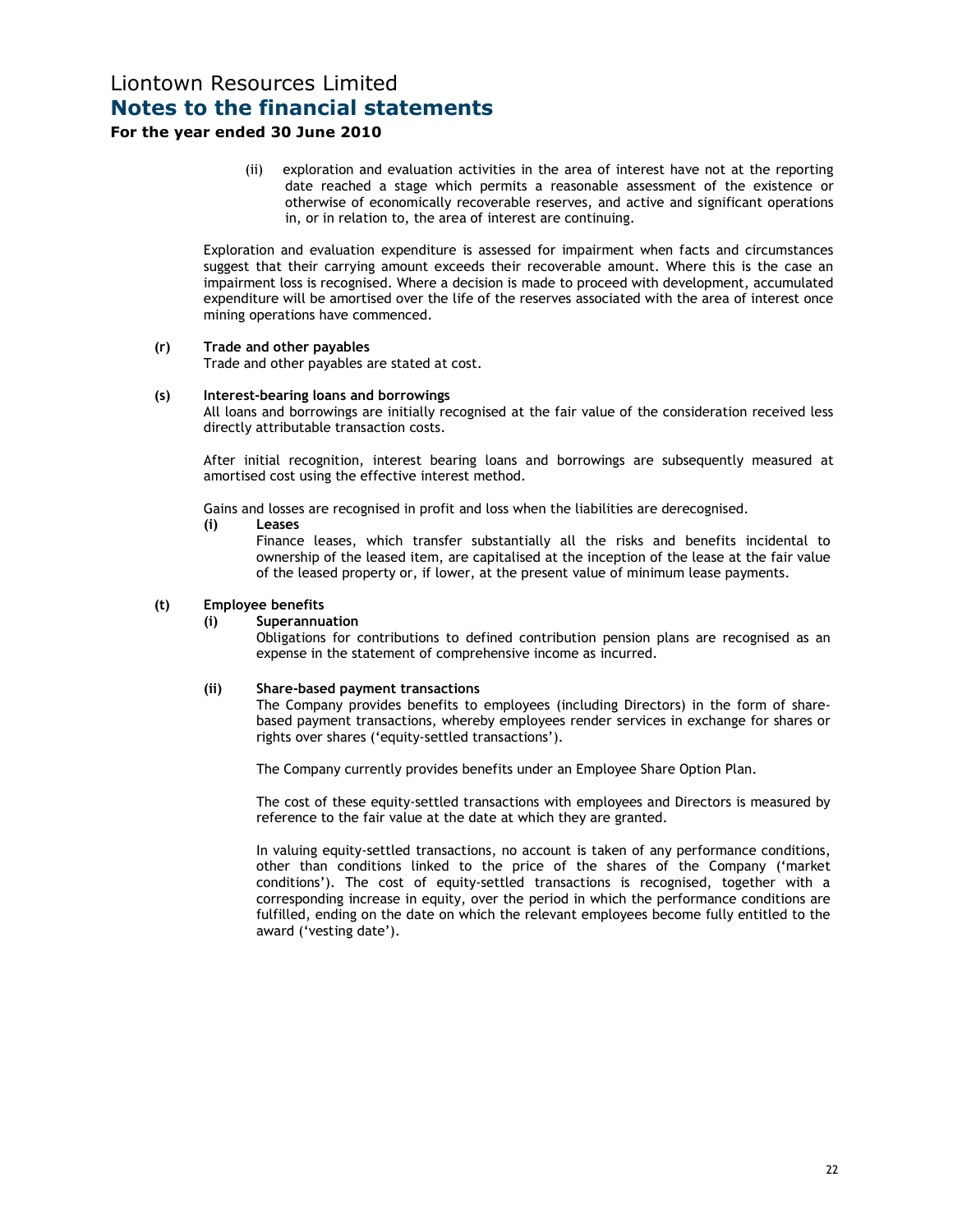### For the year ended 30 June 2010

The cumulative expense recognised for equity-settled transactions at each reporting date until vesting date reflects:

- (i) the extent to which the vesting period has expired; and
- (ii) the number of awards that, in the opinion of the Directors, will ultimately vest. This opinion is formed based on the best available information at balance date. No adjustment is made for the likelihood of market performance conditions being met as the effect of these conditions is included in the determination of fair value at grant date.

No expense is recognised for awards that do not ultimately vest, except for awards where vesting is conditional upon a market condition.

Where the terms of an equity-settled award are modified, as a minimum, an expense is recognised as if the terms had not been modified. In addition, an expense is recognised for any increase in the value of the transaction as a result of the modification, as measured at the date of modification.

Where an equity-settled award is cancelled, it is treated as if it had vested on the date of cancellation, and any expense not yet recognised for the award is recognised immediately. However, if a new award is substituted for the cancelled award, and designated as a replacement award on the date that it is granted, the cancelled and new award are treated as if they were a modification of the original award, as described in the previous paragraph.

The dilutive effect, if any, of outstanding options is reflected as additional share dilution in the computation of earnings per share.

#### (iii) Wages, salaries, annual leave, sick leave and non-monetary benefits

Liabilities for employee benefits for wages, salaries, annual leave and sick leave represent present obligations resulting from employees' services provided to reporting date, calculated at undiscounted amounts based on remuneration wage and salary rates that the Company expects to pay as at reporting date including related on-costs, such as, workers compensation insurance and payroll tax.

#### (u) Provisions

A provision is recognised in the statement of financial position when the Company has a present legal or constructive obligation as a result of a past event, and it is probable that an outflow of economic benefits will be required to settle the obligation. If the effect is material, provisions are determined by discounting the expected future cash flows at a pre-tax rate that reflects current market assessments of the time value of money and, when appropriate, the risks specific to the liability.

#### (v) Share capital

#### (i) Ordinary share capital

Ordinary shares and partly paid shares are classified as equity.

#### (ii) Transaction costs

 Transaction costs of an equity transaction are accounted for as a deduction from equity, net of any related income tax benefit.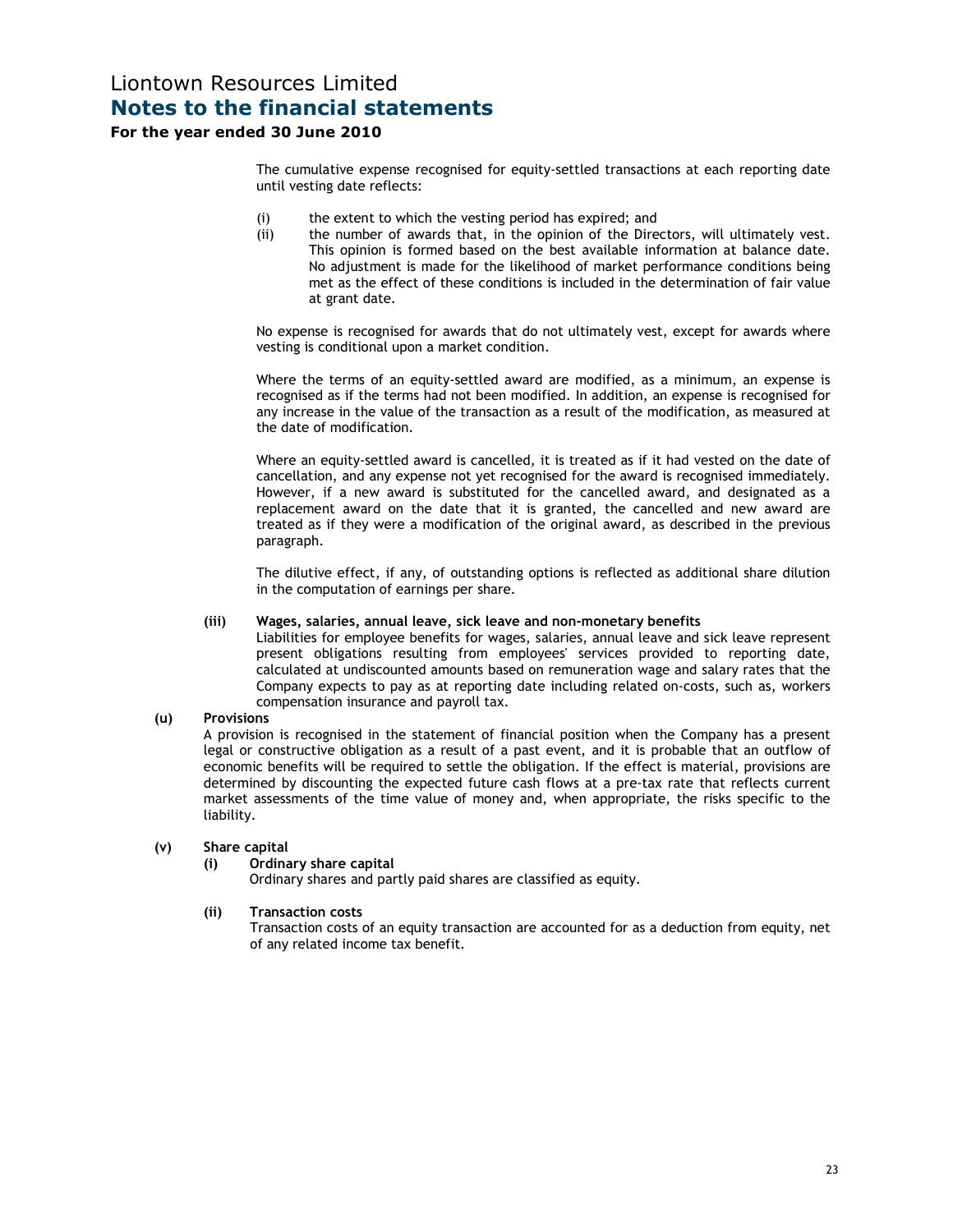### For the year ended 30 June 2010

### 2. Segment reporting

### Geographical segments

The Company operated in two distinct geographical segments, Australia and United States of America. These segments were determined based on the location of the Company's assets.

The Company's geographical segment in United States of America was in Arizona (the Sheep Mountain Project) which was acquired by the Company in 2008. This segment is designated as a discontinued operation as the Company has not renewed the option to acquire this project and as such total exploration expenditure for this segment has been impaired and no further costs will arise in the future.

The following table presents expenditure and asset information regarding geographical segments for the years ended 30 June 2010 and 30 June 2009.

|           | 2010                                   | Continuing<br>operations<br><b>Australia</b><br>\$ | <b>Discontinued</b><br>operations<br>Arizona<br>\$ | <b>Total</b><br>\$                   |
|-----------|----------------------------------------|----------------------------------------------------|----------------------------------------------------|--------------------------------------|
|           | Segment revenue                        | 1,655,683                                          |                                                    | 1,655,683                            |
|           | Segment expenses                       | (813, 210)                                         | (531, 508)                                         | (1, 344, 718)                        |
|           | Segment result                         | 842,473                                            | (531, 508)                                         | 310,965                              |
|           | Segment assets<br>Segment liabilities  | 4,272,615<br>(123, 783)<br>4,148,832               |                                                    | 4,272,615<br>(123, 783)<br>4,148,832 |
|           | 2009                                   | Continuing<br>operations<br><b>Australia</b><br>\$ | Continuing<br>operations<br>Arizona<br>\$          | <b>Total</b><br>\$                   |
|           | Segment revenue                        | 60,912                                             |                                                    | 60,912                               |
|           | Segment expenses                       | (6, 675, 666)                                      |                                                    | (6, 675, 666)                        |
|           | Segment result                         | (6, 614, 754)                                      |                                                    | (6, 614, 754)                        |
|           | Segment assets<br>Segment liabilities  | 2,526,072<br>(224, 728)<br>2,301,344               | 382,156<br>382,156                                 | 2,908,228<br>(224, 728)<br>2,683,500 |
| 3.<br>(a) | <b>Revenue and Expenses</b><br>Revenue |                                                    | $2040$                                             |                                      |
|           |                                        |                                                    | $\mathbf{h}$ $\mathbf{h}$ $\mathbf{h}$             | <b>2000</b>                          |

| <b>Note</b>                         | 2010           | 2009   |
|-------------------------------------|----------------|--------|
|                                     |                |        |
| Interest received                   | 70,747         | 44,102 |
| Gain on sale of plant and equipment | $\blacksquare$ | 3,437  |
| Other                               | 11.742         | 13.373 |
|                                     | 82,489         | 60,912 |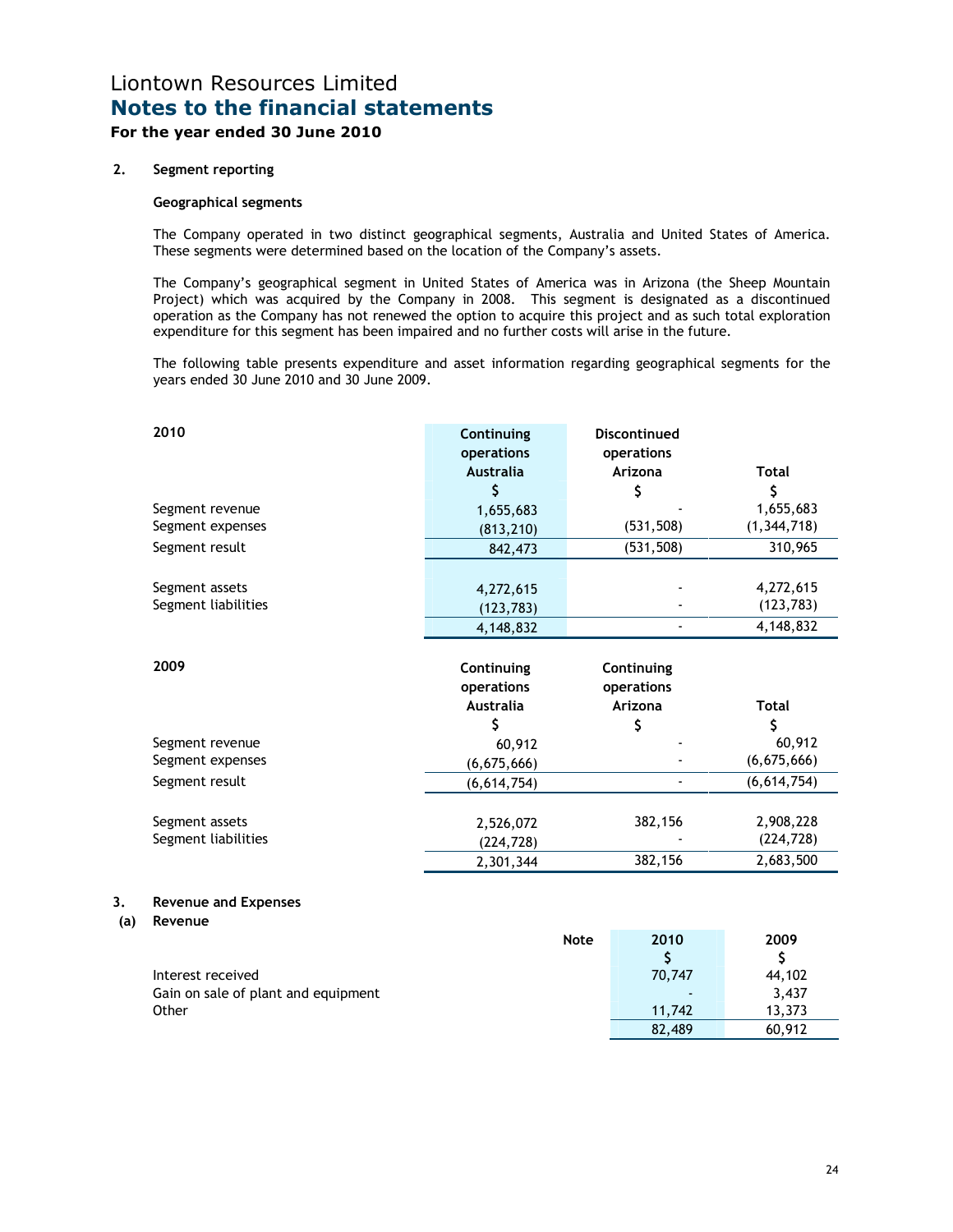### For the year ended 30 June 2010

### (b) Net gain on disposal of exploration and evaluation assets

|                                                          | <b>Note</b> | 2010        | 2009 |
|----------------------------------------------------------|-------------|-------------|------|
|                                                          |             |             |      |
| Proceeds from sale of exploration and evaluation assets  |             | 2.250,000   |      |
| Carrying value of exploration and evaluation assets sold | 13          | (1.108.287) |      |
|                                                          |             | 1.141.713   |      |

During the year the Company sold the Liontown base metal deposit to Kagara Ltd. The consideration received was \$2,250,000 of Kagara Ltd shares (based on a 5 day VWAP) for 2,244,837 shares and a further \$2,250,000 upon either a decision to mine or the sale of the purchased assets by Kagara. The deferred consideration has not been recorded as revenue because it is not probable or virtually certain that the event will occur.

#### (c) Net gain on sale of investments

|                                   | 2010          | 2009 |
|-----------------------------------|---------------|------|
|                                   |               |      |
| Proceeds from sale of investments | 2.681.481     |      |
| Carrying value of investments     | (2, 250, 000) |      |
|                                   | 431,481       |      |

The Company received 2,244,837 Kagara Ltd shares as consideration for the sale of the Liontown base metal deposit (refer to note 3 (b)). These shares were subsequently sold during the year resulting in a net gain on sale of \$431,481.

#### (d) Corporate administrative expenses

|    |                                                      |    | 2010    | 2009      |
|----|------------------------------------------------------|----|---------|-----------|
|    |                                                      |    | S       | \$        |
|    | Depreciation and amortisation                        |    | 46,435  | 78,603    |
|    | Insurance                                            |    | 28,656  | 35,283    |
|    | Legal fees                                           |    | 29,673  | 36,082    |
|    | Office costs                                         |    | 11,940  | 26,467    |
|    | Personnel expenses                                   | 5  | 299,590 | 693,505   |
|    | Regulatory and compliance                            |    | 83,688  | 86,551    |
|    | Corporate and administration service fees            |    | 144,000 | 217,725   |
|    | Other                                                |    | 57,386  | 44,330    |
|    |                                                      |    | 701,368 | 1,218,546 |
| 4. | <b>Impairment losses</b>                             |    |         |           |
|    |                                                      |    | 2010    | 2009      |
|    |                                                      |    | \$      | \$        |
|    | Impairment loss on exploration and evaluation assets | 13 | 111,842 | 5,442,717 |
|    |                                                      |    | 111,842 | 5,442,717 |

#### Exploration and evaluation assets

The Company has also recorded an impairment loss of \$531,508 at 30 June 2010 which is attributable to the Sheep Mountain Project, due to the Company electing not to renew its option to acquire the project subsequent to year end. The project has been treated as a discontinued operation at 30 June 2010 as disclosed in note 2.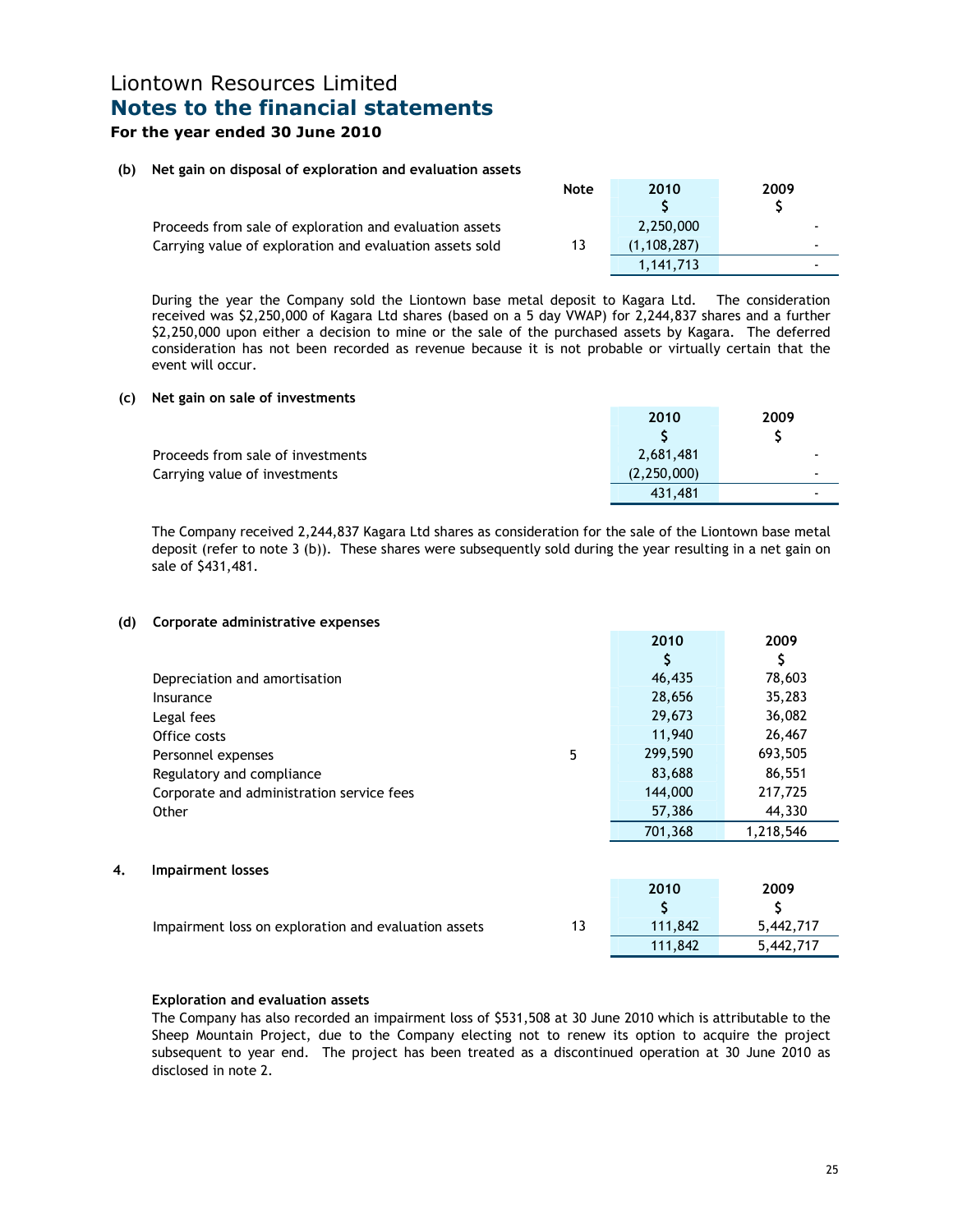## For the year ended 30 June 2010

### 5. Personnel expenses

| <b>Note</b>                                            | 2010    | 2009    |
|--------------------------------------------------------|---------|---------|
|                                                        |         |         |
| Wages and salaries                                     | 9.807   | 37,396  |
| Directors' fees <sup>(1)</sup>                         | 195,000 | 195,000 |
| Other associated personnel expenses                    | 1,685   | 15,472  |
| Defined contribution superannuation fund contributions | 8,536   | 136,749 |
| Annual leave                                           | 10.195  | 6.121   |
| Equity-settled transactions<br>16                      | 74,367  | 302,767 |
|                                                        | 299,590 | 693.505 |

 $<sup>(1)</sup>$  During the year Directors received shares in lieu of fees for the previous financial year. This was approved by</sup> shareholders at the Company's annual general meeting held in November 2009.

#### 6. Auditor's remuneration

|                                       | 2010   | 2009   |
|---------------------------------------|--------|--------|
|                                       |        |        |
| <b>Audit services</b>                 |        |        |
| HLB Mann Judd                         |        |        |
| Audit and review of financial reports | 26,215 | 26,370 |
|                                       |        |        |

7. Finance costs

|                  | 2010 | 2009   |
|------------------|------|--------|
|                  |      | -      |
| Interest expense | . .  | 14,403 |

8. Income tax

|                                                                               | 2010 | 2009 |
|-------------------------------------------------------------------------------|------|------|
|                                                                               |      |      |
| Current tax expense                                                           |      |      |
| Deferred tax expense                                                          | -    |      |
| Total income tax expense reported in the statement of<br>comprehensive income |      |      |

#### Numerical reconciliation of income tax expense to prima facie tax payable

| Profit/(Loss) from continuing operations before income tax<br>expense                          | 310,965    | (6,614,754) |
|------------------------------------------------------------------------------------------------|------------|-------------|
| Tax at the Australian corporate rate of 30%                                                    | 93,290     | (1,984,426) |
| Tax effect of amounts which are not tax deductible<br>(taxable) in calculating taxable income: |            |             |
| Non-deductible expenses                                                                        | 22,537     | 90,971      |
| Blackhole expenditure tax deductible                                                           | (66,091)   | (63,091)    |
| Origination and reversal of temporary differences                                              | (201,009)  | (1,671,133) |
|                                                                                                | (151, 273) | (3,627,679) |
| Current year tax benefits not recognised                                                       | 151,273    | 3,627,679   |
| reported<br>in the<br>statement of<br>tax expense<br>Income<br>comprehensive income            |            |             |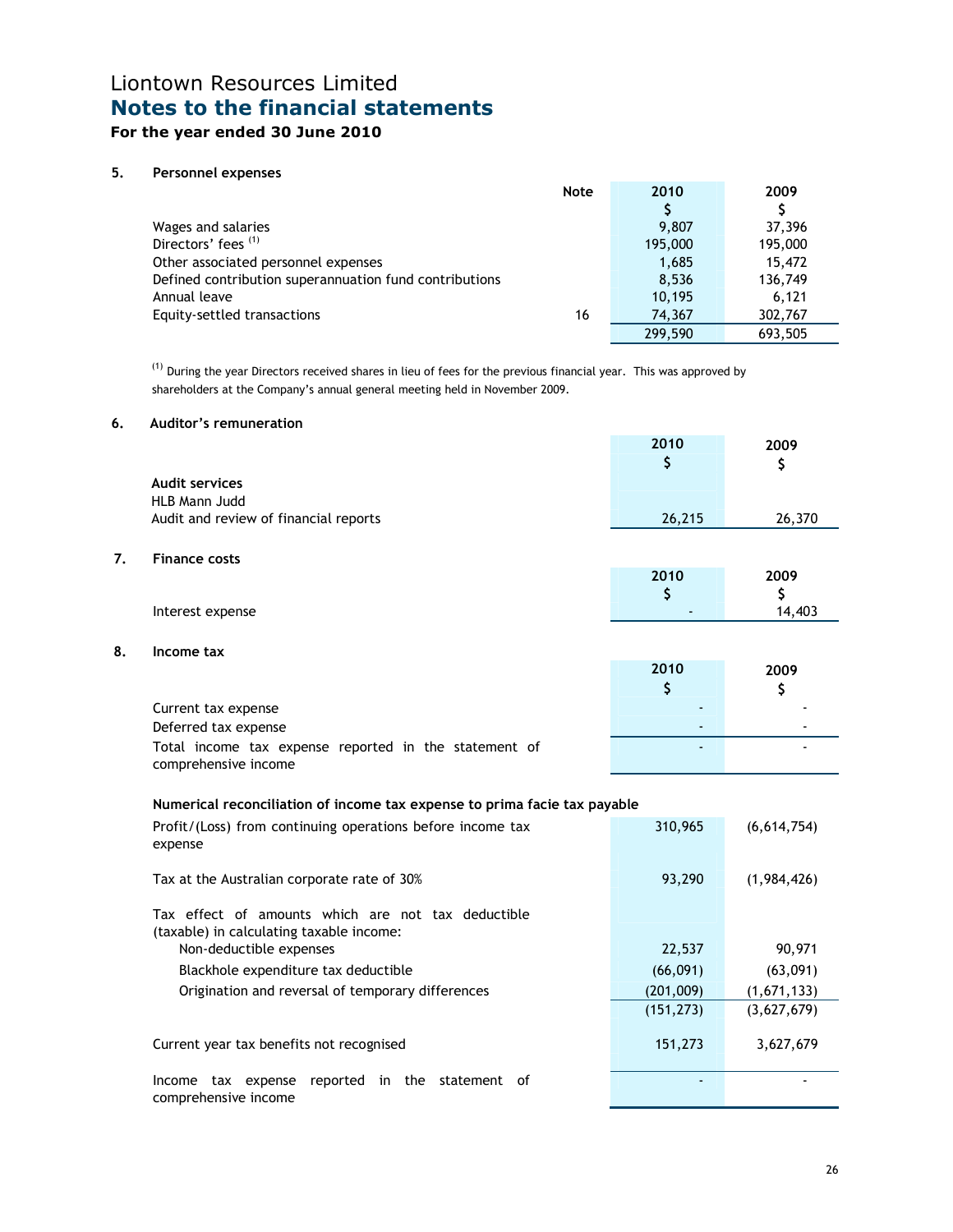## For the year ended 30 June 2010

|                                                                                                                                                                                         | <b>Assets</b> |          | <b>Liabilities</b> |           | <b>Net</b>            |                            |
|-----------------------------------------------------------------------------------------------------------------------------------------------------------------------------------------|---------------|----------|--------------------|-----------|-----------------------|----------------------------|
|                                                                                                                                                                                         | 2010          | 2009     | 2010               | 2009      | 2010                  | 2009                       |
| Exploration and                                                                                                                                                                         |               |          |                    |           |                       |                            |
| evaluation assets                                                                                                                                                                       |               |          | 277,865            | 479,573   | 277,865               | 479,573                    |
| Assets held for sale                                                                                                                                                                    |               |          |                    |           |                       |                            |
| Provision for employee                                                                                                                                                                  |               |          |                    |           |                       |                            |
| benefits                                                                                                                                                                                | (943)         | (2,692)  |                    |           | (943)                 | (2,692)                    |
| Blackhole expenditure                                                                                                                                                                   | (2, 178)      | (2, 178) |                    |           | (2, 178)              | (2, 178)                   |
| Other items                                                                                                                                                                             | (5, 551)      | (4, 501) |                    |           | (5, 551)              | (4,501)                    |
|                                                                                                                                                                                         | (8,672)       | (9,371)  | 277,865            | 479,573   | 269,193               | 470,202                    |
| Current tax losses used<br>to offset net deferred<br>tax liability<br>Previous tax losses used<br>to offset net deferred<br>tax liability<br>Net deferred tax assets<br>and liabilities |               |          |                    |           | (151, 273)<br>117,920 | (3,627,679)<br>3, 157, 477 |
|                                                                                                                                                                                         |               |          |                    |           |                       |                            |
| <b>Tax Losses</b>                                                                                                                                                                       |               |          |                    |           |                       |                            |
| Unused tax losses for which no deferred tax asset has been recognised                                                                                                                   |               |          | 7,677,733          | 7,841,190 |                       |                            |
| Potential tax benefit at 30% tax rate                                                                                                                                                   |               |          |                    |           | 2,303,320             | 2,352,357                  |

### 9. Earnings per share

### Basic and diluted earnings per share

The calculation of basic and diluted earnings per share for the year ended 30 June 2010 was based on the profit attributable to ordinary shareholders of \$310,965 [2009: loss of \$6,614,754], continuing profit attributable to ordinary shareholders of \$842,473 [2009: loss of \$6,614,754] and a weighted average number of ordinary shares outstanding during the year ended 30 June 2010 of 199,765,913 [2009: 109,235,216] calculated as follows:

| Profit/(Loss) attributable to ordinary shareholders (diluted)   | 2010        | 2009        |  |
|-----------------------------------------------------------------|-------------|-------------|--|
|                                                                 | \$          | S           |  |
| Profit/(Loss) attributable to ordinary shareholders             | 310,965     | (6,614,754) |  |
| attributable<br>Profit/(Loss)<br>to<br>ordinarv<br>shareholders | 310,965     | (6,614,754) |  |
| (diluted)                                                       |             |             |  |
|                                                                 |             |             |  |
| Weighted average number of ordinary shares (diluted)            |             |             |  |
| Weighted average number of ordinary shares at 30 June           | 199,765,913 | 109,235,216 |  |
| Weighted average number of ordinary shares (diluted) at 30 June | 199,765,913 | 109,235,216 |  |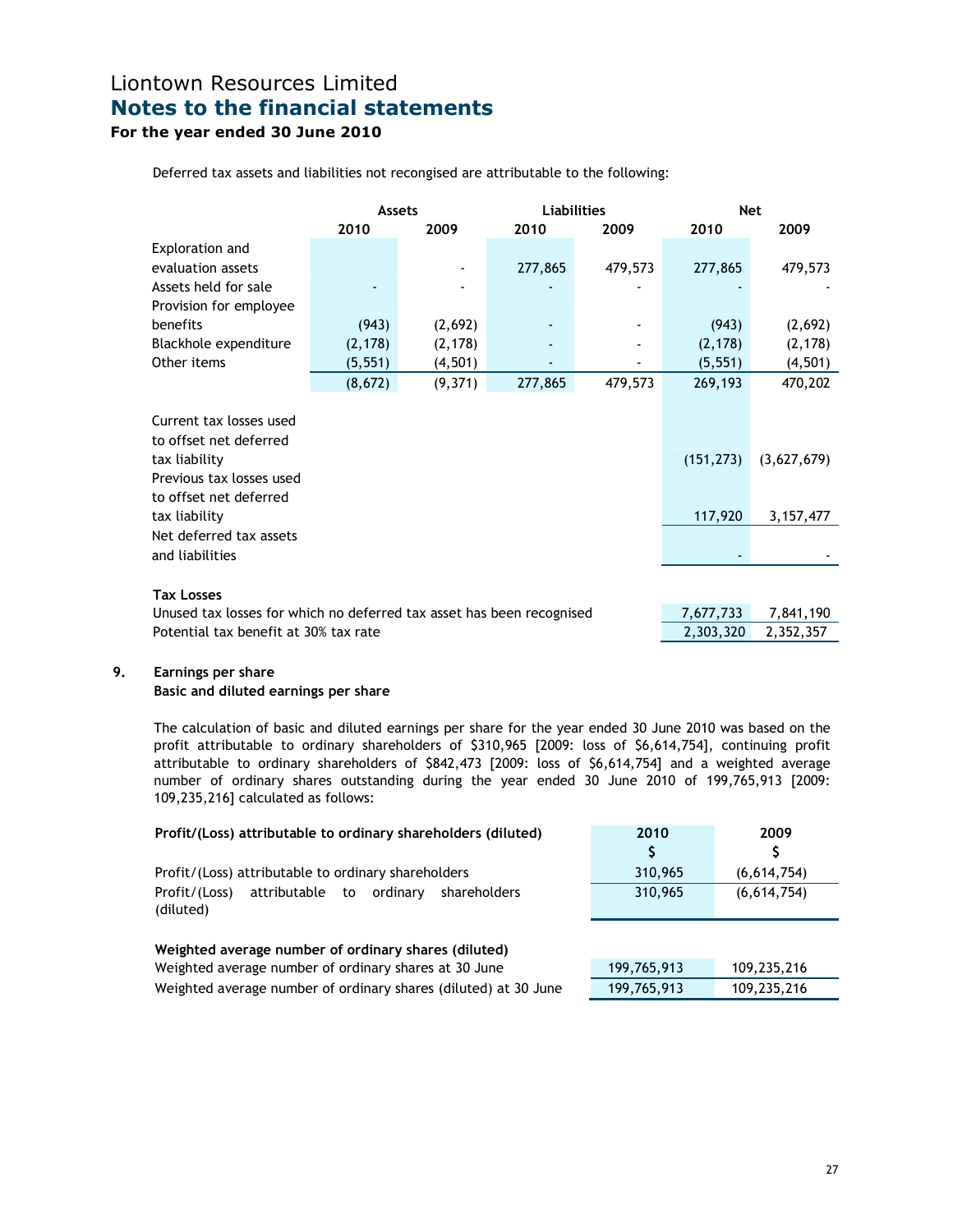## For the year ended 30 June 2010

### 10. Cash and cash equivalents

|     |                                                          | 2010      | 2009      |
|-----|----------------------------------------------------------|-----------|-----------|
|     |                                                          | \$        | \$        |
|     | <b>Bank accounts</b>                                     | 3,107,925 | 1,009,256 |
|     | Term deposits                                            | 10,634    | 10,316    |
|     | Petty cash                                               | 200       | 200       |
|     | Cash and cash equivalents in the statement of cash flows | 3,118,759 | 1,019,772 |
| 11. | Trade and other receivables                              |           |           |
|     |                                                          | 2010      | 2009      |
|     | Current                                                  | S         | \$        |
|     | Other trade receivables                                  | 28,932    | 29,908    |
|     | Prepayments                                              | 15,768    | 17,577    |
|     |                                                          | 44,700    | 47,485    |
| 12. | <b>Financial assets</b>                                  |           |           |
|     | Non-current                                              | 2010      | 2009      |
|     |                                                          | S         | \$        |
|     | Bond in relation to office premises                      |           | 18,972    |
|     | Bank guarantee                                           | 29,946    | 28,494    |
|     | Security deposits                                        | 13,500    | 13,500    |
|     | Funds held on trust                                      | 7,004     | 6,272     |
|     |                                                          | 50,450    | 67,238    |
|     |                                                          |           |           |

### 13. Exploration and evaluation expenditure

| Costs carried forward in respect of areas of interest in the exploration and evaluation phases (at cost): |   |               |               |
|-----------------------------------------------------------------------------------------------------------|---|---------------|---------------|
|                                                                                                           |   | 2010          | 2009          |
|                                                                                                           |   |               |               |
| Balance at beginning of year                                                                              |   | 1,598,577     | 5,514,309     |
| Expenditure incurred during the year                                                                      |   | 1,079,010     | 1,526,985     |
| Impairment loss                                                                                           | 4 | (643, 350)    | (5, 442, 717) |
| Carrying value of exploration and evaluation assets sold                                                  |   | (1, 108, 287) |               |
|                                                                                                           |   | 925,950       | 1,598,577     |

The recoupment of costs carried forward in relation to areas of interest in the exploration and evaluation phases are dependent on the successful development and commercial exploitation or sale of the respective areas.

#### 14. Property, plant and equipment

|                                  | 2010       | 2009       |
|----------------------------------|------------|------------|
|                                  |            |            |
| At cost                          | 342,124    | 338,089    |
| Less: accumulated depreciation   | (209, 368) | (162,933)  |
|                                  | 132,756    | 175,156    |
| Plant and equipment              |            |            |
| Carrying amount at 1 July        | 175,156    | 391,719    |
| Additions                        | 4,035      | 12,498     |
| Disposals/written off            |            | (150, 458) |
| Depreciation                     | (46, 435)  | (78, 603)  |
| Carrying amount at end of period | 132,756    | 175,156    |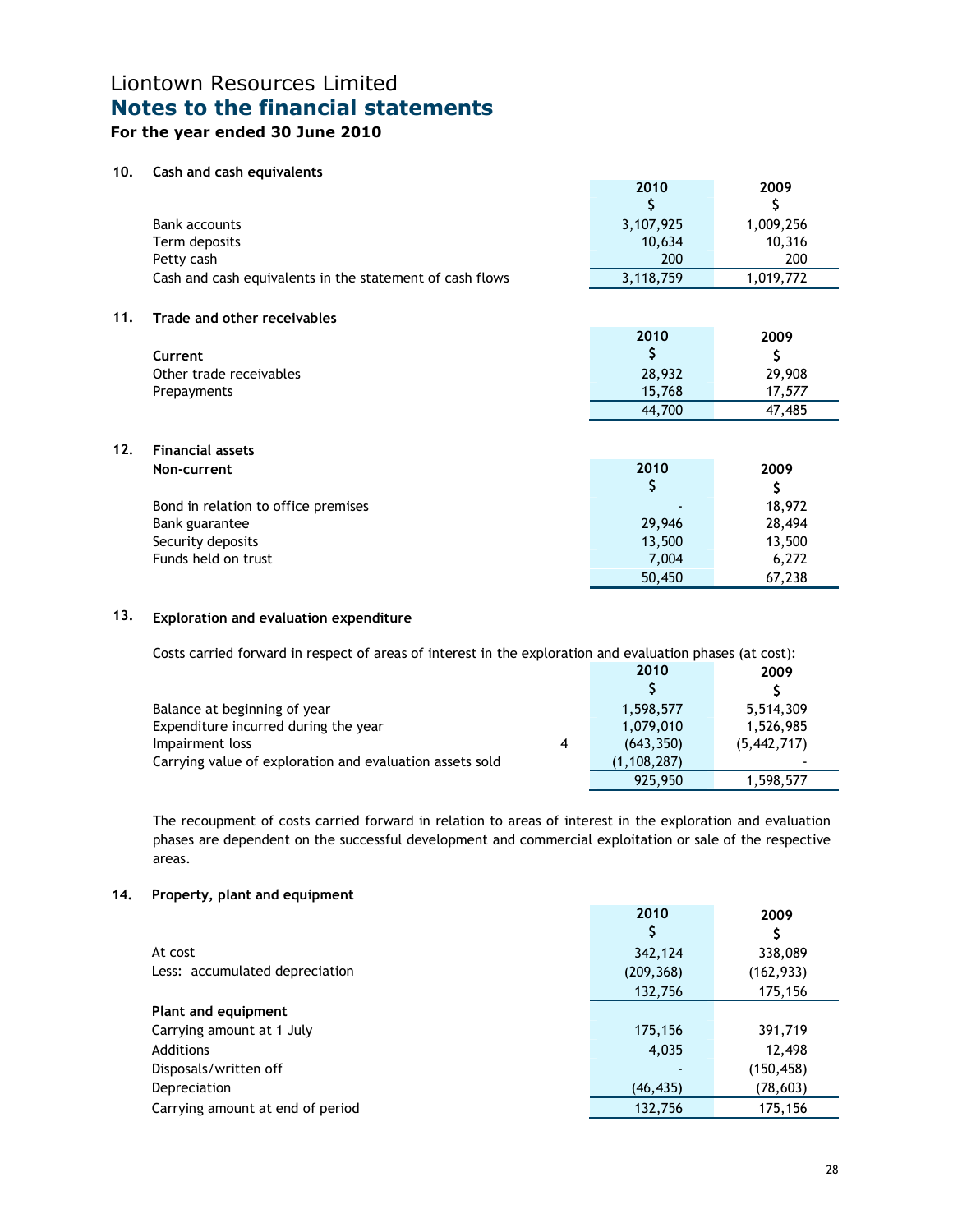### For the year ended 30 June 2010

#### 15. Trade and other payables

|                                                       | 2010    | 2009    |
|-------------------------------------------------------|---------|---------|
| Trade payables                                        | 57,692  | 64,874  |
| Accrued expenses                                      | 62,947  | 150,880 |
|                                                       | 120,639 | 215,754 |
|                                                       |         |         |
| 16. Employee benefits                                 | 2010    | 2009    |
|                                                       |         | Ş       |
|                                                       |         |         |
| Liability for annual leave<br>Total employee benefits | 3,144   | 8,974   |

#### Share based payments

#### Employee Share Option Plan

The Company has an Employee Share Option Plan ('ESOP') in place. Under the terms of the ESOP, the Board may offer free options to full-time or part-time employees (including persons engaged under a consultancy agreement) and executive and non-executive Directors.

Each option entitles the holder, on exercise, to one ordinary fully paid share in the Company. There is no issue price for the options. The exercise price for the options is such price as determined by the Board.

An option may only be exercised after that option has vested and any other conditions imposed by the Board on exercise satisfied. The Board may determine the vesting period, if any.

There are no voting or dividend rights attached to the options. There are no voting rights attached to the unissued ordinary shares. Voting rights will be attached to the issued ordinary shares when the options have been exercised.

There were no share options granted to employees for the year ended 30 June 2010.

The number and weighted average exercise prices of shares options are as follows:

|                                            | Weighted<br>average exercise<br>price<br>(5)<br>2010 | <b>Number</b><br>of options<br>2010 |
|--------------------------------------------|------------------------------------------------------|-------------------------------------|
| Outstanding at the beginning of the period | 0.27                                                 | 12,885,000                          |
| Forfeited during the period                | 0.25                                                 | (4,825,000)                         |
| Granted during the period to consultant    | 0.10                                                 | 1,000,000                           |
| Outstanding at the end of the period       | 0.26                                                 | 9,060,000                           |
| Exercisable at the end of the period       | 0.31                                                 | 6,060,000                           |

The options outstanding at 30 June 2010 has a weighted average exercise price of \$0.26 (2009:\$0.27) and a weighted average contractual life of 4 years.

During the year, no share options were exercised.

The fair value of the options is estimated at the date of grant using a binomial option-pricing model.

The following table provides the assumptions made in determining the fair value of the options granted during the year.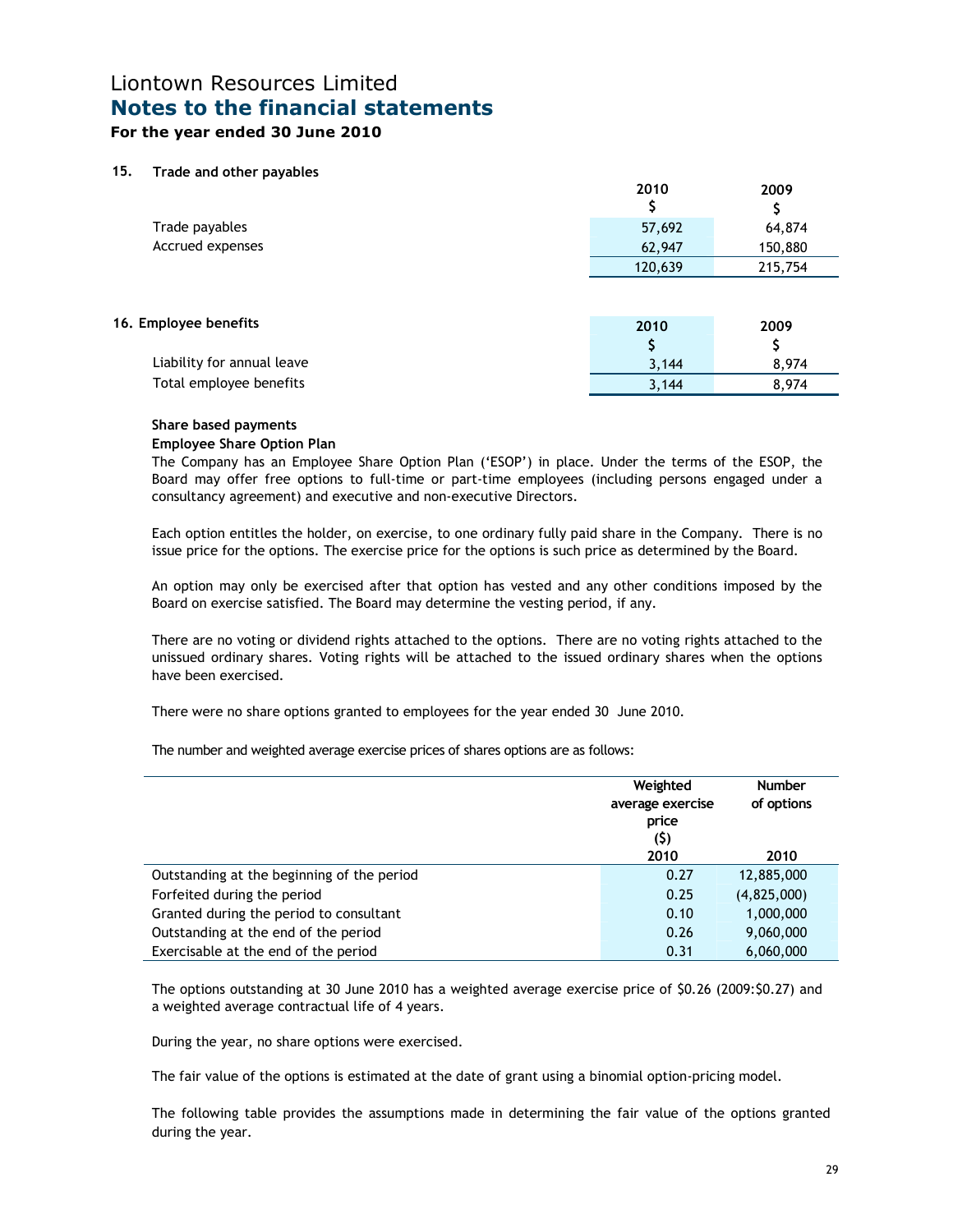## For the year ended 30 June 2010

| Fair value of share options and assumptions                           | 2010       | 2009    |
|-----------------------------------------------------------------------|------------|---------|
|                                                                       |            |         |
| Share price at grant date (weighted average)                          | 0.05       | 0.03    |
| Exercise price (weighted average)                                     | 0.10       | 0.20    |
| Expected volatility (expressed as weighted average volatility used in |            |         |
| the modelling under binominal option-pricing model)                   | 100%       | 152%    |
| Option life (expressed as weighted average life used in the modelling |            |         |
| under binomial option-pricing model)                                  | 4 years    | 5 years |
| Expected dividends                                                    | <b>Nil</b> | Nil     |
| Risk-free interest rate                                               | 4.64%      | 4.3%    |

Share options are granted under service conditions. Non-market performance conditions are not taken into account in the grant date fair value measurement of the services received.

|                                                | 2010   | 2009    |
|------------------------------------------------|--------|---------|
|                                                |        |         |
| Share options granted in 2009 - equity settled |        | 302,767 |
| Share options granted in 2010 - equity settled | 74.367 |         |
| Total expense recognised as personnel expenses | 74.367 | 302,767 |

### 17. Capital and reserves

Reconciliation of movement in capital and reserves attributable to equity holders of the company

| 2010                                          | <b>Share</b><br>capital<br>(a) | Accumulated<br>losses | Share based<br>payments<br>reserve | <b>Total equity</b> |
|-----------------------------------------------|--------------------------------|-----------------------|------------------------------------|---------------------|
| Balance at 1 July 2009                        | 19,200,242                     | (17, 818, 360)        | 1,301,618                          | 2,683,500           |
| Issue of fully paid ordinary shares - share   |                                |                       |                                    |                     |
| placement                                     | 1,000,000                      |                       |                                    | 1,000,000           |
| <b>Transaction costs</b>                      | (50,000)                       | ٠                     | ۰                                  | (50,000)            |
| Fully paid ordinary shares -issued in lieu of |                                |                       |                                    |                     |
| director's fees                               | 130,000                        |                       |                                    | 130,000             |
| Share options vested                          |                                |                       | 74,367                             | 74,367              |
| Profit for the period                         |                                | 310,965               |                                    | 310,965             |
| Balance at 30 June 2010                       | 20,280,242                     | (17, 507, 395)        | 1,375,985                          | 4,148,832           |

| 2009                                                     | <b>Share</b><br>capital<br>(a) | Accumulated<br>losses    | Share based<br>payments<br>reserve | <b>Total equity</b> |
|----------------------------------------------------------|--------------------------------|--------------------------|------------------------------------|---------------------|
| Balance at 1 July 2008                                   | 18,016,886                     | (11, 203, 606)           | 998,851                            | 7,812,131           |
| Issue of fully paid ordinary shares -<br>capital raising | 1,252,250                      | $\overline{\phantom{a}}$ |                                    | 1,252,250           |
| <b>Transaction costs</b>                                 | (68, 894)                      | $\overline{\phantom{a}}$ |                                    | (68, 894)           |
| Share options vested                                     |                                |                          | 302,767                            | 302,767             |
| Loss for the period                                      |                                | (6,614,754)              |                                    | (6,614,754)         |
| Balance at 30 June 2009                                  | 19,200,242                     | (17, 818, 360)           | 1,301,618                          | 2,683,500           |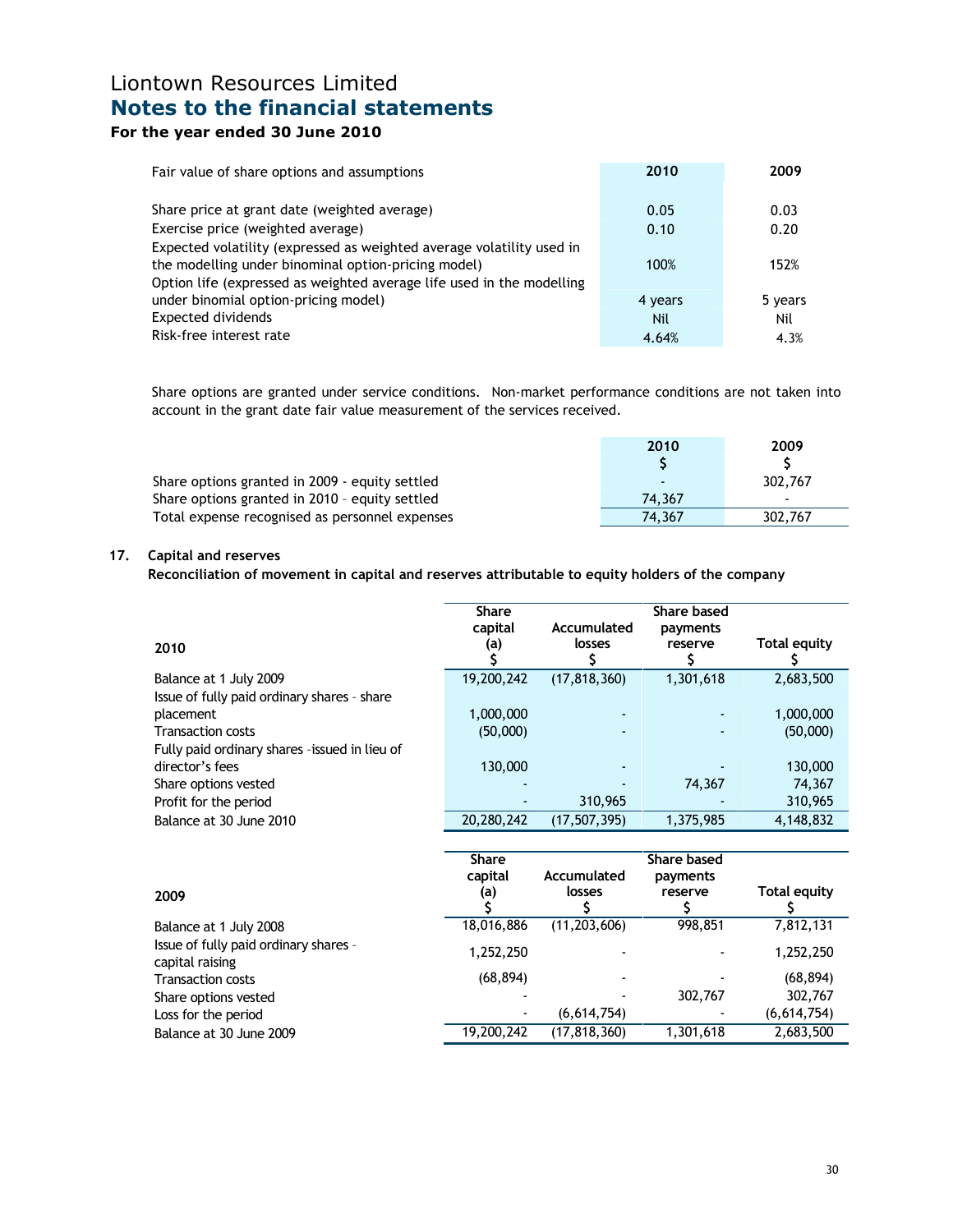### For the year ended 30 June 2010

| (a) | Share capital                                                 | 2010        | 2009        |
|-----|---------------------------------------------------------------|-------------|-------------|
|     |                                                               | No.         | No.         |
|     | On issue at 1 July                                            | 187,200,018 | 90,850,009  |
|     | Issue of fully paid ordinary shares - entitlements issue      |             | 93,600,009  |
|     | Issue of fully paid ordinary shares - share placement         | 20,000,000  | 2,750,000   |
|     | Fully paid ordinary shares -issued in lieu of director's fees | 2,873,563   |             |
|     | On issue at 30 June                                           | 210,073,581 | 187,200,018 |

#### Ordinary shares

 Holders of ordinary shares are entitled to receive dividends as declared from time to time and are entitled to one vote per share at shareholders' meetings. In the event of winding up of the Company, the ordinary shareholders rank after all other shareholders and creditors and are fully entitled to any proceeds on liquidation.

#### (b) Share options

|                                   | 2010        | 2009        |
|-----------------------------------|-------------|-------------|
|                                   | No.         | No.         |
| On issue at 1 July                | 15,635,000  | 14,685,000  |
| Options issued during the year    | 1.000.000   | 4,750,000   |
| Options forfeited during the year | (6,325,000) | (3,800,000) |
| On issue at 30 June               | 10,310,000  | 15,635,000  |

At 30 June the Company had 10,310,000 unlisted options on issue under the following terms and conditions:

| <b>Number</b> | <b>Expiry Date</b> | <b>Exercise Price</b> |
|---------------|--------------------|-----------------------|
| 250,000       | 6 August 2010      | 0.35                  |
| 310,000       | 1 November 2010    | 0.35                  |
| 4,000,000     | 1 December 2010    | 0.35                  |
| 1,250,000     | 14 July 2010       | 0.23                  |
| 1,000,000     | 31 January 2014    | 0.10                  |
| 500,000       | 31 July 2013       | 0.20                  |
| 3,000,000     | 30 November 2013   | 0.20                  |

#### (c) Nature and purpose of reserves

#### Share based payments reserve

This reserve is used to record the value of equity benefits provided to employees and directors as part of their remuneration. Refer to note 7 in the Directors' report for further details of these plans

#### 18. Financial instruments

### (a) Capital risk management

 The Company manages its capital to ensure that it will be able to continue as a going concern while maximising the return to shareholders.

The capital structure of the Company consists of equity attributable to equity holders, comprising issued capital, reserves and accumulated losses as disclosed in note 17.

The Board reviews the capital structure on a regular basis and considers the cost of capital and the risks associated with each class of capital. The Company will balance its overall capital structure through new share issues as well as the issue of debt, if the need arises.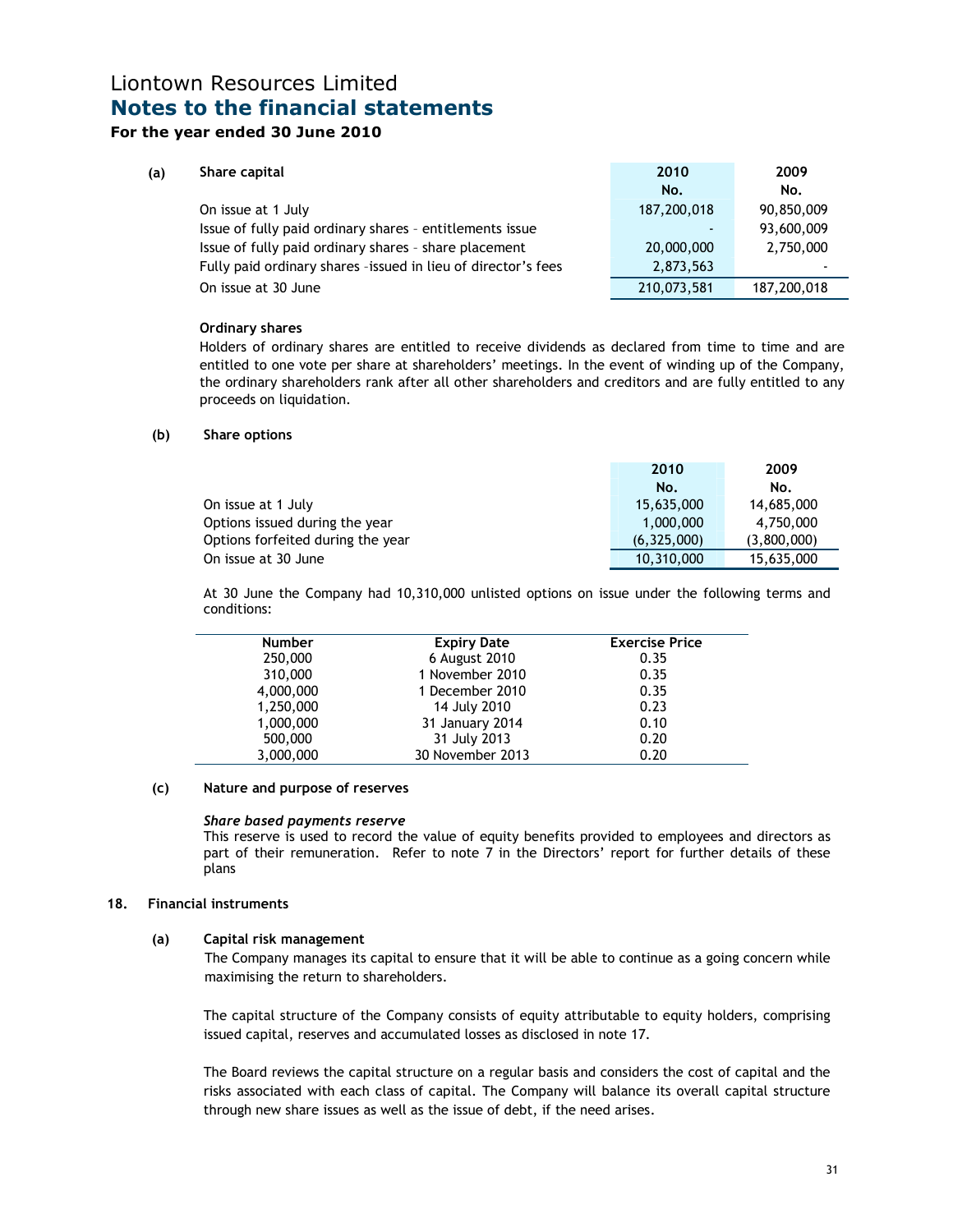### For the year ended 30 June 2010

### (b) Market risk exposures

 Market risk is the risk that changes in market prices such as foreign exchange rates, equity prices and interest rates will affect the Company's income or value of its holdings of financial instruments.

### Foreign exchange rate risk

The Company currently has no significant exposure to foreign exchange rates.

#### Equity prices

The Company currently has no significant exposure to equity price risk.

#### Interest rate risk exposures

 The Company's exposure to interest rate risk and the effective weighted average interest rate for classes of financial assets and financial liabilities is set out below:

| 30 June 2010                                     | Note | 1 year<br>or less<br>\$ | Over 1 to<br>5 years<br>\$ | <b>Floating</b><br>interest<br>\$ | Non-<br>interest<br>bearing<br>\$ | Total<br>\$ | Weighted<br>average<br>int. rate |
|--------------------------------------------------|------|-------------------------|----------------------------|-----------------------------------|-----------------------------------|-------------|----------------------------------|
| <b>Financial assets</b>                          |      |                         |                            |                                   |                                   |             |                                  |
| <b>Bank balances</b>                             | 10   |                         | $\blacksquare$             | 3,107,925                         | $\blacksquare$                    | 3,107,925   | 0.03%                            |
| Term deposits                                    | 10   | 10,634                  | $\overline{\phantom{a}}$   | ۰                                 | ٠                                 | 10,634      | 5.80%                            |
| Bank guarantee                                   | 12   | 29,946                  |                            | $\blacksquare$                    | ٠                                 | 29.946      | 6.00%                            |
| Petty cash                                       | 10   |                         |                            | ٠                                 | 200                               | 200         |                                  |
| Trade and other<br>receivables                   | 11   |                         |                            | $\blacksquare$                    | 24,473                            | 24,473      |                                  |
| Security deposits, bonds,<br>funds held on trust | 12   |                         |                            | $\blacksquare$                    | 20,504                            | 20,504      |                                  |
| <b>Financial liabilities</b>                     |      |                         |                            |                                   |                                   |             |                                  |
| Trade<br>payables<br>and<br>accrued expenses     | 15   |                         |                            | $\blacksquare$                    | 120,639                           | 120,639     |                                  |

|                              |                   |         |                          |                          | Non-     |           |           |
|------------------------------|-------------------|---------|--------------------------|--------------------------|----------|-----------|-----------|
|                              |                   | 1 year  | Over 1 to                | <b>Floating</b>          | interest |           | Weighted  |
| 30 June 2009                 | <b>Note</b>       | or less | 5 years                  | interest                 | bearing  | Total     | average   |
|                              |                   |         |                          | S                        | S        | S         | int. rate |
| <b>Financial assets</b>      |                   |         |                          |                          |          |           |           |
| <b>Bank balances</b>         | 10                |         | $\blacksquare$           | 1,009,256                |          | 1,009,256 | 0.75%     |
| Term deposits                | 10                | 10,316  | $\overline{\phantom{a}}$ |                          | ٠        | 10,316    | 3.70%     |
| Bank guarantee               | $12 \overline{ }$ | 28,494  | $\overline{\phantom{a}}$ | $\overline{\phantom{a}}$ | ٠        | 28,494    | 4.00%     |
| Petty cash                   | 10                | ٠       | ٠                        |                          | 200      | 200       |           |
| Trade and other              | 11                | ٠       | $\blacksquare$           | $\blacksquare$           | 29,908   | 29,908    |           |
| receivables                  |                   |         |                          |                          |          |           |           |
| Security deposits, bonds,    |                   |         |                          |                          | 38,744   | 38,744    |           |
| funds held on trust          | $12 \overline{ }$ |         |                          |                          |          |           |           |
| <b>Financial liabilities</b> |                   |         |                          |                          |          |           |           |
| Trade<br>payables<br>and     |                   |         |                          |                          |          |           |           |
| accrued expenses             | 15                |         |                          | $\overline{\phantom{a}}$ | 215,754  | 215,754   |           |

A change of 100 basis points in interest rates on bank balances and term deposits at the reporting date would have increased the profit by \$7,059.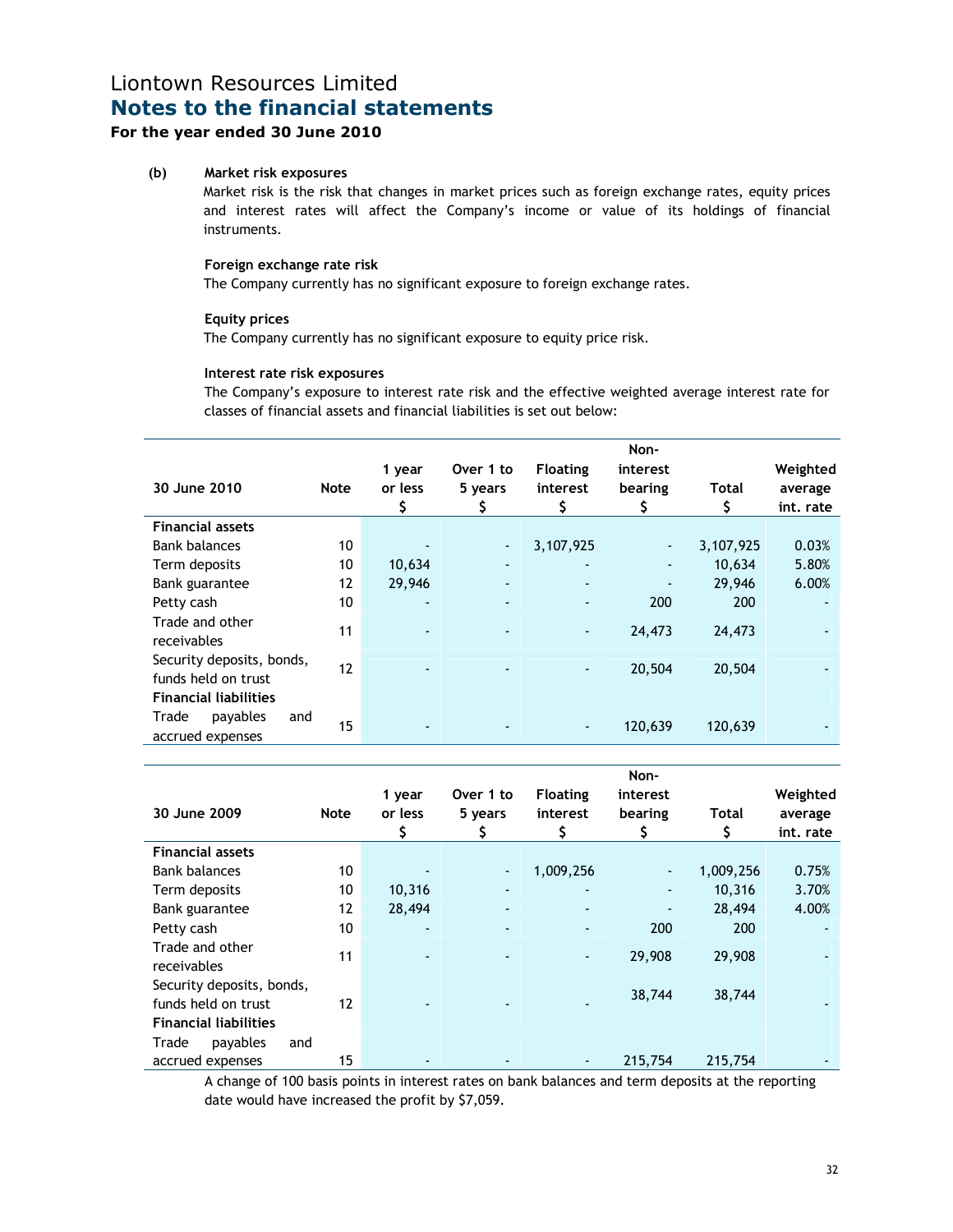### For the year ended 30 June 2010

### (c) Credit risk exposure

 Credit risk is the risk of financial loss to the Company if a customer or counterparty to a financial instrument fails to meet its contractual obligations. The Company's exposure to credit risk is not significant and currently arises principally from sundry receivables which represent an insignificant proportion of the Company's activities.

The maximum exposure to credit risk, excluding the value of any collateral or other security, at reporting date to recognised financial assets is the carrying amount, net of any allowance for doubtful debts, as disclosed in the notes to the financial statements.

#### (d) Liquidity risk exposure

 Liquidity risk is the risk that the Company will not be able to meet its financial obligations as they fall due. The Board actively monitors the Company's ability to pay its debts as and when they fall due by regularly reviewing the current and forecast cash position based on the expected future activities.

The Company has non-derivative financial liabilities which include trade and other payables of \$120,639 all of which are due within 60 days.

#### (e) Net fair values of financial assets and liabilities

The carrying amounts of all financial assets and liabilities approximate the net fair values.

#### 19. Capital and other commitments

### Exploration expenditure commitments

In order to maintain current rights of tenure to exploration tenements, the Company is required to perform minimum exploration work to meet the minimum expenditure requirements specified by various State governments. These obligations are subject to renegotiation when application for a mining lease is made and at other times. The amounts stated are based on the maximum commitments. The Company may in certain situations apply for exemptions under relevant mining legislation. These obligations are not provided for in the financial report and are payable:

|                    | 2010                     | 2009                     |
|--------------------|--------------------------|--------------------------|
|                    |                          |                          |
| Within 1 year      | 130,000                  | 536,000                  |
| Within 2 - 5 years | $\overline{\phantom{a}}$ | 4,360,000                |
| Later than 5 years | $\overline{\phantom{a}}$ | $\overline{\phantom{a}}$ |
|                    | 130,000                  | 4,896,000                |

#### Remuneration commitments

Commitments for the payment of salaries and other remuneration under long-term employment contracts in existence at balance date but not recognised as liabilities, payable:

|                  | 2010 | 2009   |
|------------------|------|--------|
|                  |      |        |
| within 1 year    | $\,$ | 50,000 |
| within 2-5 years |      | $\sim$ |
|                  |      | 50,000 |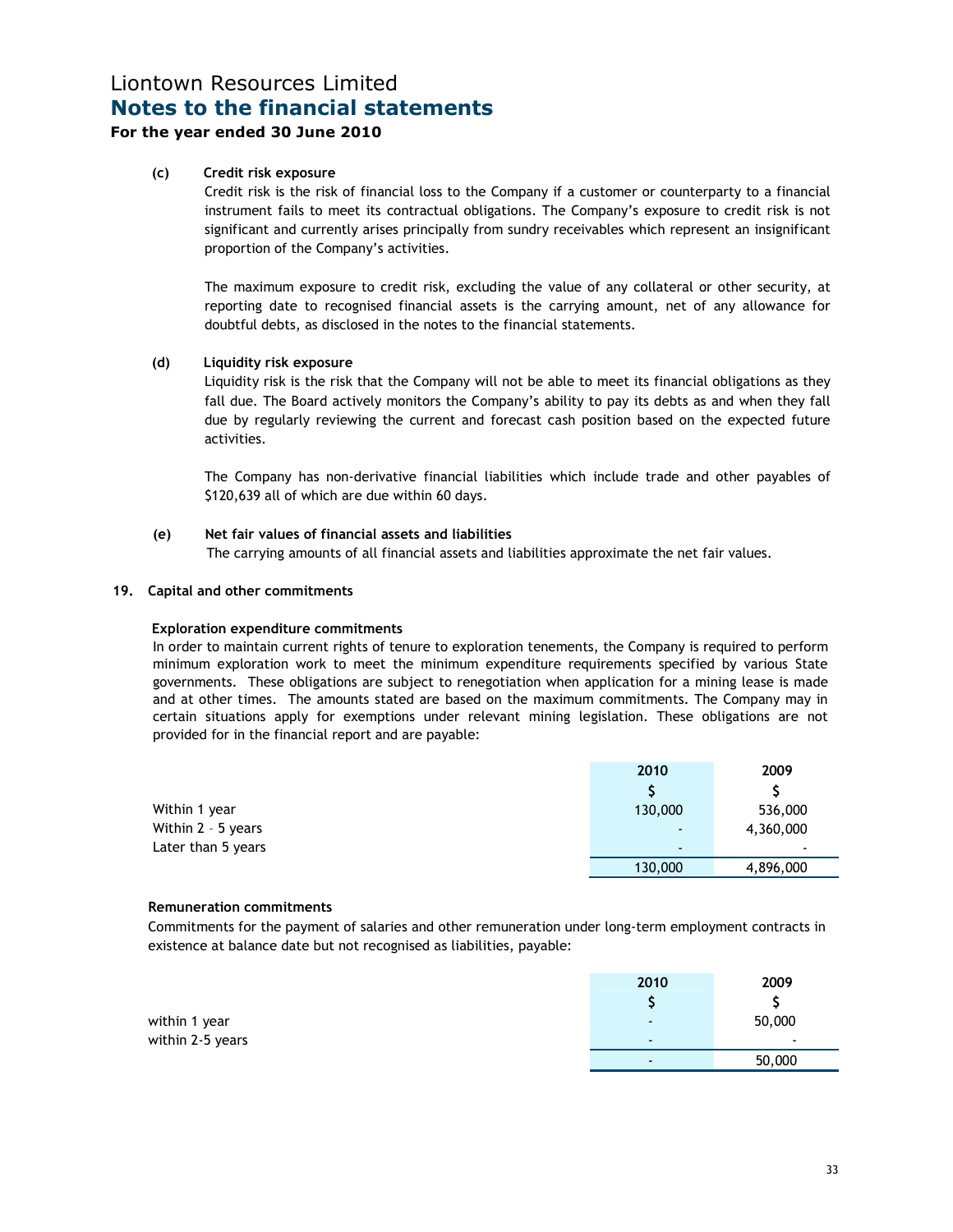### For the year ended 30 June 2010

| 20. | Reconciliation of cash flows from operating activities          | 2010          | 2009        |
|-----|-----------------------------------------------------------------|---------------|-------------|
|     | Cash flows from operating activities                            |               | Ş           |
|     | Profit/(Loss) for the period                                    | 310,965       | (6,614,754) |
|     | Adjustments for:                                                |               |             |
|     | Depreciation and amortisation                                   | 46,435        | 78,603      |
|     | Interest on finance leases                                      |               | 14,403      |
|     | (Profit)/ loss on sale of investments                           | (431, 481)    | 13,221      |
|     | (Profit)/ loss on sale of exploration and evaluation assets     | (1, 141, 713) | 3,012       |
|     | Impairment losses                                               | 643,350       | 5,442,717   |
|     | Shares issued to Directors                                      | 130,000       |             |
|     | Equity-settled share-based payment expenses                     | 74,367        | 302,767     |
|     | Operating loss before changes in working capital and provisions | (368,077)     | (760, 031)  |
|     | (Increase)/ decrease in trade and other receivables             | (1,090)       | 60,186      |
|     | Increase/ (decrease) in trade creditors and accruals            | (115, 742)    | 75,260      |
|     | Increase in provisions                                          | (5,830)       | (19, 540)   |
|     | Net cash used in operating activities                           | (490, 739)    | (644, 125)  |

#### 21. Key management personnel

The following were key management personnel of the Company at any time during the reporting period and unless otherwise indicated were key management personnel for the entire period:

| <b>Executive Directors</b>     |                      |
|--------------------------------|----------------------|
| T R B Goyder (Chairman)        |                      |
| D R Richards                   | Appointed 1 May 2010 |
| Non-executive Directors        |                      |
| DA Jones                       |                      |
| V P Gauci                      |                      |
| A W Kiernan                    |                      |
| C R Williams                   |                      |
| Executive                      |                      |
| R K Hacker (Company Secretary) |                      |

The key management personnel compensation is as follows:

|                              | 2010    | 2009    |
|------------------------------|---------|---------|
|                              |         |         |
| Short-term employee benefits | 288,930 | 334,765 |
| Post-employment benefits     | 24,637  | 186,771 |
| Equity-settled transactions  | 71.576  | 287,965 |
|                              | 385,143 | 809,501 |

### Individual Directors' and executives' compensation disclosures

The Company has transferred the detailed remuneration disclosures to the Directors' Report in accordance with Corporations Amendment Regulations 2006 (No. 4). These remuneration disclosures are provided in the Remuneration Report section of the Directors' Report under Details of Remuneration and are designated as audited.

### Loans to key management personnel and their related parties

No loans were made to key management personnel and their related parties.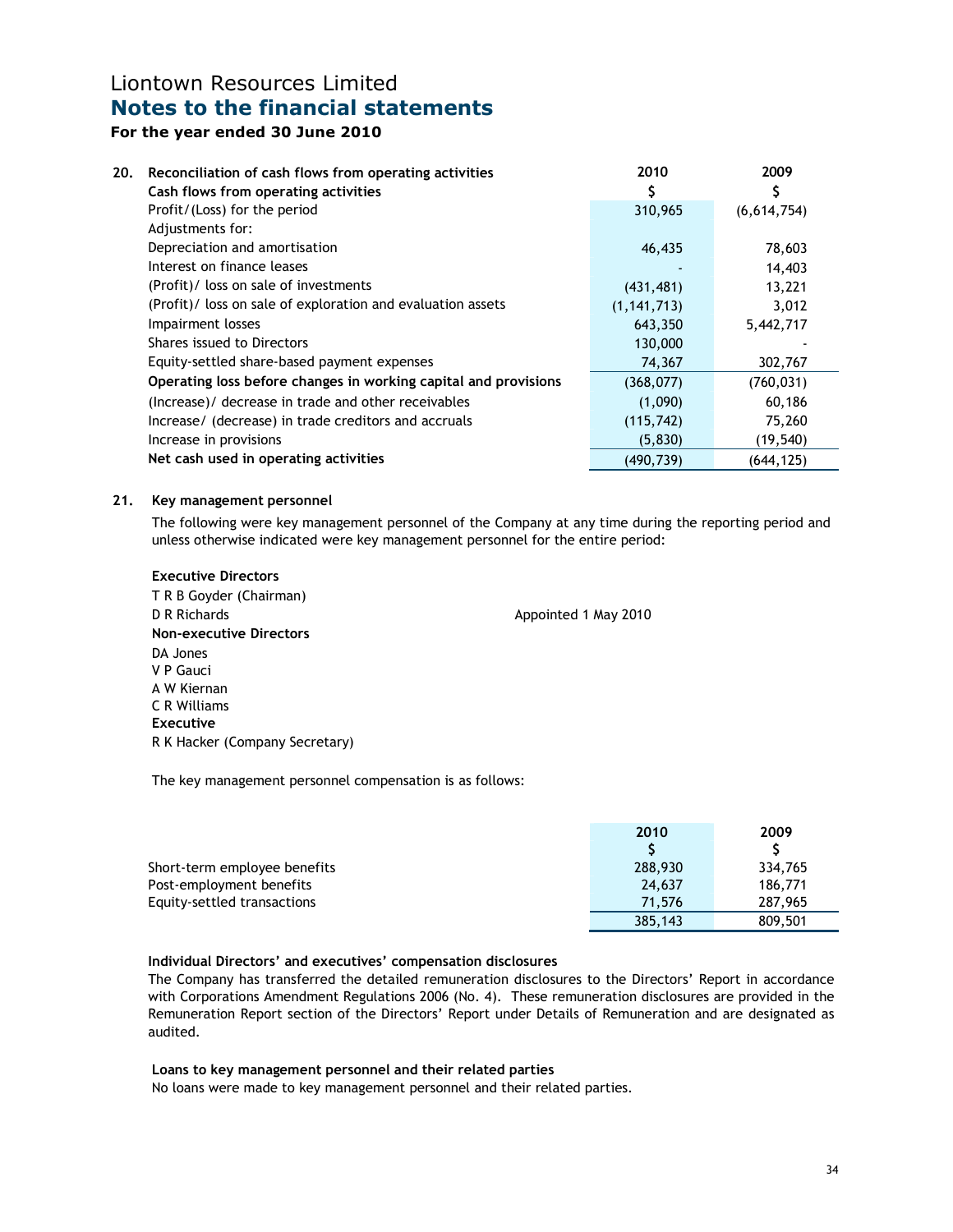### For the year ended 30 June 2010

#### Other key management personnel transactions with the Company

A number of key management persons, or their related parties, hold positions in other entities that result in them having control or significant influence over the financial or operating policies of those entities.

A number of these entities transacted with the Company in the reporting period. The terms and conditions of the transactions with management persons and their related parties were no more favourable than those available, or which might reasonably be expected to be available, on similar transactions to non-Director related entities on an arm's length basis.

The aggregate amounts recognised during the year relating to key management personnel and their related parties were as follows:

|                                                                                                    |                                                                           |              | Amounts payable/<br>(receivable) | Amounts payable/<br>(receivable) |
|----------------------------------------------------------------------------------------------------|---------------------------------------------------------------------------|--------------|----------------------------------|----------------------------------|
|                                                                                                    |                                                                           | <b>Note</b>  | 2010                             | 2009                             |
| Key management persons<br>A W Kiernan<br>T G Goyder                                                | <b>Transaction</b><br>Legal and consulting<br>services<br>Office premises | (i)          | 25,200<br>$\blacksquare$         | 43,044<br>(3, 146)               |
| Other related parties                                                                              |                                                                           |              |                                  |                                  |
| <b>Chalice Gold Mines Limited</b><br><b>Chalice Gold Mines Limited</b><br>Uranium Equities Limited | Corporate Services<br><b>Corporate Services</b><br>Office premises        | (i)<br>(iii) | 168,734<br>(40,689)              | 217,725<br>(74, 405)<br>(2,000)  |

- (i) The Company used the legal and consulting services of Mr Kiernan during the year. Amounts were billed based on normal market rates for such services and were due and payable under normal payment terms.
- (ii) The Company receives corporate services including accounting and company secretarial services under a Corporate Services Agreement with Chalice Gold Mines Limited. Messrs Goyder, Kiernan and Jones were all Directors of Chalice Gold Mines Limited during the year, and Mr Hacker was the Company Secretary. Amounts billed are based on a proportionate share of the cost to Chalice Gold Mines Limited of providing the services and have normal payment terms.
- (iii) During the year, Chalice Gold Mines utilised the services of Dr Jones in the role of Managing Director. Amounts were billed by Liontown Resources Limited based on a proportionate share of its cost of employing Dr Jones and are due and payable under normal payment terms.

Amounts payable to key management personnel at reporting date arising from these transactions were as follows:

| Assets and liabilities arising from the above transactions | 2010      | 2009      |
|------------------------------------------------------------|-----------|-----------|
|                                                            |           |           |
| Current payables                                           | (23, 632) | (18, 300) |
| Trade debtors                                              |           |           |
|                                                            | (23.632   | (18,300)  |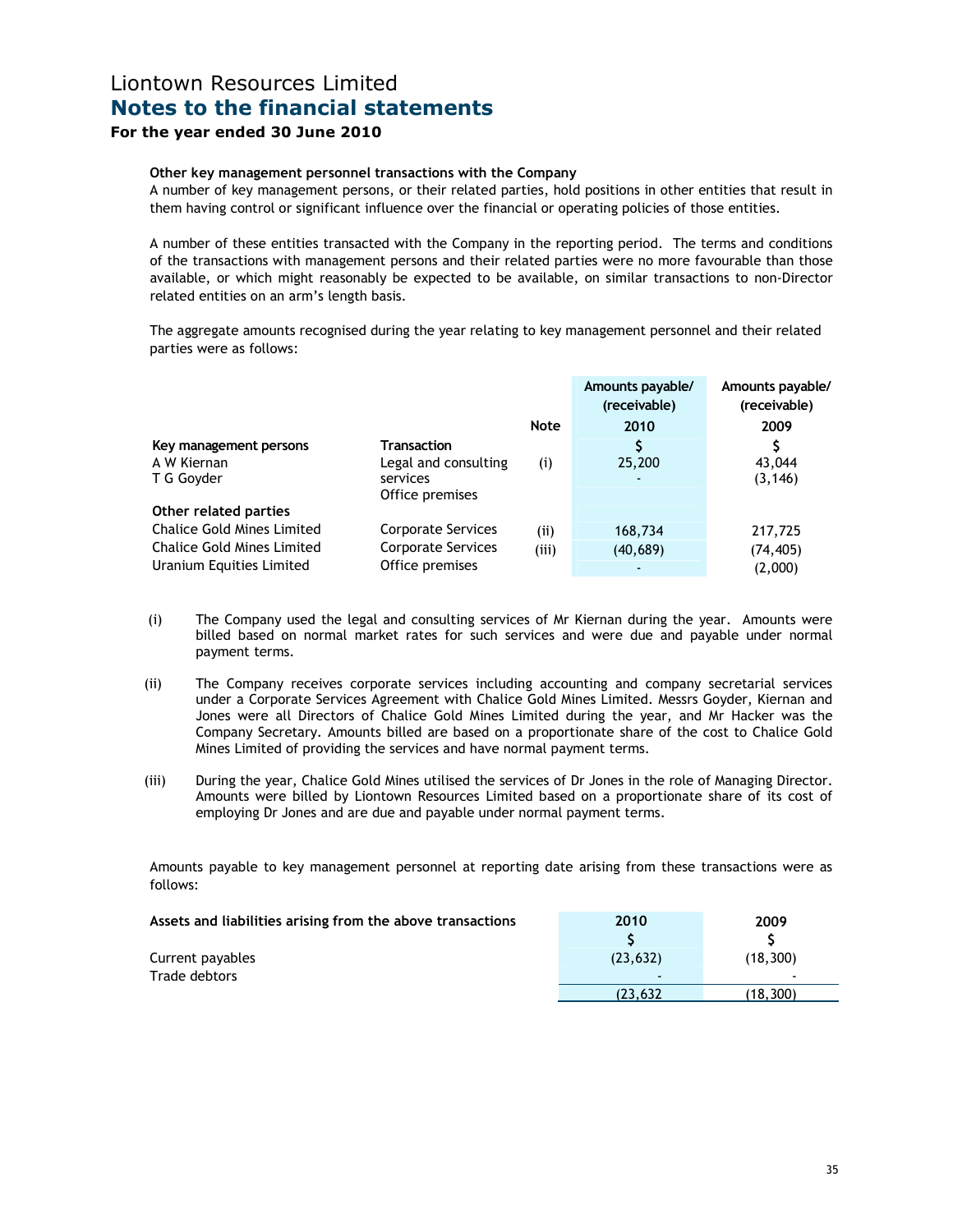### For the year ended 30 June 2010

### Options and rights over equity instruments granted as compensation

The movement during the reporting period in the number of options over ordinary shares in Liontown Resources held, directly, indirectly or beneficially, by each key management person, including their related parties, is as follows:

|                  | Held at   |              |                          |                          | Held at   | <b>Vested</b> | Vested and<br>exercisable |
|------------------|-----------|--------------|--------------------------|--------------------------|-----------|---------------|---------------------------|
|                  | 1 July    | Granted as   |                          | Expired/                 | 30 June   | during the    | at 30 June                |
|                  | 2009      | compensation | <b>Exercised</b>         | Forfeited                | 2010      | year          | 2010                      |
| T R B Goyder     | 750,000   |              | $\blacksquare$           | (750,000)                |           |               |                           |
| D R Richards     |           |              | $\overline{\phantom{a}}$ |                          |           |               |                           |
| D A Jones        | 5,000,000 |              |                          | $\overline{\phantom{0}}$ | 5,000,000 | 2,000,000     | 3,000,000                 |
| V P Gauci        | 2,000,000 |              |                          |                          | 2,000,000 | 1,000,000     | 2,000,000                 |
| A W Kiernan      | 750,000   |              | ٠                        | (750,000)                |           |               |                           |
| C R Williams     | 750,000   |              | ۰.                       | (750,000)                |           |               |                           |
| <b>Former</b>    |           |              |                          |                          |           |               |                           |
| <b>Directors</b> |           |              |                          |                          |           |               |                           |
| A R Bantock      | 1,250,000 |              | $\overline{\phantom{a}}$ | (1, 250, 000)            |           |               |                           |
| <b>Executive</b> |           |              |                          |                          |           |               |                           |
| R K Hacker       | 500,000   |              |                          |                          | 500,000   | 375,000       | 500,00                    |

approval at the Company's next general meeting, Mr Richards will be granted 3 million options expiring on 1 May 2013 with an exercise price of 10 cents. Of these options, 1 million have vested immediately and 2 million will vest on 1 May 2011, subject to continuing employment.

| <b>Vested and</b><br>exercisable<br>at 30 June<br>during the<br>2009 |
|----------------------------------------------------------------------|
|                                                                      |
|                                                                      |
| 750,000                                                              |
| 1,000,000                                                            |
| 1,000,000                                                            |
| 750,000<br>$\overline{\phantom{a}}$                                  |
| 750,000<br>٠                                                         |
|                                                                      |
|                                                                      |
| 1,250,000                                                            |
|                                                                      |
| 125,000                                                              |
|                                                                      |
|                                                                      |
|                                                                      |
| 1,000,000<br>1,000,000<br>125,000                                    |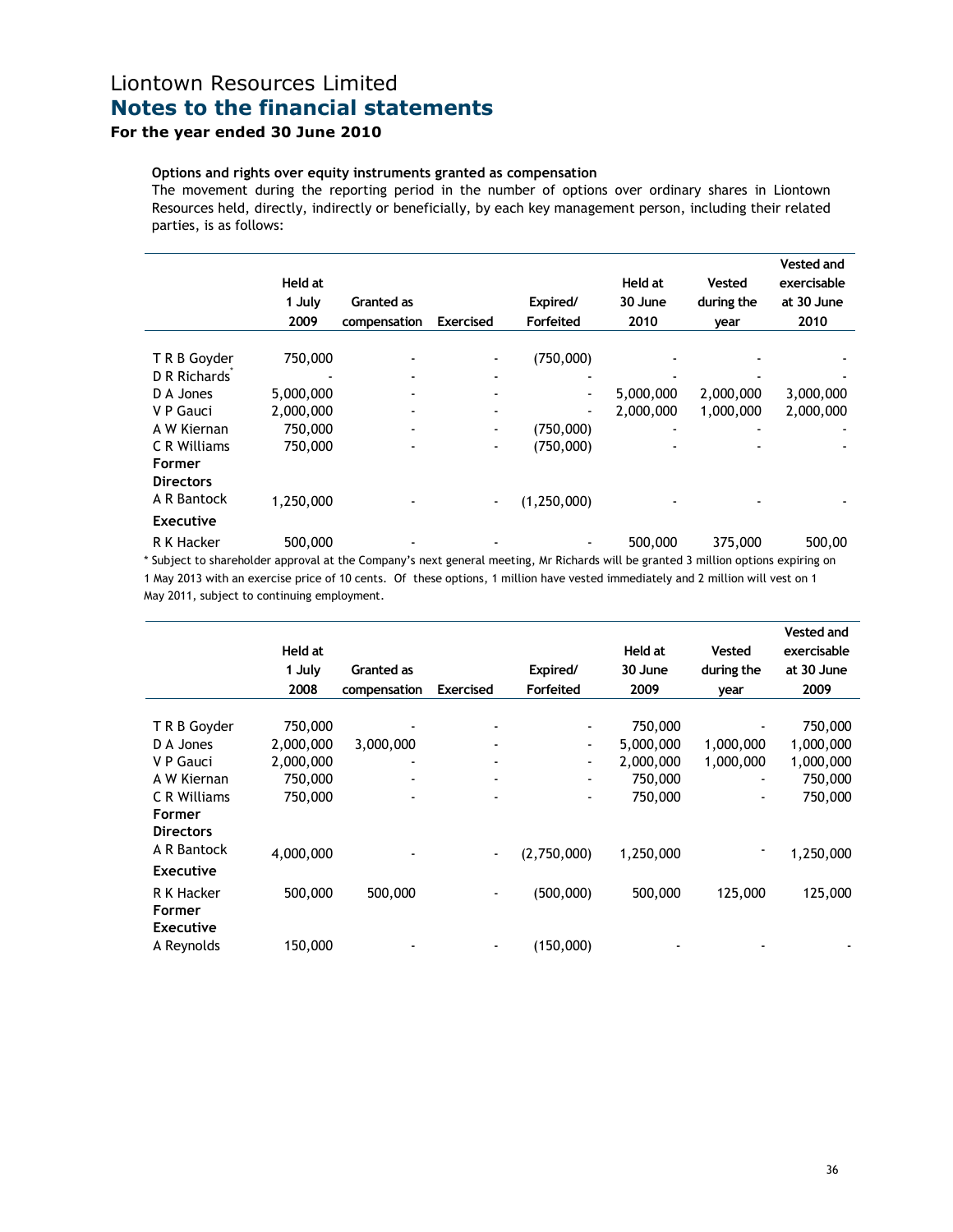### For the year ended 30 June 2010

#### Movements in ordinary shares

The movement during the reporting period in the number of ordinary shares in Liontown Resources held, directly, indirectly or beneficially, by each key management person, including their related parties, is as follows:

|                   | Held at    |                  | Received on              |                          | <b>Held at</b> |
|-------------------|------------|------------------|--------------------------|--------------------------|----------------|
|                   | 1 July     |                  | exercise of              |                          | 30 June        |
|                   | 2009       | <b>Additions</b> | options                  | <b>Sales</b>             | 2010           |
| <b>Directors</b>  |            |                  |                          |                          |                |
| T R B Goyder      | 48,736,689 | 4,515,755        |                          | ۰                        | 53,252,444     |
| D R Richards      |            |                  |                          | $\overline{\phantom{a}}$ |                |
| D A Jones         | 1,120,000  |                  |                          | $\overline{\phantom{a}}$ | 1,120,000      |
| V P Gauci         | 300,000    | 1,105,216        | $\overline{\phantom{a}}$ | $\overline{\phantom{a}}$ | 1,405,216      |
| A W Kiernan       | 1,920,308  | 515,783          | $\blacksquare$           | $\overline{\phantom{a}}$ | 2,436,091      |
| C R Williams      | 100,000    | 515,783          | $\blacksquare$           | ٠                        | 615,783        |
| <b>Executives</b> |            |                  |                          |                          |                |
| R K Hacker        | 1,102,000  | 402,000          | ۰                        | (542,000)                | 962,000        |

 No shares were granted to key management personnel during the reporting period as compensation, except for those shares granted to Directors in lieu of directors' fees for 2009.

#### 22. Subsequent events

During the year, Liontown sought a joint venture partner to assist with the high cost of better delineating and upgrading the Sheep Mountain Copper Molybdenum Project in Arizona, USA. A partner could not be secured and this combined with a decision to focus on gold exploration resulted in the Company withdrawing from the option agreements with the underlying lease holders subsequent to year end. An impairment loss of \$531,508 was recorded during the year to reflect the withdrawal from the project (see note 2).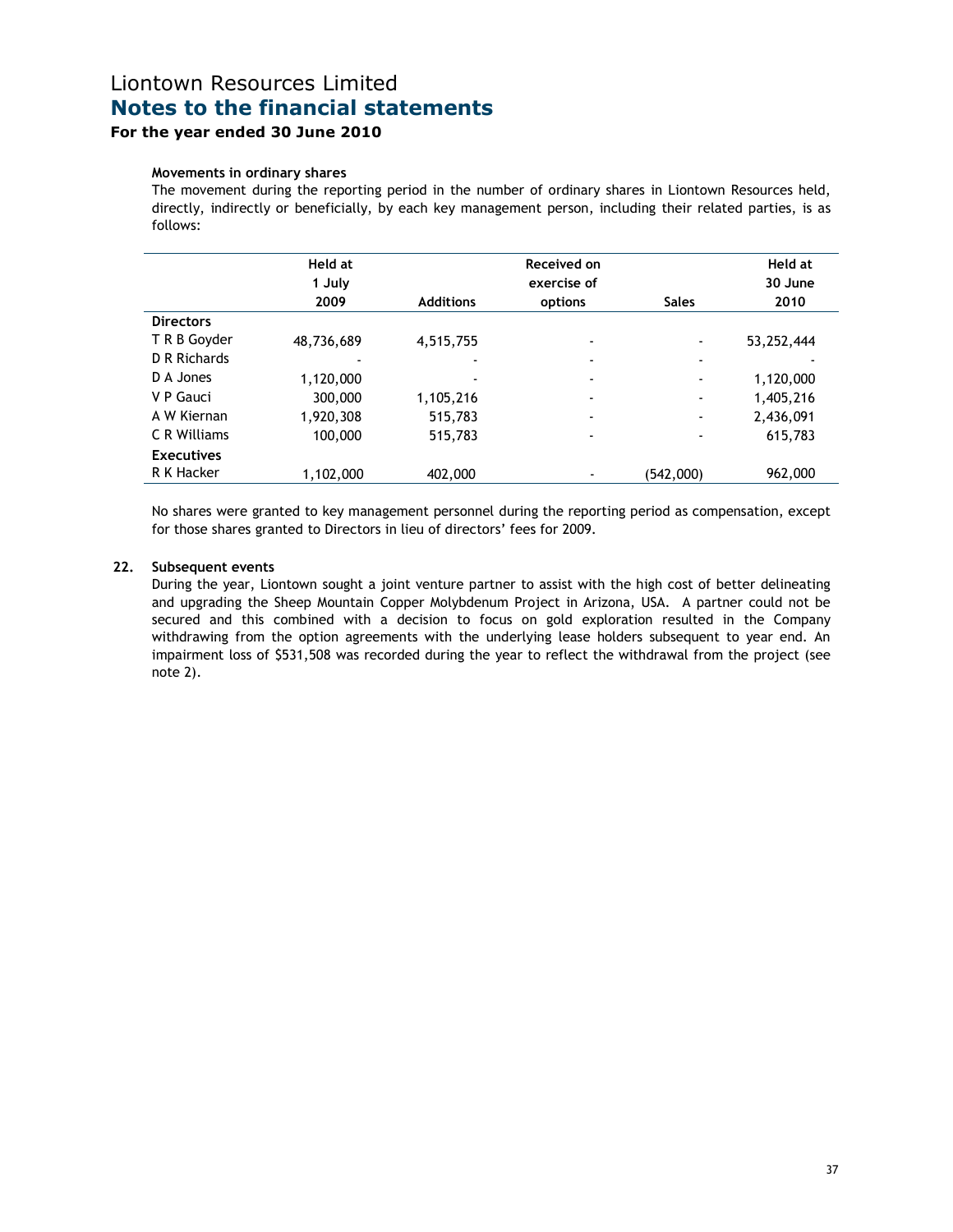- 1 In the opinion of the Directors of Liontown Resources Limited ('the Company'):
	- (a) the financial statements, notes and additional disclosures of the company are in accordance with the Corporations Act 2001 including:
		- (i) giving a true and fair view of the financial position of the Company as at 30 June 2010 and of its performance for the year then ended; and
		- (ii) complying with Australian Accounting Standards (including the Australian Accounting Interpretations) and the Corporations Regulations 2001; and
	- (b) there are reasonable grounds to believe that the Company will be able to pay its debts as and when they become due and payable; and
	- (c) the financial statements and notes thereto are in accordance with International Financial Reporting Standards issued by the International Accounting Standards Board.
- 2 This declaration has been made after receiving the declaration required to be made to the directors in accordance with section 295A of the Corporations Act 2001 for the financial year ended 30 June 2010.

This declaration is signed in accordance with a resolution of the Directors:

Dard Adred

D R Richards Managing Director Dated this day 28 September 2010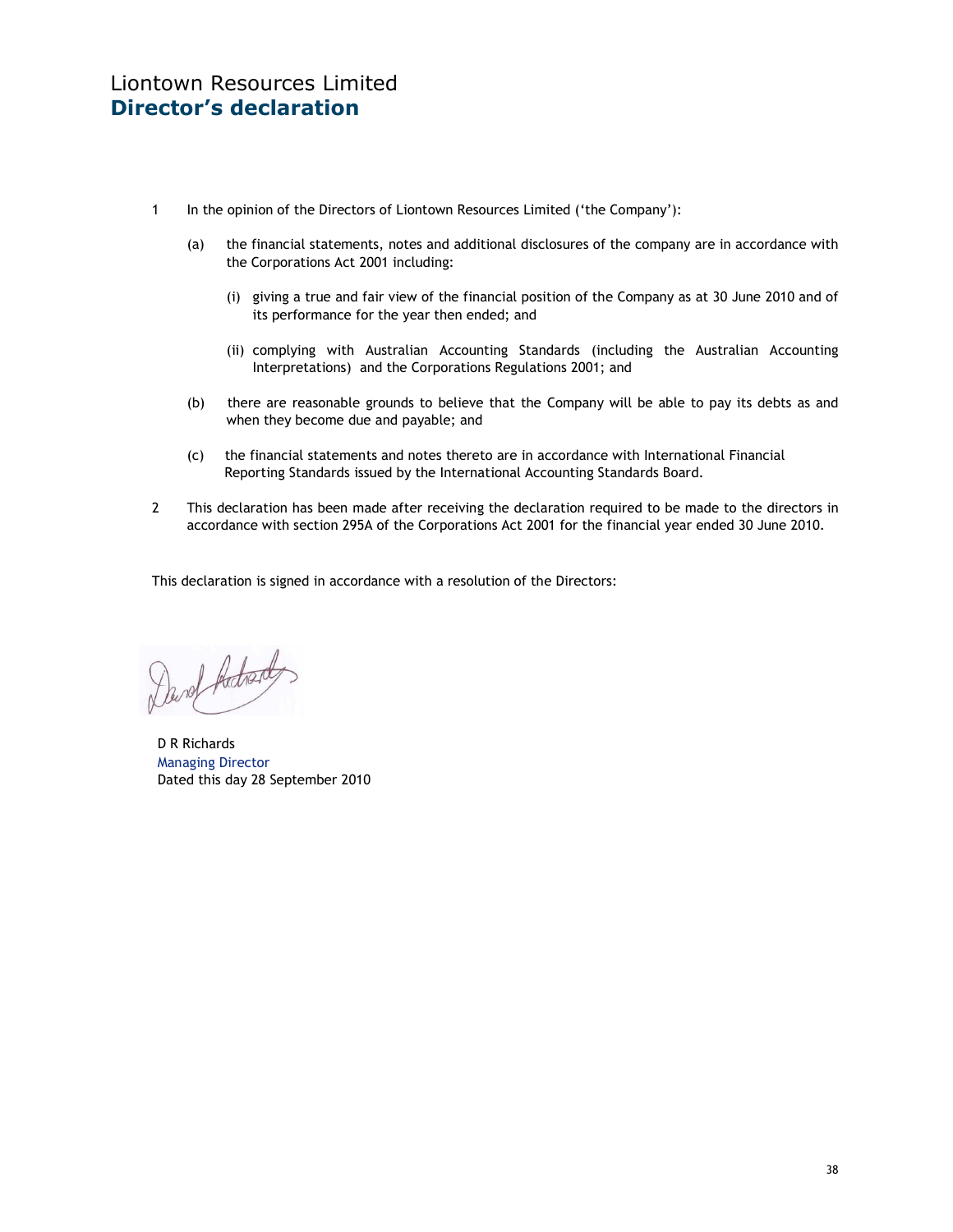

Accountants | Business and Financial Advisers

#### INDEPENDENT AUDITOR'S REPORT

### To the members of LIONTOWN RESOURCES LIMITED

#### Report on the Financial Report

We have audited the accompanying financial report of Liontown Resources Limited, which comprises the statement of financial position as at 30 June 2010, the statement of comprehensive income, statement of changes in equity and statement of cash flows for the year ended on that date, a summary of significant accounting policies, other explanatory notes and the directors' declaration of the company as set out on pages 13 to 38.

#### Directors' Responsibility for the Financial Report

The directors of the company are responsible for the preparation and fair presentation of the financial report in accordance with Australian Accounting Standards (including the Australian Accounting Interpretations) and the Corporations Act 2001. This responsibility includes establishing and maintaining internal controls relevant to the preparation and fair presentation of the financial report that is free from material misstatement, whether due to fraud or error; selecting and applying appropriate accounting policies; and making accounting estimates that are reasonable in the circumstances.

In Note 1(a), the directors also state, in accordance with Accounting Standard AASB 101: Presentation of Financial Statements, that the financial statements of Liontown Resources Limited comply with International Financial Reporting Standards.

#### Auditor's Responsibility

Our responsibility is to express an opinion on the financial report based on our audit. We conducted our audit in accordance with Australian Auditing Standards. These Auditing Standards require that we comply with relevant ethical requirements relating to audit engagements and plan and perform the audit to obtain reasonable assurance whether the financial report is free from material misstatement.

An audit involves performing procedures to obtain audit evidence about the amounts and disclosures in the financial report. The procedures selected depend on the auditor's judgement, including the assessment of the risks of material misstatement of the financial report, whether due to fraud or error. In making those risk assessments, the auditor considers internal control relevant to the company's preparation and fair presentation of the financial report in order to design audit procedures that are appropriate in the circumstances, but not for the purpose of expressing an opinion on the effectiveness of the company's internal control. An audit also includes evaluating the appropriateness of accounting policies used and the reasonableness of accounting estimates made by the directors, as well as evaluating the overall presentation of the financial report.

Our audit did not involve an analysis of the prudence of business decisions made by directors or management.

We believe that the audit evidence we have obtained is sufficient and appropriate to provide a basis for our audit opinions.

**HLB Mann Judd (WA Partnership) ABN 22 193 232 714 Level 4, 130 Stirling Street Perth WA 6000. PO Box 8124 Perth BC 6849 Telephone +61 (08) 9227 7500. Fax +61 (08) 9227 7533. Email: hlb@hlbwa.com.au. Website: http://www.hlb.com.au Liability limited by a scheme approved under Professional Standards Legislation**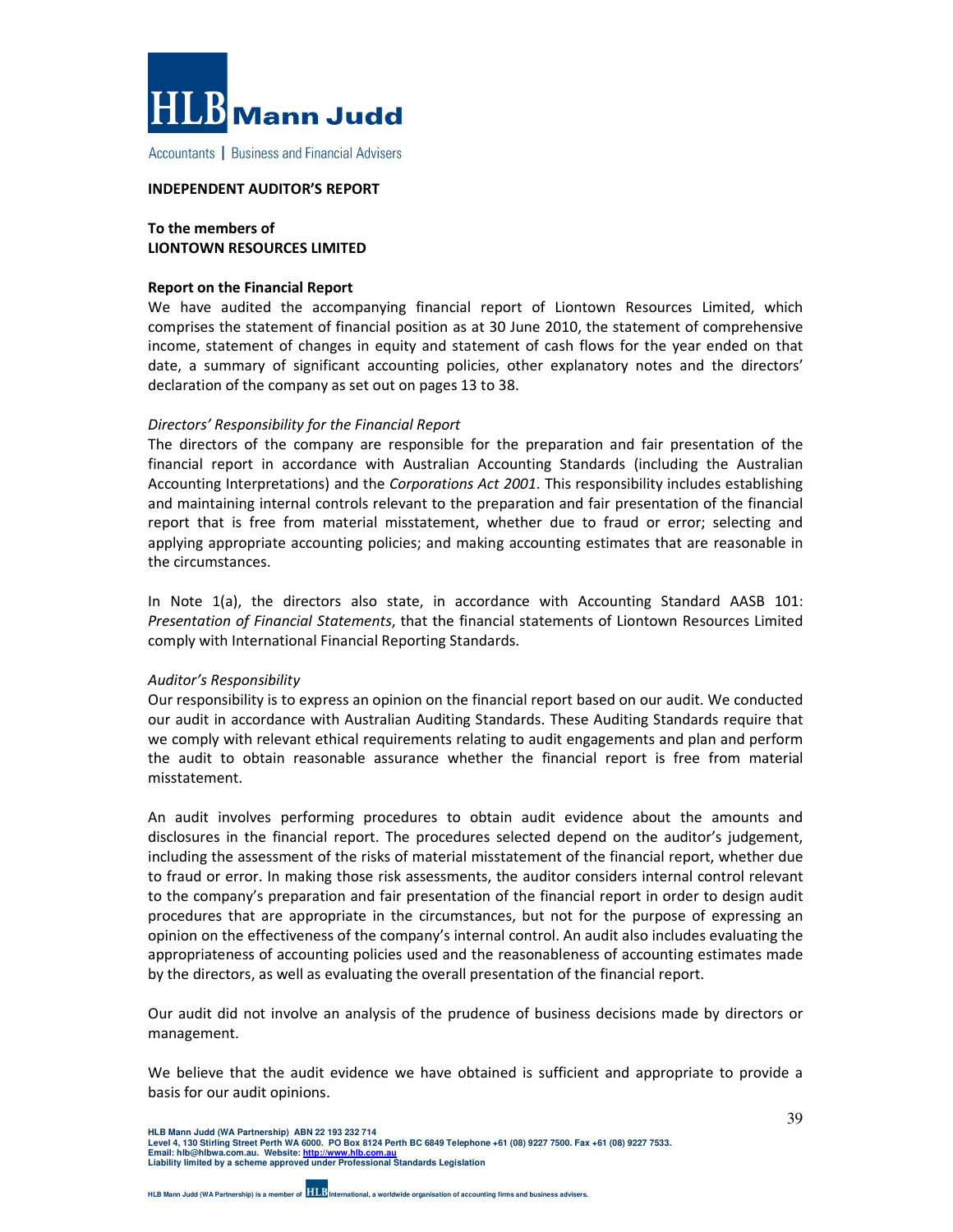

Accountants | Business and Financial Advisers

Independence

In conducting our audit, we have complied with the independence requirements of the Corporations Act 2001.

#### Auditor's Opinion

In our opinion:

- (a) the financial report of Liontown Resources Limited is in accordance with the Corporations Act 2001, including:
	- (i) giving a true and fair view of the company's financial position as at 30 June 2010 and of its performance for the year ended on that date; and
	- (ii) complying with Australian Accounting Standards (including the Australian Accounting Interpretations) and the Corporations Regulations 2001; and
- (b) the financial statements also comply with International Financial Reporting Standards as disclosed in Note 1(a).

#### Report on the Remuneration Report

We have audited the Remuneration Report included in pages 5 to 9 of the directors' report for the year ended 30 June 2010. The directors of the company are responsible for the preparation and presentation of the Remuneration Report in accordance with section 300A of the Corporations Act 2001. Our responsibility is to express an opinion on the Remuneration Report, based on our audit conducted in accordance with Australian Auditing Standards.

#### Auditor's Opinion

In our opinion the Remuneration Report of Liontown Resources Limited for the year ended 30 June 2010 complies with section 300A of the Corporations Act 2001.

HLB Mann Judd

HLB MANN JUDD Chartered Accountants

Siallonnes.

L DI GIALLONARDO Partner

Perth, Western Australia 28 September 2010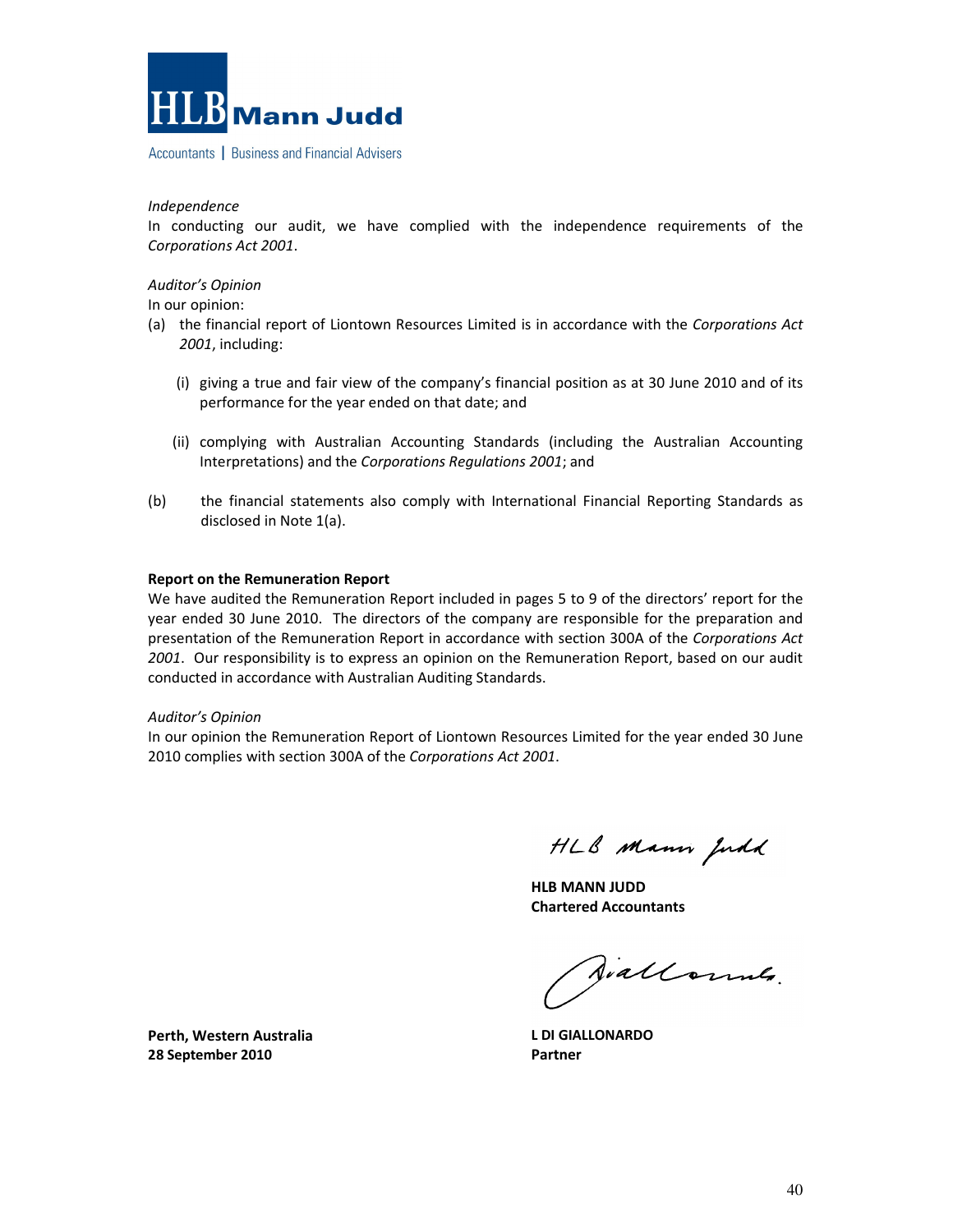## Liontown Resources Limited Corporate Governance Report

Liontown Resources is committed to a high level of corporate governance in accordance with the Corporations Act and ASX Listing Rules. The Company's Corporate Governance Statement details the principles and practices adopted and can be found on the Company website (www.ltresources.com.au).

The following information is supplementary to the Corporate Governance Statement and addresses the principles which are not met:

#### Directors and Management

Details of each director's qualifications, experience and special responsibilities, their attendance at board meetings and the company secretary's qualifications and experience are disclosed on pages 3 and 4.

During the year the Company undertook reviews of the Board composition and executive management in accordance with sections 1.1 and 1.2 of the Corporate Governance Statement.

During the year, Dr Jones stepped down as Managing Director of the Company and was replaced by Mr David Richards. Dr Jones remains on the Board as a non-executive director. The Company considers that Mr Williams and Mr Gauci as independent directors.

Whilst the majority of directors are not considered to be independent directors, the Board believes that the individuals on the Board can make, and do make, quality and independent judgements in the best interests of the Company on all relevant issues. The Board considers that the Company is not currently of a size, nor are its affairs of such complexity to justify the appointment and further expense of an independent non-executive chairman and additional independent non-executive directors.

#### **Committees**

With the exception of the Audit Committee, which was established in August 2009, the Board considers that the Company is not currently of a size, nor are its affairs of such complexity to justify the formation of any other separate or special committees, such as a nomination committee or remuneration committee, at this time. The Board as a whole is able to address the governance aspects of the full scope of the Company's activities and to ensure that it adheres to appropriate ethical standards.

 A copy of the Audit Committee Charter can be found on the Company website (www.ltresources.com.au) under the Corporate Responsibility section.

#### Risk Management

The Managing Director and Chief Financial Officer have assured the Board that the declaration provided in accordance with s295A of the Corporations Act is founded on a sound system of risk management and internal control and that the system is operating effectively in all material respects in relation to financial reporting risks.

Management has also reported to the Board that the Company's management of material business risks is effective.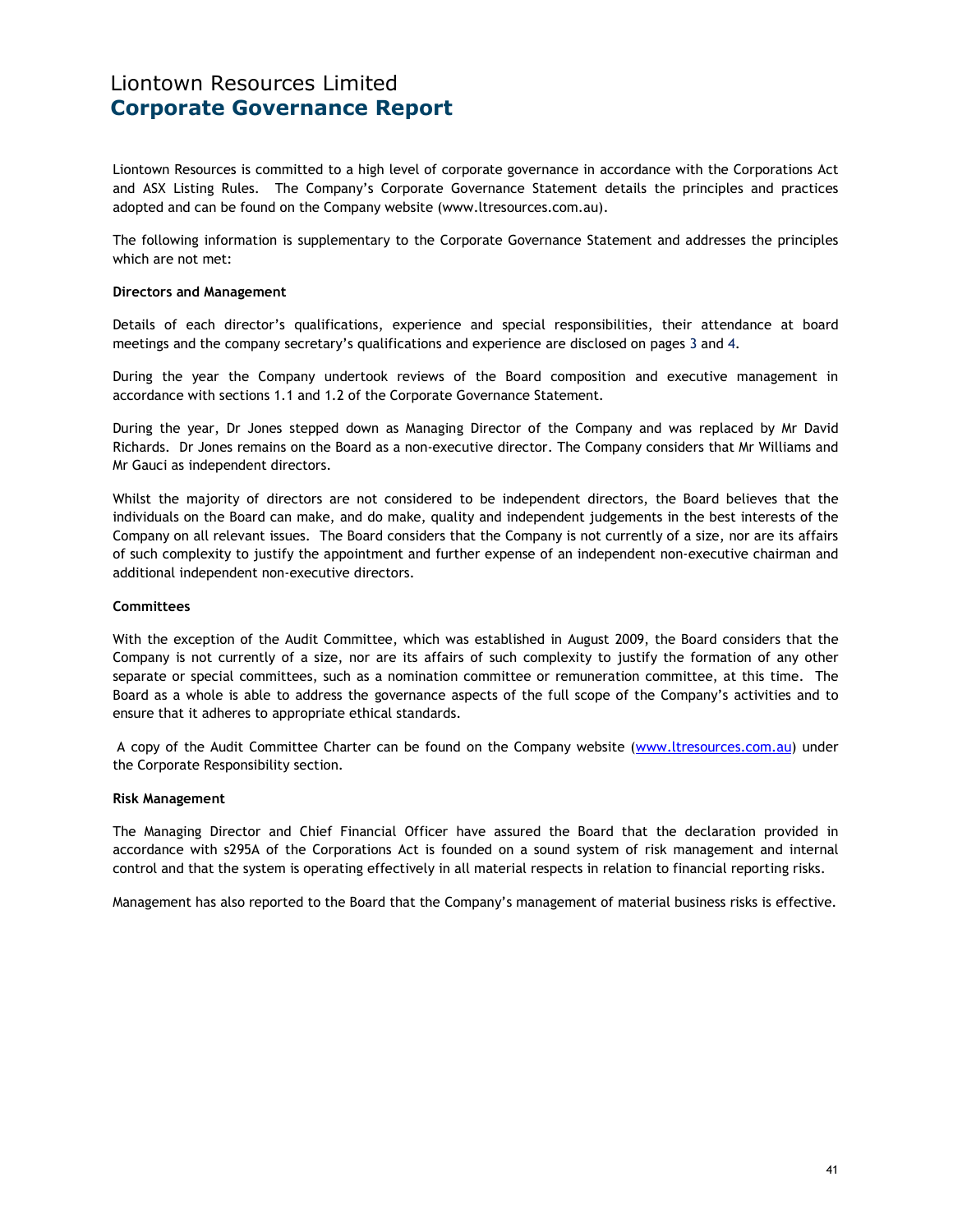# Liontown Resources Limited Corporate Governance Report

### ASX Corporate Governance Council Recommendations

|                  |                                                                                                           | CGS       |                         |
|------------------|-----------------------------------------------------------------------------------------------------------|-----------|-------------------------|
|                  |                                                                                                           | Reference | Comply                  |
|                  | Principle 1: Lay solid foundations for management and oversight                                           |           |                         |
| 1.1              | Companies should establish the functions reserved to the Board and those                                  | 1.1       | $\checkmark$            |
|                  | delegated to senior executives and disclose those functions.                                              |           |                         |
| 1.2              | Companies should disclose the process for evaluating the performance of senior                            | 1.1       | $\checkmark$            |
|                  | executives.                                                                                               |           |                         |
| 1.3              | Companies should provide the information indicated in the Guide to reporting on<br>Principle 1.           |           | ✓                       |
|                  | Principle 2: Structure the Board to add value                                                             |           |                         |
| 2.1              | A majority of the Board should be independent directors.                                                  | 1.2       | $\mathbf{x}$            |
| 2.2              | The chair should be an independent director.                                                              | 1.2       | $\mathbf{x}$            |
| $\overline{2.3}$ | The roles of chair and chief executive officer should not be exercised by the<br>same individual.         | 1.2       | $\checkmark$            |
| 2.4              | The Board should establish a nomination committee.                                                        | 1.3       | $\mathsf{x}$            |
| 2.5              | Companies should disclose the process for evaluating the performance of the                               |           |                         |
|                  | board, its committees and individual directors.                                                           | 1.1       | $\checkmark$            |
| 2.6              | Companies should provide the information indicated in the Guide to reporting on                           |           |                         |
|                  | Principle 2.                                                                                              |           | ✓                       |
|                  | Principle 3: Promote ethical and responsible decision-making                                              |           |                         |
| 3.1              | Companies should establish a code of conduct and disclose the code or a                                   |           |                         |
|                  | summary of the code as to:                                                                                |           |                         |
|                  | • the practices necessary to maintain confidence in the Company' integrity.                               | 2.1       |                         |
|                  | • the practices necessary to take into account their legal obligations and the                            | 2.2       |                         |
|                  | reasonable expectations of their Shareholders.                                                            |           |                         |
|                  | • the responsibility and accountability of individuals for reporting and                                  |           |                         |
|                  | investigating reports of unethical practices.                                                             |           |                         |
| 3.2              | Companies should establish a policy concerning trading in Company securities by                           |           |                         |
|                  | directors, senior executives and employees and disclose the policy or a summary                           | 2.3       | $\checkmark$            |
|                  | of that policy.                                                                                           |           |                         |
| $\overline{3.3}$ | Companies should provide the information indicated in the Guide to reporting on                           |           | $\checkmark$            |
|                  | Principle 3.                                                                                              |           |                         |
|                  | Principle 4: Safeguard integrity in financial reporting<br>The board should establish an audit committee. |           | $\checkmark$            |
| 4.1<br>4.2       | The audit committee should be structured so that it:                                                      | 1.3       |                         |
|                  | • consists only of non-executive directors                                                                |           |                         |
|                  | • consists of a majority of independent directors                                                         | 1.3       |                         |
|                  | • is chaired by an independent chair, who is not chair of the board                                       |           |                         |
|                  | • has at least three members                                                                              |           |                         |
| 4.3              | The audit committee should have a formal charter.                                                         | 1.3       | $\overline{\checkmark}$ |
| 4.4              | Companies should provide the information indicated in the Guide to reporting on                           |           |                         |
|                  | Principle 4.                                                                                              |           | $\checkmark$            |
|                  |                                                                                                           |           |                         |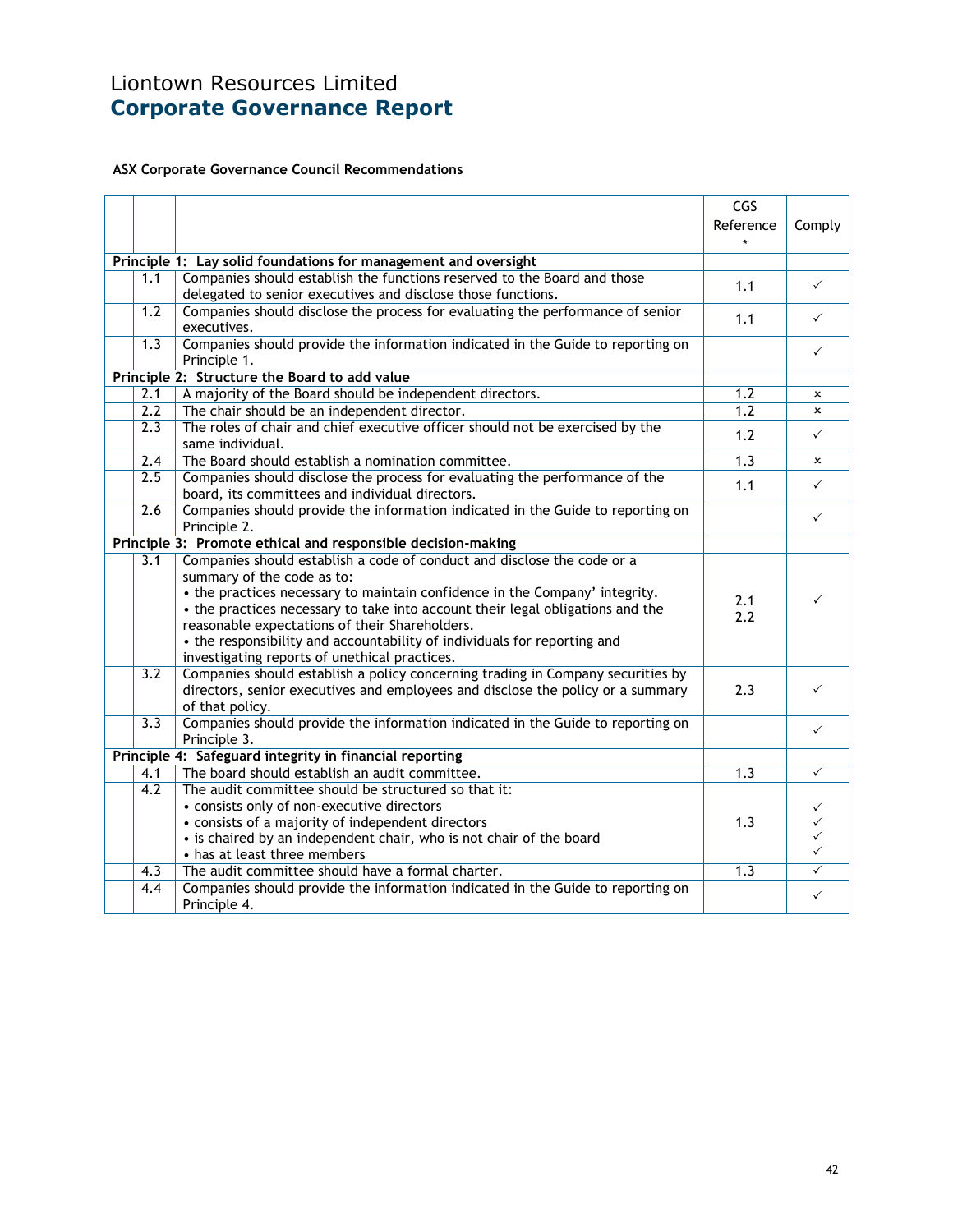# Liontown Resources Limited Corporate Governance Report

|     | Principle 5: Make timely and balanced disclosure                                                                                                                                                                                                                                                                                                                                                                                                       |                     |              |
|-----|--------------------------------------------------------------------------------------------------------------------------------------------------------------------------------------------------------------------------------------------------------------------------------------------------------------------------------------------------------------------------------------------------------------------------------------------------------|---------------------|--------------|
| 5.1 | Companies should establish written policies designed to ensure compliance with<br>ASX Listing Rule disclosure requirements and to ensure accountability at a senior<br>level for that compliance and disclose those policies or a summary of those                                                                                                                                                                                                     | 3.1                 | ✓            |
| 5.2 | policies.                                                                                                                                                                                                                                                                                                                                                                                                                                              |                     |              |
|     | Companies should provide the information indicated in the Guide to reporting on<br>Principle 5.                                                                                                                                                                                                                                                                                                                                                        |                     | $\checkmark$ |
|     | Principle 6: Respects and rights of shareholders                                                                                                                                                                                                                                                                                                                                                                                                       |                     |              |
| 6.1 | Companies should design a communications policy for promoting effective<br>communication with shareholders and encouraging their participation at general<br>meetings and disclose their policy or a summary of that policy.                                                                                                                                                                                                                           | 3.2                 |              |
| 6.2 | Companies should provide the information indicated in the Guide to reporting on<br>Principle 6.                                                                                                                                                                                                                                                                                                                                                        |                     | ✓            |
|     | Principle 7: Recognise and manage risk                                                                                                                                                                                                                                                                                                                                                                                                                 |                     |              |
| 7.1 | Companies should establish policies for the oversight and management of<br>material business risks and disclose a summary of those policies.                                                                                                                                                                                                                                                                                                           | 4.1                 | $\checkmark$ |
| 7.2 | The board should require management to design and implement the risk<br>management and internal control system to manage the company's material<br>business risks and report to it on whether those risks are being managed<br>effectively. The board should disclose that management has reported to it as to<br>the effectiveness of the Company's management of its material business risks.                                                        | 4.2                 |              |
| 7.3 | The board should disclose whether it has received assurance from the chief<br>executive officer (or equivalent) and the chief financial officer (or equivalent)<br>that the declaration provided in accordance with section 295A of the<br>Corporations Act is founded on a sound system of risk management and internal<br>control and that the system is operating effectively in all material respects in<br>relation to financial reporting risks. | 4.2                 |              |
| 7.4 | Companies should provide the information indicated in the Guide to reporting on<br>Principle 7.                                                                                                                                                                                                                                                                                                                                                        |                     | $\checkmark$ |
|     | Principle 8: Remunerate fairly & responsibly                                                                                                                                                                                                                                                                                                                                                                                                           |                     |              |
| 8.1 | The board should establish a remuneration committee.                                                                                                                                                                                                                                                                                                                                                                                                   | 1.3                 | $\mathsf{x}$ |
| 8.2 | Companies should clearly distinguish the structure of non-executive directors'<br>remuneration from that of executive directors and senior executives.                                                                                                                                                                                                                                                                                                 | $5,$ Rem.<br>Report | ✓            |
| 8.3 | Companies should provide the information indicated in the Guide to reporting on<br>Principle 8.                                                                                                                                                                                                                                                                                                                                                        |                     | $\checkmark$ |

\* Refer Corporate Governance Statement on the Company's website at www.ltresources.com.au.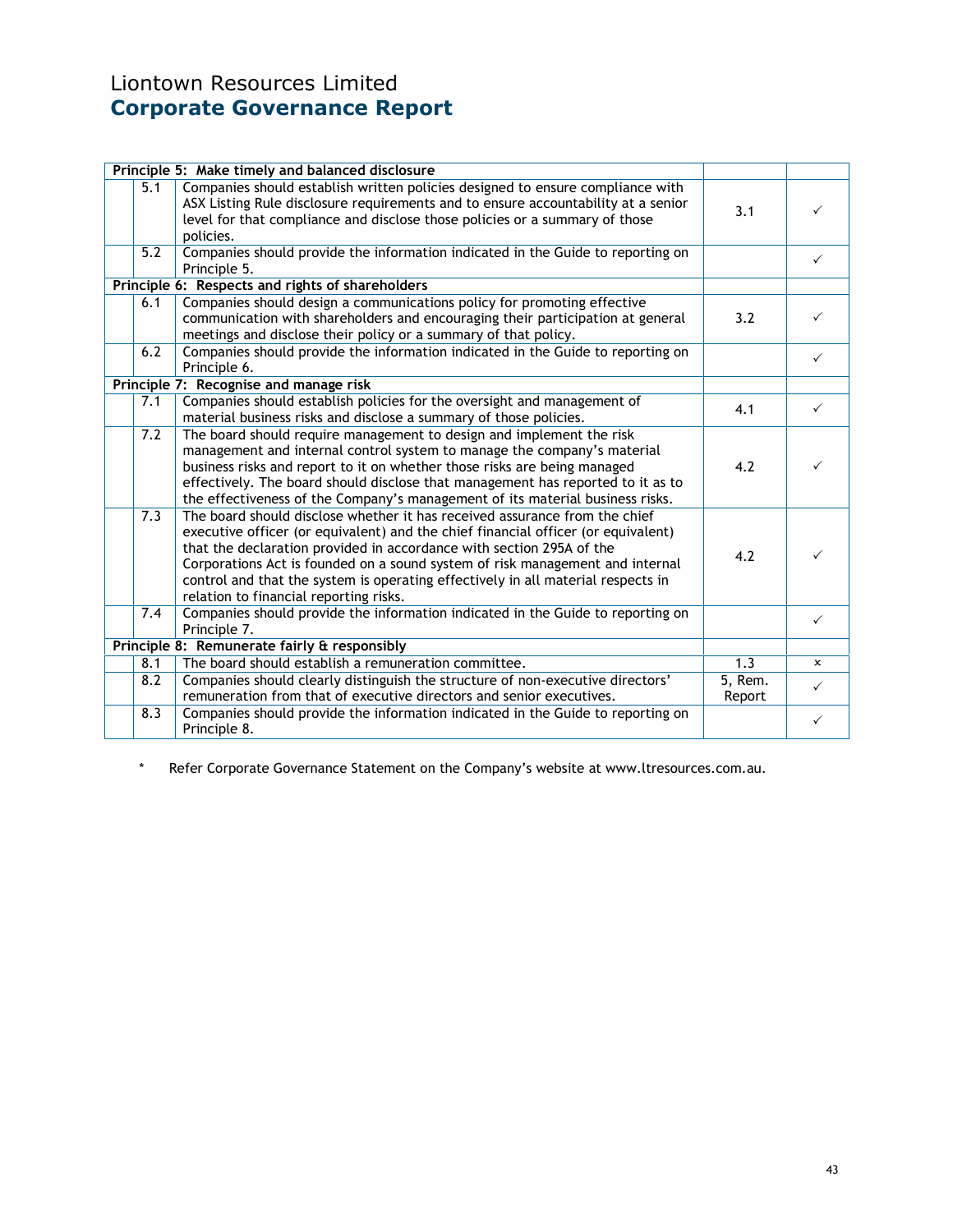## Liontown Resources Limited ASX Additional Information

Additional information required by the Australian Stock Exchange Limited Listing Rules and not disclosed elsewhere in this report is set out below.

#### Shareholdings

#### Substantial shareholders

The number of shares held by substantial shareholders and their associated interests as at 22 September 2010 were:

| Shareholder                                     | Number of ordinary<br>shares held | Percentage of<br>capital held<br>% |
|-------------------------------------------------|-----------------------------------|------------------------------------|
| Timothy R B Goyder                              | 58,511,444                        | 27.72                              |
| Balfes (QLD) Pty Ltd                            | 13,150,000                        | 6.23                               |
| Graham Kluck Management & Investment<br>Pty Ltd | 12,705,332                        | 6.02                               |

#### Class of Shares and Voting Rights

At 22 September 2010 there were 884 holders of the ordinary shares of the Company.

The voting rights to the ordinary shares set out in the Company's Constitution are:

"Subject to any rights or restrictions for the time being attached to any class or Classes of shares -

- a) at meetings of members or classes of members each member entitled to vote in person or by proxy or attorney: and
- b) on a show of hands every person who is a member has one vote and on a poll every person in person or by proxy or attorney has one vote for each ordinary share held."

Holders of options do not have voting rights.

#### Distribution of equity security holders as at 22 September 2010:

|                    | Number of equity security holders |                               |  |  |
|--------------------|-----------------------------------|-------------------------------|--|--|
| Category           | Ordinary<br><b>Shares</b>         | <b>Unlisted Share Options</b> |  |  |
| $1 - 1,000$        | 68                                | O                             |  |  |
| $1,001 - 5,000$    | 192                               | 0                             |  |  |
| $5,001 - 10,000$   | 127                               | 0                             |  |  |
| $10,000 - 100,000$ | 367                               |                               |  |  |
| 100,001 and over   | 130                               | 5                             |  |  |
| <b>Total</b>       | 884                               | 6                             |  |  |

The number of shareholders holding less than a marketable parcel at 22 September 2010 was 326.